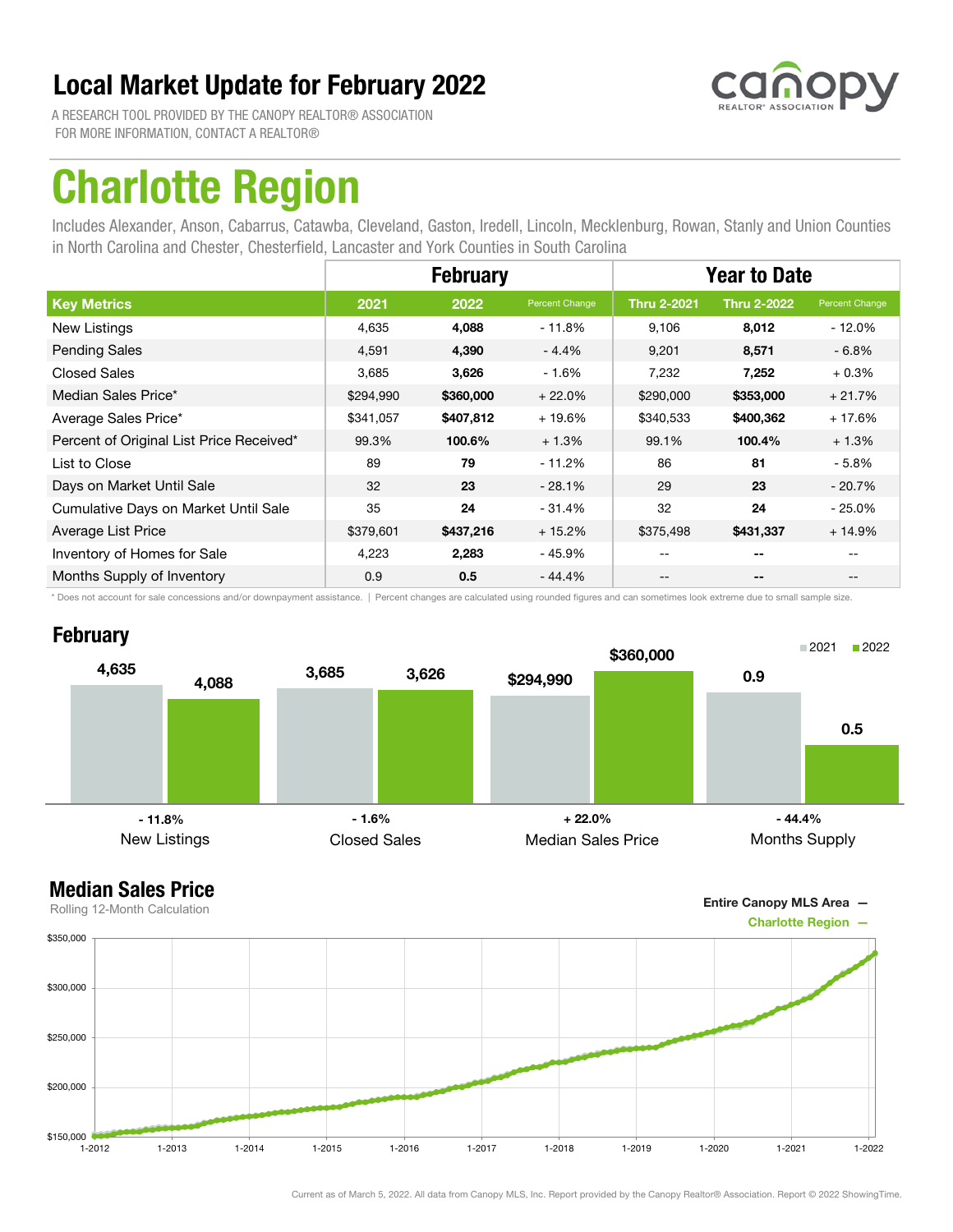

A RESEARCH TOOL PROVIDED BY THE CANOPY REALTOR® ASSOCIATION FOR MORE INFORMATION, CONTACT A REALTOR®

## Alexander County

North Carolina

|                                          | <b>February</b> |           |                | <b>Year to Date</b> |                    |                |
|------------------------------------------|-----------------|-----------|----------------|---------------------|--------------------|----------------|
| <b>Key Metrics</b>                       | 2021            | 2022      | Percent Change | <b>Thru 2-2021</b>  | <b>Thru 2-2022</b> | Percent Change |
| New Listings                             | 34              | 23        | - 32.4%        | 59                  | 48                 | $-18.6%$       |
| <b>Pending Sales</b>                     | 28              | 35        | $+25.0%$       | 56                  | 59                 | $+5.4%$        |
| <b>Closed Sales</b>                      | 23              | 27        | $+17.4%$       | 38                  | 54                 | $+42.1%$       |
| Median Sales Price*                      | \$245,000       | \$304,500 | $+24.3%$       | \$225,000           | \$246,200          | $+9.4%$        |
| Average Sales Price*                     | \$276,413       | \$313,220 | $+13.3%$       | \$252,118           | \$288,883          | $+14.6%$       |
| Percent of Original List Price Received* | 95.5%           | 97.9%     | $+2.5%$        | 95.6%               | 98.5%              | $+3.0%$        |
| List to Close                            | 73              | 90        | $+23.3%$       | 81                  | 100                | $+23.5%$       |
| Days on Market Until Sale                | 27              | 22        | $-18.5%$       | 31                  | 21                 | $-32.3%$       |
| Cumulative Days on Market Until Sale     | 32              | 22        | $-31.3%$       | 35                  | 21                 | $-40.0\%$      |
| Average List Price                       | \$238,920       | \$324,980 | $+36.0%$       | \$335,241           | \$310,078          | - 7.5%         |
| Inventory of Homes for Sale              | 46              | 13        | - 71.7%        | --                  | --                 |                |
| Months Supply of Inventory               | 1.6             | 0.4       | - 75.0%        | --                  | --                 |                |

\* Does not account for sale concessions and/or downpayment assistance. | Percent changes are calculated using rounded figures and can sometimes look extreme due to small sample size.

#### **February**



### Median Sales Price

Entire Canopy MLS Area —



Current as of March 5, 2022. All data from Canopy MLS, Inc. Report provided by the Canopy Realtor® Association. Report © 2022 ShowingTime.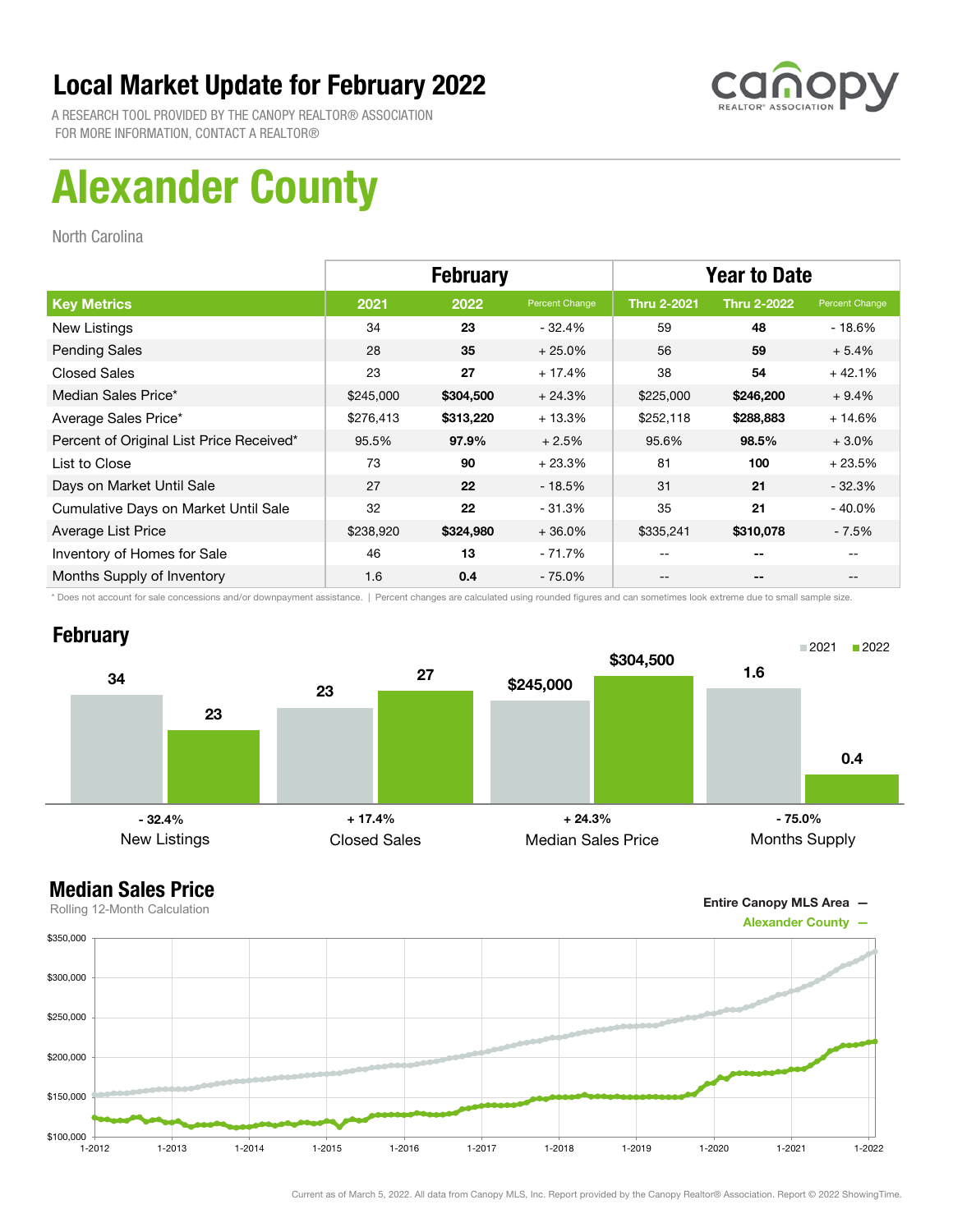

A RESEARCH TOOL PROVIDED BY THE CANOPY REALTOR® ASSOCIATION FOR MORE INFORMATION, CONTACT A REALTOR®

## Anson County

North Carolina

|                                          | <b>February</b> |           |                | <b>Year to Date</b> |                    |                |
|------------------------------------------|-----------------|-----------|----------------|---------------------|--------------------|----------------|
| <b>Key Metrics</b>                       | 2021            | 2022      | Percent Change | <b>Thru 2-2021</b>  | <b>Thru 2-2022</b> | Percent Change |
| New Listings                             | 13              | 11        | - 15.4%        | 25                  | 26                 | $+4.0%$        |
| <b>Pending Sales</b>                     | 9               | 19        | $+111.1%$      | 19                  | 35                 | $+84.2%$       |
| <b>Closed Sales</b>                      | $\overline{7}$  | 18        | $+157.1%$      | 16                  | 34                 | $+112.5%$      |
| Median Sales Price*                      | \$84,000        | \$151,500 | $+80.4%$       | \$126,000           | \$165,500          | $+31.3%$       |
| Average Sales Price*                     | \$91,000        | \$193,289 | $+112.4%$      | \$126,633           | \$206,324          | $+62.9%$       |
| Percent of Original List Price Received* | 93.1%           | 96.8%     | $+4.0%$        | 94.7%               | 96.5%              | $+1.9%$        |
| List to Close                            | 103             | 96        | $-6.8%$        | 84                  | 94                 | $+11.9%$       |
| Days on Market Until Sale                | 51              | 42        | - 17.6%        | 36                  | 43                 | $+19.4%$       |
| Cumulative Days on Market Until Sale     | 51              | 42        | $-17.6%$       | 37                  | 43                 | $+16.2%$       |
| Average List Price                       | \$99,331        | \$166,182 | $+67.3%$       | \$128,510           | \$157,681          | $+22.7%$       |
| Inventory of Homes for Sale              | 24              | 18        | $-25.0\%$      | --                  | --                 |                |
| Months Supply of Inventory               | 2.1             | 1.1       | - 47.6%        | --                  | --                 |                |

\* Does not account for sale concessions and/or downpayment assistance. | Percent changes are calculated using rounded figures and can sometimes look extreme due to small sample size.

## **February**



Entire Canopy MLS Area —

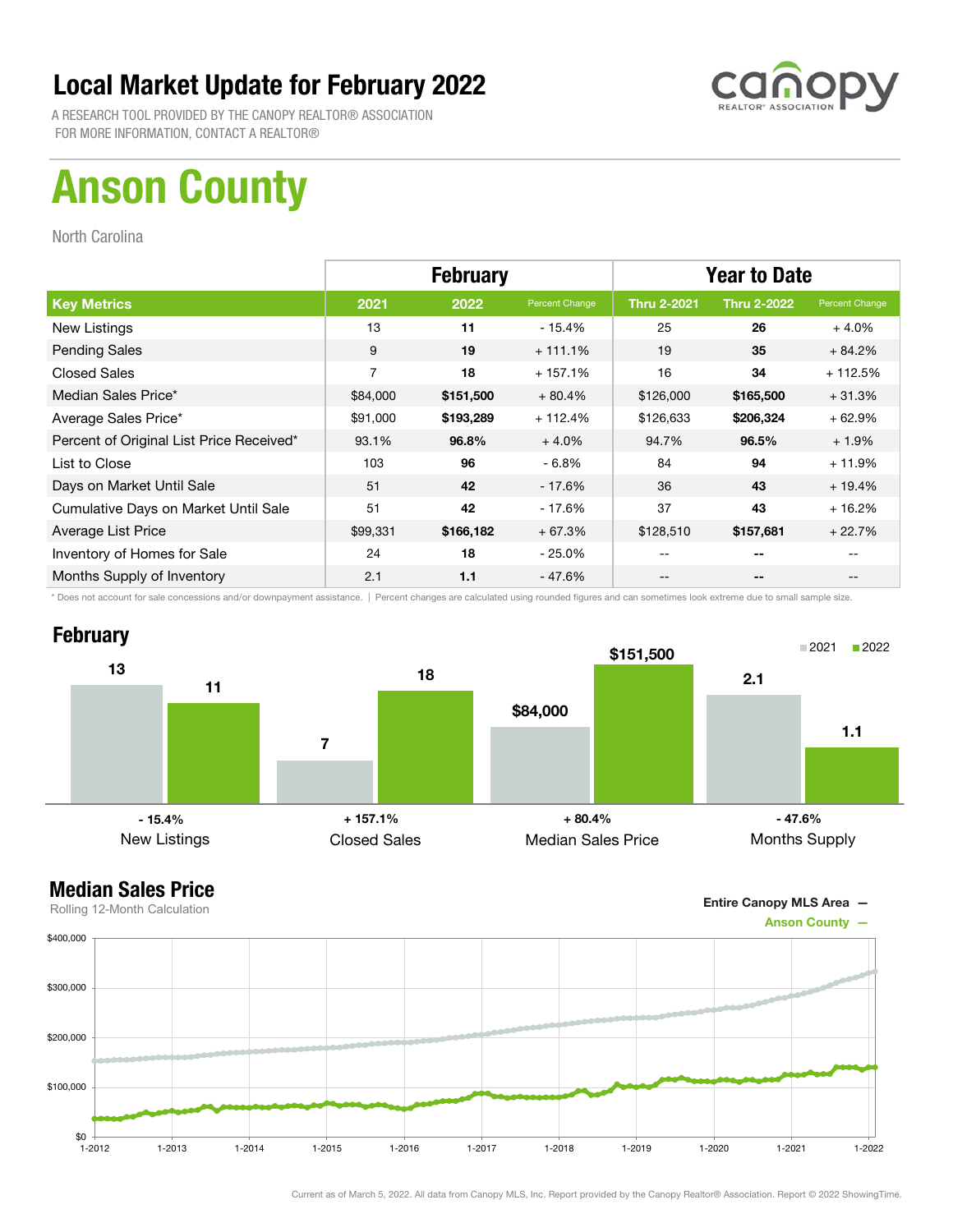

A RESEARCH TOOL PROVIDED BY THE CANOPY REALTOR® ASSOCIATION FOR MORE INFORMATION, CONTACT A REALTOR®

## Cabarrus County

North Carolina

|                                          | <b>February</b> |           |                | <b>Year to Date</b> |                    |                |
|------------------------------------------|-----------------|-----------|----------------|---------------------|--------------------|----------------|
| <b>Key Metrics</b>                       | 2021            | 2022      | Percent Change | <b>Thru 2-2021</b>  | <b>Thru 2-2022</b> | Percent Change |
| New Listings                             | 329             | 276       | $-16.1%$       | 640                 | 557                | - 13.0%        |
| <b>Pending Sales</b>                     | 333             | 282       | $-15.3%$       | 646                 | 581                | $-10.1%$       |
| <b>Closed Sales</b>                      | 289             | 281       | $-2.8\%$       | 542                 | 570                | $+5.2%$        |
| Median Sales Price*                      | \$288,000       | \$362,000 | $+25.7%$       | \$279,450           | \$349,500          | $+25.1%$       |
| Average Sales Price*                     | \$294,106       | \$369,458 | $+25.6%$       | \$292,117           | \$358,049          | $+22.6%$       |
| Percent of Original List Price Received* | 99.1%           | 101.5%    | $+2.4%$        | 99.1%               | 101.3%             | $+2.2%$        |
| List to Close                            | 71              | 74        | $+4.2%$        | 73                  | 74                 | $+1.4%$        |
| Days on Market Until Sale                | 21              | 20        | $-4.8%$        | 20                  | 19                 | $-5.0\%$       |
| Cumulative Days on Market Until Sale     | 21              | 16        | $-23.8%$       | 21                  | 18                 | $-14.3%$       |
| Average List Price                       | \$326,051       | \$366,784 | $+12.5%$       | \$314,747           | \$364,426          | $+15.8%$       |
| Inventory of Homes for Sale              | 183             | 132       | - 27.9%        | --                  | --                 |                |
| Months Supply of Inventory               | 0.5             | 0.4       | $-20.0\%$      | --                  | --                 | $- -$          |

\* Does not account for sale concessions and/or downpayment assistance. | Percent changes are calculated using rounded figures and can sometimes look extreme due to small sample size.



Entire Canopy MLS Area —

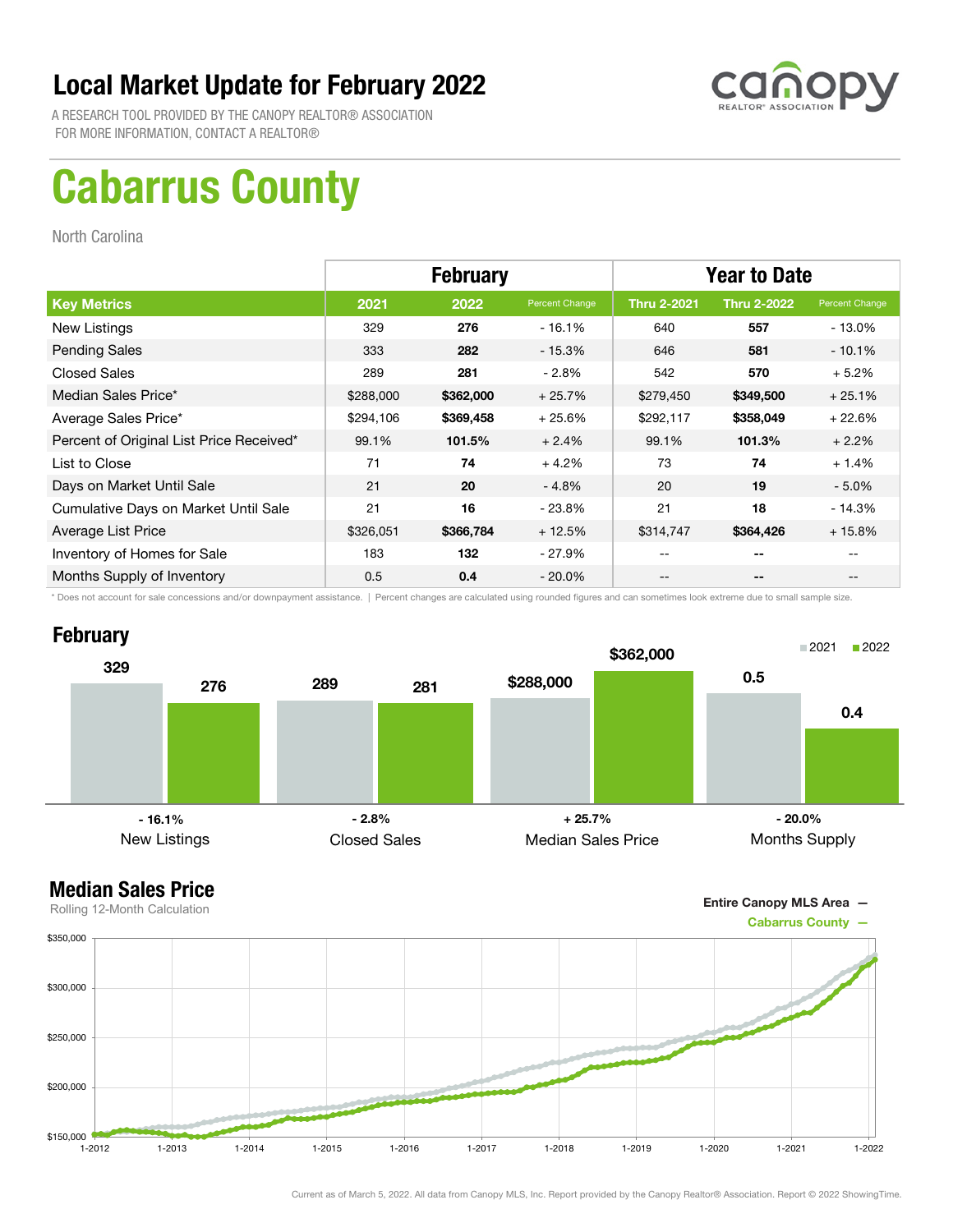

A RESEARCH TOOL PROVIDED BY THE CANOPY REALTOR® ASSOCIATION FOR MORE INFORMATION, CONTACT A REALTOR®

## Cleveland County

North Carolina

|                                          |           | <b>February</b> |                | <b>Year to Date</b> |                    |                |
|------------------------------------------|-----------|-----------------|----------------|---------------------|--------------------|----------------|
| <b>Key Metrics</b>                       | 2021      | 2022            | Percent Change | <b>Thru 2-2021</b>  | <b>Thru 2-2022</b> | Percent Change |
| New Listings                             | 97        | 88              | $-9.3\%$       | 203                 | 176                | - 13.3%        |
| <b>Pending Sales</b>                     | 101       | 103             | $+2.0%$        | 202                 | 210                | $+4.0%$        |
| <b>Closed Sales</b>                      | 90        | 74              | $-17.8%$       | 170                 | 169                | $-0.6%$        |
| Median Sales Price*                      | \$172,500 | \$196,500       | $+13.9%$       | \$175,000           | \$203,000          | $+16.0%$       |
| Average Sales Price*                     | \$188,208 | \$237,557       | $+26.2%$       | \$198,336           | \$230,295          | $+16.1%$       |
| Percent of Original List Price Received* | 96.4%     | 95.0%           | $-1.5%$        | 96.3%               | 96.1%              | $-0.2\%$       |
| List to Close                            | 75        | 79              | $+5.3%$        | 76                  | 80                 | $+5.3%$        |
| Days on Market Until Sale                | 30        | 36              | $+20.0%$       | 27                  | 31                 | $+14.8%$       |
| Cumulative Days on Market Until Sale     | 39        | 40              | $+2.6%$        | 31                  | 32                 | $+3.2%$        |
| Average List Price                       | \$216,356 | \$242,279       | $+12.0%$       | \$211,825           | \$268,772          | $+26.9%$       |
| Inventory of Homes for Sale              | 108       | 82              | $-24.1%$       | --                  | --                 |                |
| Months Supply of Inventory               | 1.3       | 0.8             | $-38.5%$       | --                  | --                 |                |

\* Does not account for sale concessions and/or downpayment assistance. | Percent changes are calculated using rounded figures and can sometimes look extreme due to small sample size.

#### **February**



Entire Canopy MLS Area —

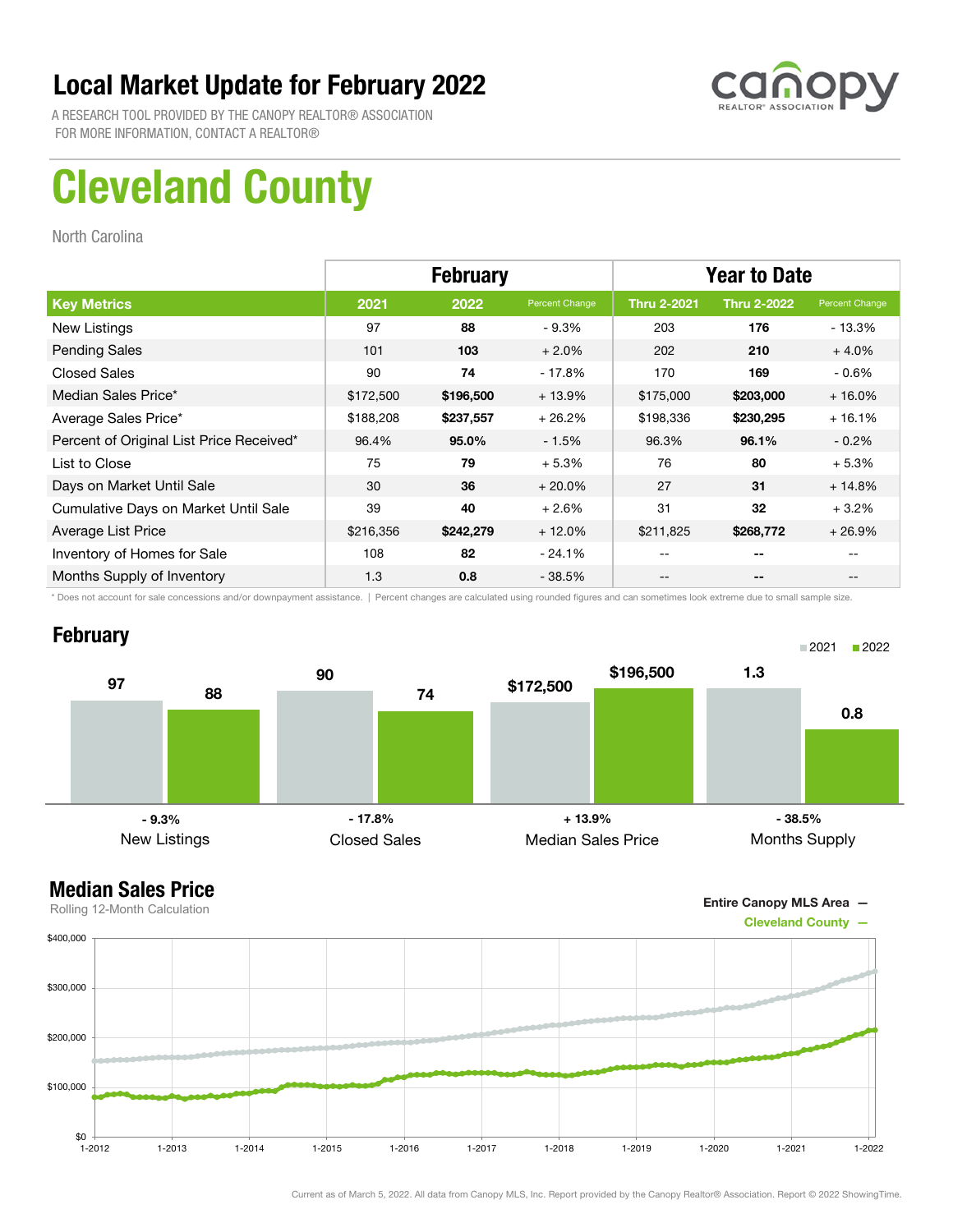

A RESEARCH TOOL PROVIDED BY THE CANOPY REALTOR® ASSOCIATION FOR MORE INFORMATION, CONTACT A REALTOR®

## Gaston County

North Carolina

|                                          | <b>February</b> |           |                | <b>Year to Date</b> |                    |                |
|------------------------------------------|-----------------|-----------|----------------|---------------------|--------------------|----------------|
| <b>Key Metrics</b>                       | 2021            | 2022      | Percent Change | <b>Thru 2-2021</b>  | <b>Thru 2-2022</b> | Percent Change |
| New Listings                             | 304             | 322       | $+5.9%$        | 677                 | 635                | $-6.2\%$       |
| <b>Pending Sales</b>                     | 311             | 360       | $+15.8%$       | 694                 | 692                | $-0.3\%$       |
| <b>Closed Sales</b>                      | 309             | 308       | $-0.3%$        | 557                 | 570                | $+2.3%$        |
| Median Sales Price*                      | \$229,990       | \$279,000 | $+21.3%$       | \$225,000           | \$276,000          | $+22.7%$       |
| Average Sales Price*                     | \$251,451       | \$303,507 | $+20.7%$       | \$247,940           | \$295,703          | $+19.3%$       |
| Percent of Original List Price Received* | 99.6%           | 99.4%     | $-0.2\%$       | 99.1%               | 99.6%              | $+0.5%$        |
| List to Close                            | 87              | 75        | - 13.8%        | 89                  | 80                 | $-10.1%$       |
| Days on Market Until Sale                | 30              | 21        | $-30.0\%$      | 29                  | 21                 | - 27.6%        |
| Cumulative Days on Market Until Sale     | 33              | 21        | $-36.4%$       | 31                  | 23                 | $-25.8\%$      |
| Average List Price                       | \$270,262       | \$316,067 | $+16.9%$       | \$273,988           | \$314,359          | $+14.7%$       |
| Inventory of Homes for Sale              | 297             | 164       | - 44.8%        | --                  | --                 |                |
| Months Supply of Inventory               | 0.9             | 0.4       | $-55.6\%$      | --                  | --                 |                |

\* Does not account for sale concessions and/or downpayment assistance. | Percent changes are calculated using rounded figures and can sometimes look extreme due to small sample size.

#### **February**



Entire Canopy MLS Area —

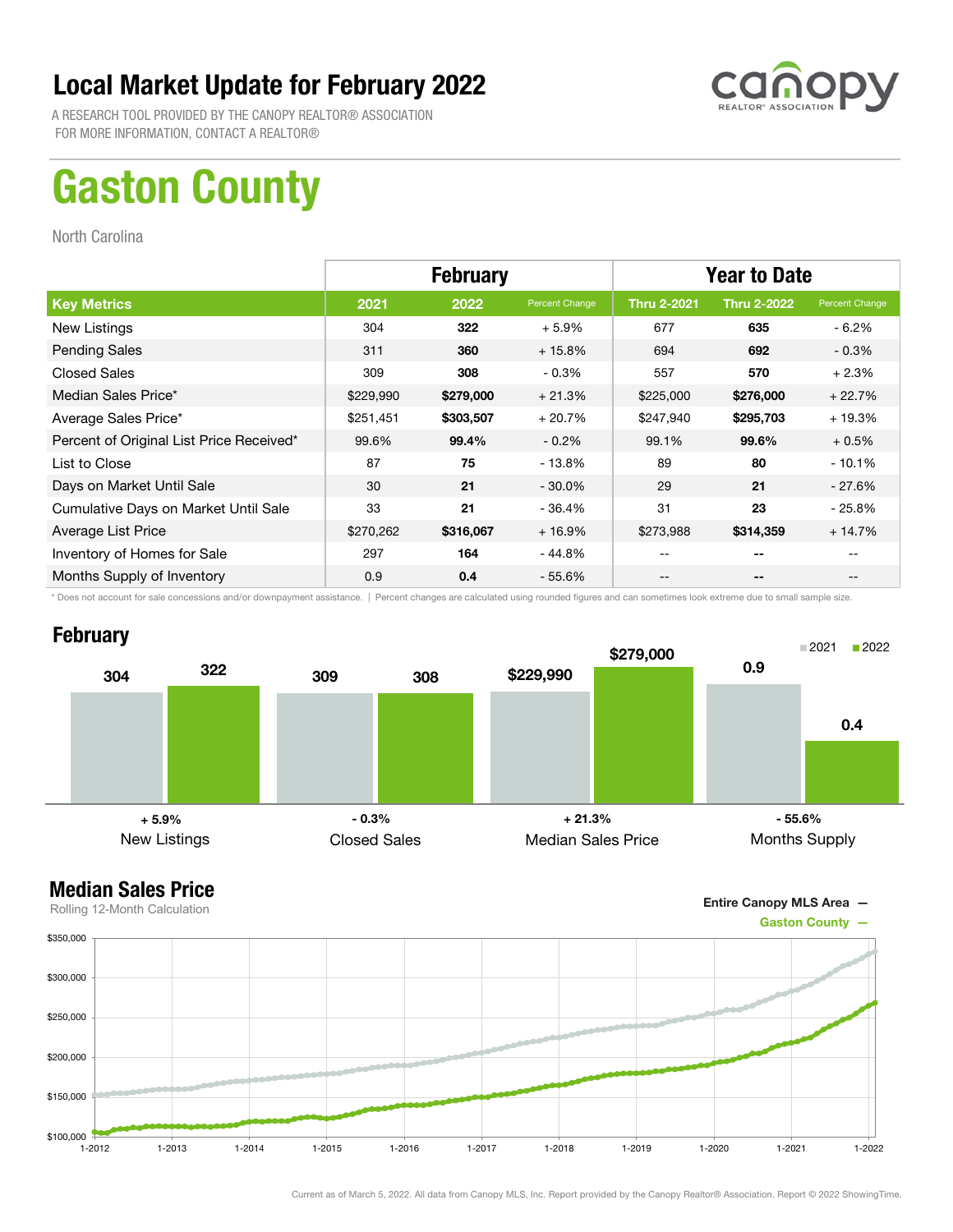

A RESEARCH TOOL PROVIDED BY THE CANOPY REALTOR® ASSOCIATION FOR MORE INFORMATION, CONTACT A REALTOR®

## Iredell County

North Carolina

|                                          | <b>February</b> |           |                | <b>Year to Date</b> |                          |                |
|------------------------------------------|-----------------|-----------|----------------|---------------------|--------------------------|----------------|
| <b>Key Metrics</b>                       | 2021            | 2022      | Percent Change | <b>Thru 2-2021</b>  | <b>Thru 2-2022</b>       | Percent Change |
| New Listings                             | 301             | 254       | $-15.6%$       | 631                 | 475                      | - 24.7%        |
| <b>Pending Sales</b>                     | 317             | 273       | $-13.9%$       | 681                 | 530                      | $-22.2%$       |
| <b>Closed Sales</b>                      | 270             | 225       | $-16.7%$       | 556                 | 496                      | $-10.8\%$      |
| Median Sales Price*                      | \$311,675       | \$365,375 | $+17.2%$       | \$309,900           | \$360,000                | $+16.2%$       |
| Average Sales Price*                     | \$352,773       | \$448,670 | $+27.2%$       | \$360,124           | \$445,063                | $+23.6%$       |
| Percent of Original List Price Received* | 99.2%           | 99.8%     | $+0.6%$        | 99.0%               | 99.4%                    | $+0.4%$        |
| List to Close                            | 95              | 78        | $-17.9%$       | 91                  | 81                       | $-11.0\%$      |
| Days on Market Until Sale                | 39              | 29        | $-25.6%$       | 33                  | 28                       | - 15.2%        |
| Cumulative Days on Market Until Sale     | 41              | 30        | $-26.8%$       | 34                  | 27                       | - 20.6%        |
| Average List Price                       | \$431,789       | \$471,087 | $+9.1%$        | \$413,049           | \$478,188                | $+15.8%$       |
| Inventory of Homes for Sale              | 337             | 198       | $-41.2%$       |                     | --                       |                |
| Months Supply of Inventory               | 1.0             | 0.6       | $-40.0\%$      | --                  | $\overline{\phantom{m}}$ |                |

\* Does not account for sale concessions and/or downpayment assistance. | Percent changes are calculated using rounded figures and can sometimes look extreme due to small sample size.

### **February**





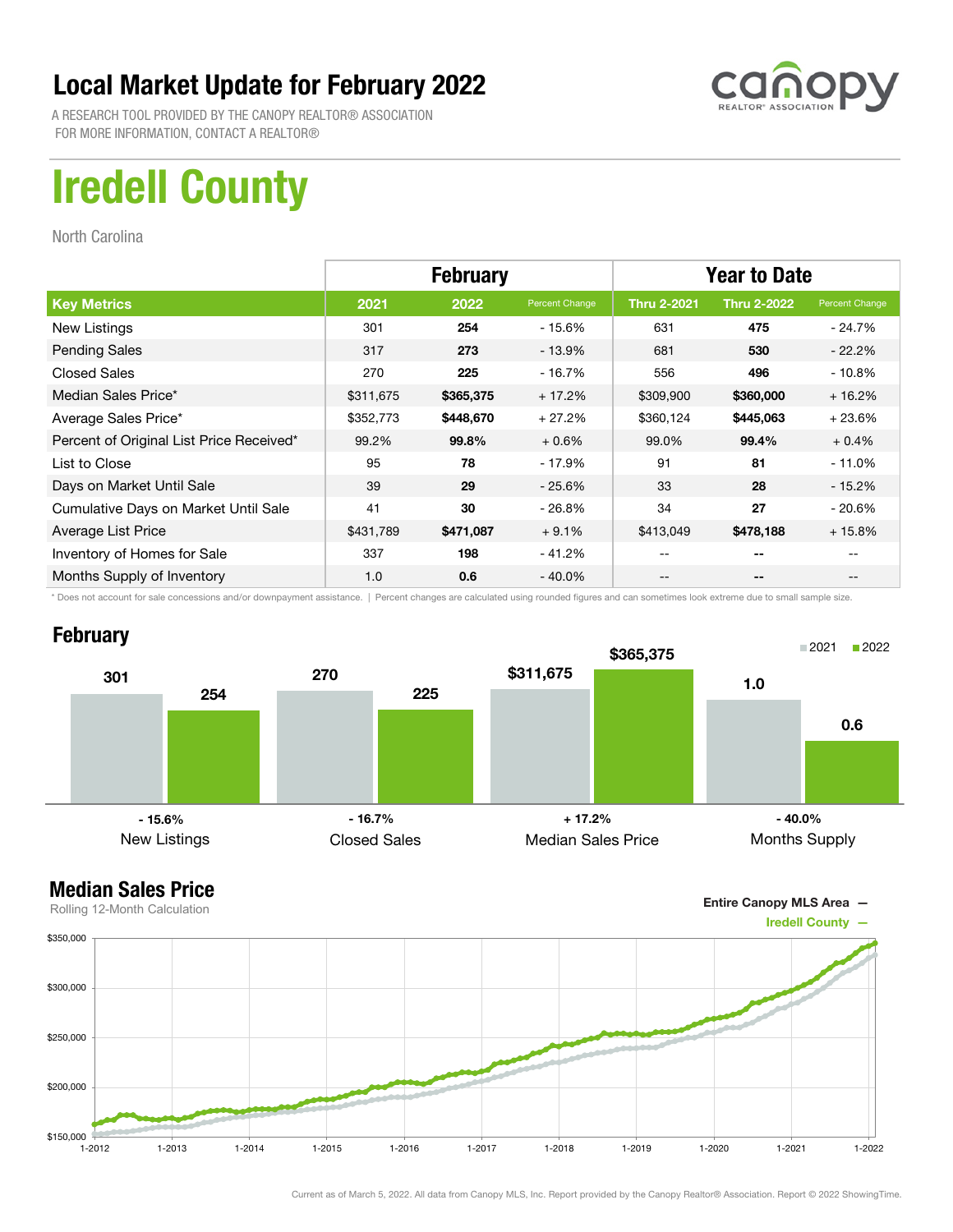

A RESEARCH TOOL PROVIDED BY THE CANOPY REALTOR® ASSOCIATION FOR MORE INFORMATION, CONTACT A REALTOR®

## Lincoln County

North Carolina

|                                          | <b>February</b> |           |                | <b>Year to Date</b> |                    |                |
|------------------------------------------|-----------------|-----------|----------------|---------------------|--------------------|----------------|
| <b>Key Metrics</b>                       | 2021            | 2022      | Percent Change | <b>Thru 2-2021</b>  | <b>Thru 2-2022</b> | Percent Change |
| New Listings                             | 140             | 127       | $-9.3%$        | 271                 | 264                | - 2.6%         |
| <b>Pending Sales</b>                     | 161             | 138       | $-14.3%$       | 324                 | 286                | $-11.7%$       |
| <b>Closed Sales</b>                      | 118             | 104       | $-11.9%$       | 216                 | 210                | $-2.8%$        |
| Median Sales Price*                      | \$321,620       | \$395,000 | $+22.8%$       | \$318,950           | \$409,963          | $+28.5%$       |
| Average Sales Price*                     | \$377,672       | \$427,934 | $+13.3%$       | \$357,993           | \$430,397          | $+20.2%$       |
| Percent of Original List Price Received* | 98.7%           | 101.0%    | $+2.3%$        | 98.8%               | 99.7%              | $+0.9%$        |
| List to Close                            | 91              | 116       | $+27.5%$       | 97                  | 104                | $+7.2%$        |
| Days on Market Until Sale                | 40              | 44        | $+10.0\%$      | 41                  | 31                 | - 24.4%        |
| Cumulative Days on Market Until Sale     | 50              | 35        | $-30.0\%$      | 48                  | 27                 | $-43.8%$       |
| Average List Price                       | \$376,737       | \$466,960 | $+23.9%$       | \$389,328           | \$442,474          | $+13.7%$       |
| Inventory of Homes for Sale              | 175             | 106       | - 39.4%        | --                  | --                 |                |
| Months Supply of Inventory               | 1.1             | 0.7       | $-36.4%$       | --                  | --                 |                |

\* Does not account for sale concessions and/or downpayment assistance. | Percent changes are calculated using rounded figures and can sometimes look extreme due to small sample size.

### **February**



#### Median Sales Price

Entire Canopy MLS Area —



Current as of March 5, 2022. All data from Canopy MLS, Inc. Report provided by the Canopy Realtor® Association. Report © 2022 ShowingTime.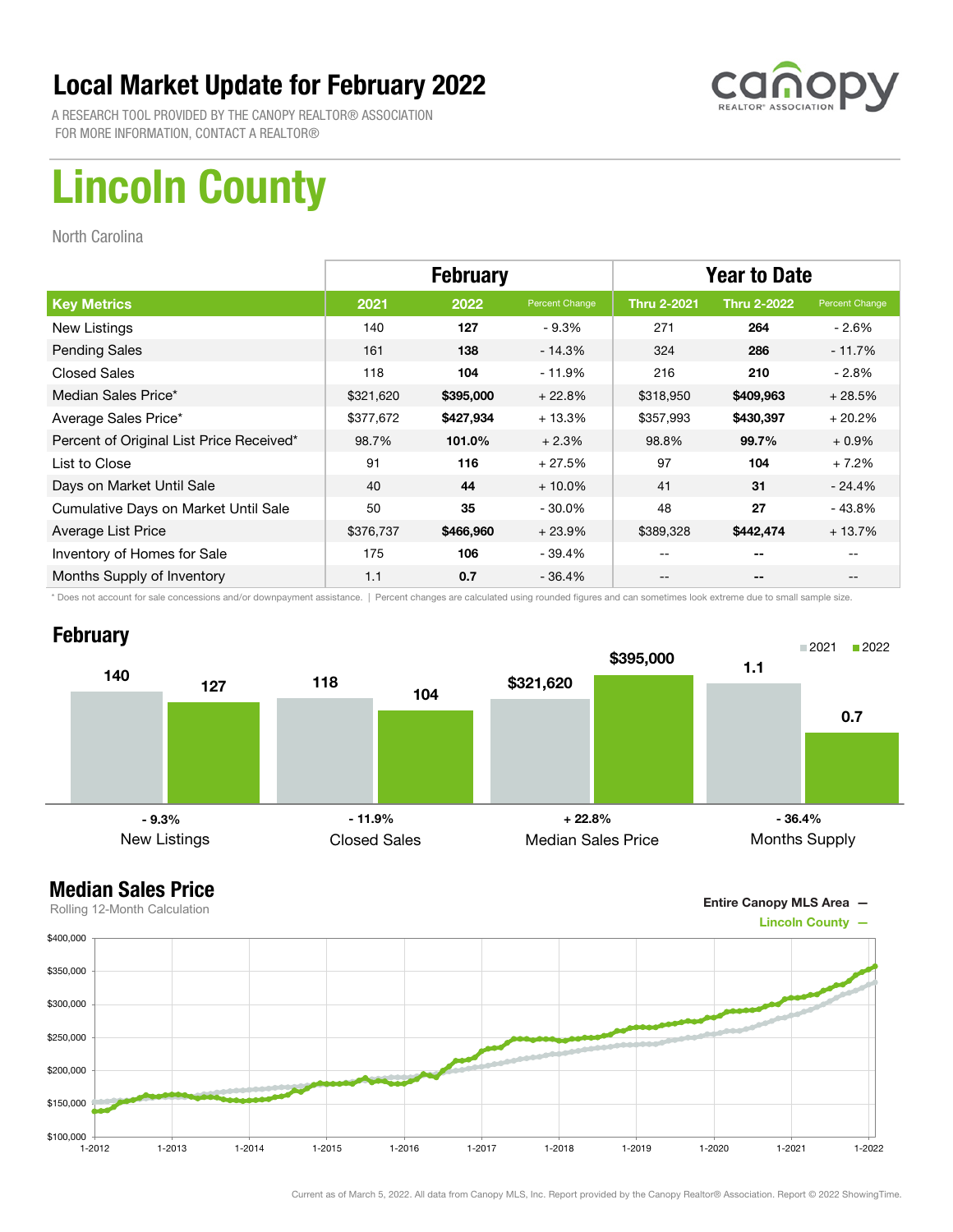

A RESEARCH TOOL PROVIDED BY THE CANOPY REALTOR® ASSOCIATION FOR MORE INFORMATION, CONTACT A REALTOR®

## Mecklenburg County

North Carolina

|                                          | <b>February</b> |           |                | <b>Year to Date</b> |                    |                |
|------------------------------------------|-----------------|-----------|----------------|---------------------|--------------------|----------------|
| <b>Key Metrics</b>                       | 2021            | 2022      | Percent Change | <b>Thru 2-2021</b>  | <b>Thru 2-2022</b> | Percent Change |
| New Listings                             | 1,948           | 1,585     | - 18.6%        | 3,688               | 3,062              | - 17.0%        |
| <b>Pending Sales</b>                     | 1,891           | 1,624     | $-14.1%$       | 3,674               | 3,240              | $-11.8%$       |
| <b>Closed Sales</b>                      | 1,416           | 1,356     | $-4.2%$        | 2,811               | 2,767              | $-1.6%$        |
| Median Sales Price*                      | \$321,500       | \$385,000 | $+19.8%$       | \$315,000           | \$380,000          | $+20.6%$       |
| Average Sales Price*                     | \$398,505       | \$459,068 | $+15.2%$       | \$390,152           | \$454,409          | $+16.5%$       |
| Percent of Original List Price Received* | 99.5%           | 101.6%    | $+2.1%$        | 99.4%               | 101.4%             | $+2.0%$        |
| List to Close                            | 93              | 78        | $-16.1%$       | 87                  | 80                 | - 8.0%         |
| Days on Market Until Sale                | 34              | 22        | $-35.3\%$      | 29                  | 22                 | $-24.1%$       |
| Cumulative Days on Market Until Sale     | 37              | 24        | $-35.1%$       | 32                  | 23                 | $-28.1%$       |
| Average List Price                       | \$431,866       | \$504,954 | $+16.9%$       | \$432,911           | \$492,629          | $+13.8%$       |
| Inventory of Homes for Sale              | 1,629           | 763       | - 53.2%        | --                  | --                 |                |
| Months Supply of Inventory               | 0.9             | 0.4       | - 55.6%        | --                  | --                 | $- -$          |

\* Does not account for sale concessions and/or downpayment assistance. | Percent changes are calculated using rounded figures and can sometimes look extreme due to small sample size.

#### **February**



Entire Canopy MLS Area —

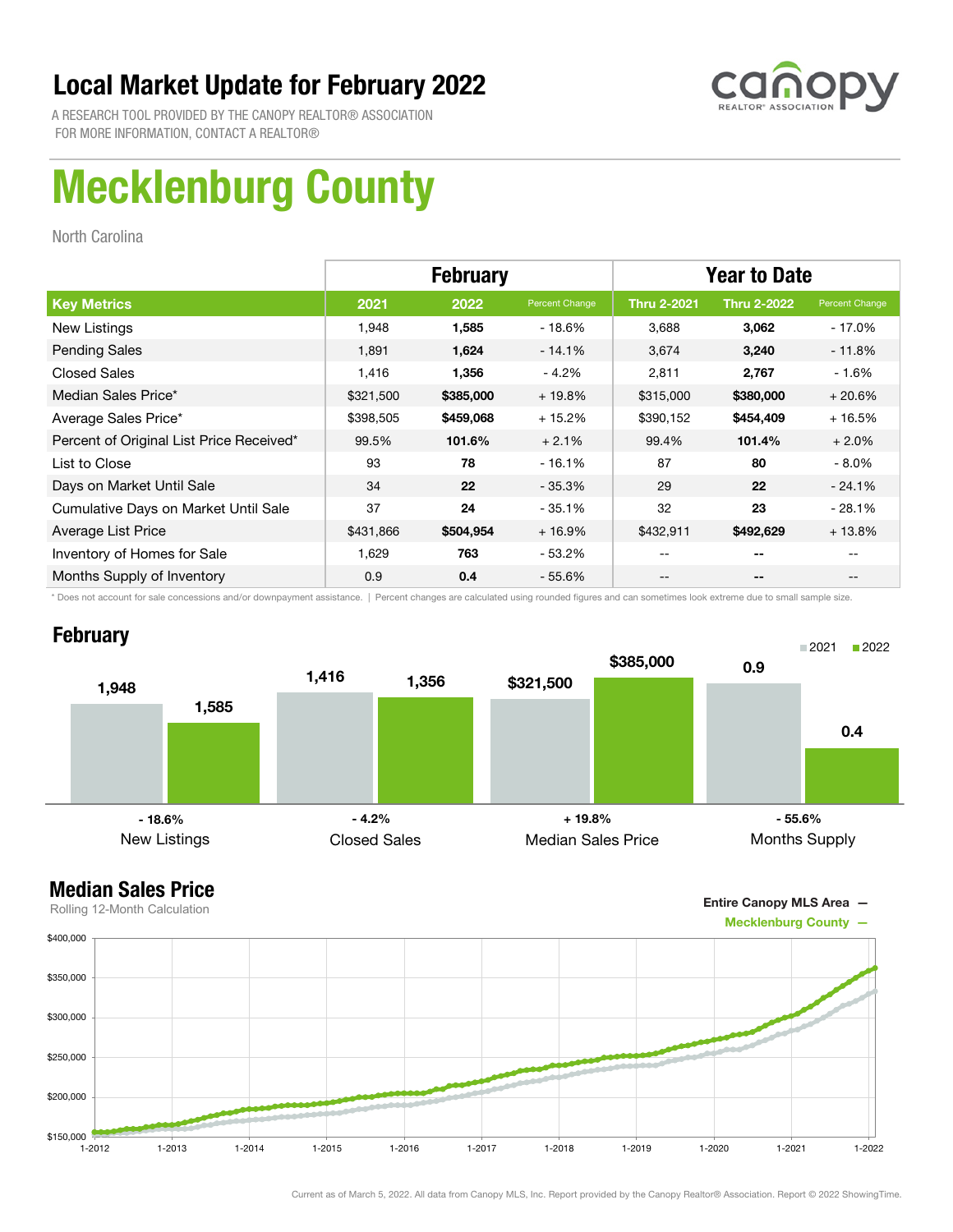

A RESEARCH TOOL PROVIDED BY THE CANOPY REALTOR® ASSOCIATION FOR MORE INFORMATION, CONTACT A REALTOR®

# Montgomery County

North Carolina

|                                          |           | <b>February</b> |                | <b>Year to Date</b> |                    |                |
|------------------------------------------|-----------|-----------------|----------------|---------------------|--------------------|----------------|
| <b>Key Metrics</b>                       | 2021      | 2022            | Percent Change | <b>Thru 2-2021</b>  | <b>Thru 2-2022</b> | Percent Change |
| New Listings                             | 33        | 25              | - 24.2%        | 55                  | 41                 | - 25.5%        |
| <b>Pending Sales</b>                     | 37        | 22              | $-40.5%$       | 60                  | 47                 | $-21.7%$       |
| <b>Closed Sales</b>                      | 30        | 22              | $-26.7%$       | 46                  | 37                 | $-19.6%$       |
| Median Sales Price*                      | \$168,000 | \$150,000       | $-10.7%$       | \$174,500           | \$200,000          | $+14.6%$       |
| Average Sales Price*                     | \$255,060 | \$277,457       | $+8.8%$        | \$262,311           | \$292,204          | $+11.4%$       |
| Percent of Original List Price Received* | 91.1%     | 94.2%           | $+3.4%$        | 89.8%               | 94.5%              | $+5.2%$        |
| List to Close                            | 159       | 90              | $-43.4%$       | 184                 | 102                | $-44.6%$       |
| Days on Market Until Sale                | 99        | 47              | $-52.5%$       | 124                 | 58                 | $-53.2\%$      |
| Cumulative Days on Market Until Sale     | 99        | 47              | $-52.5%$       | 125                 | 58                 | $-53.6%$       |
| Average List Price                       | \$278,869 | \$364,788       | $+30.8%$       | \$298,913           | \$347,588          | $+16.3%$       |
| Inventory of Homes for Sale              | 62        | 42              | $-32.3%$       | --                  | --                 |                |
| Months Supply of Inventory               | 2.0       | 1.3             | - 35.0%        | --                  | --                 | $- -$          |

\* Does not account for sale concessions and/or downpayment assistance. | Percent changes are calculated using rounded figures and can sometimes look extreme due to small sample size.





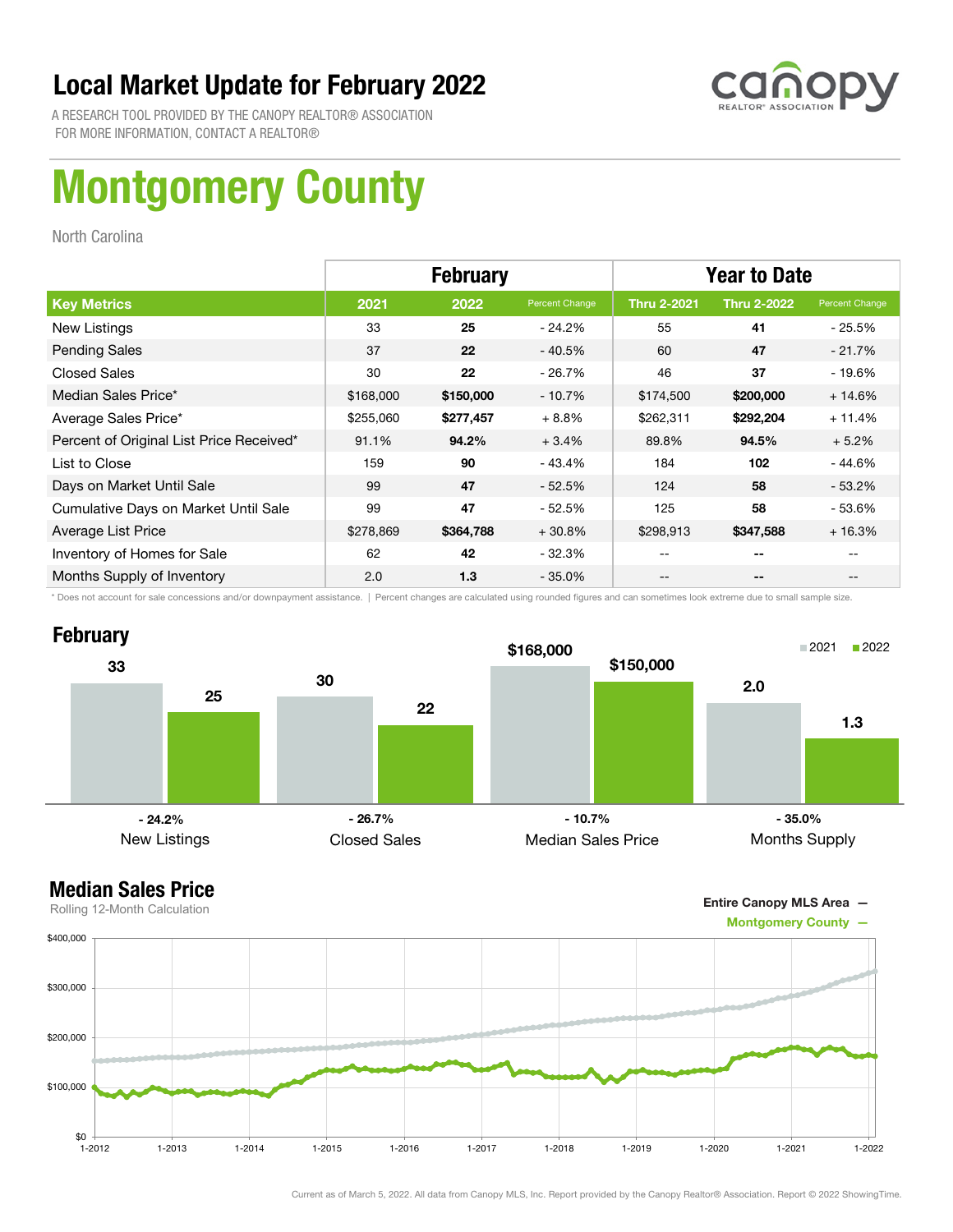

A RESEARCH TOOL PROVIDED BY THE CANOPY REALTOR® ASSOCIATION FOR MORE INFORMATION, CONTACT A REALTOR®

## Rowan County

North Carolina

|                                          | <b>February</b> |           |                | <b>Year to Date</b> |                          |                |
|------------------------------------------|-----------------|-----------|----------------|---------------------|--------------------------|----------------|
| <b>Key Metrics</b>                       | 2021            | 2022      | Percent Change | <b>Thru 2-2021</b>  | <b>Thru 2-2022</b>       | Percent Change |
| New Listings                             | 154             | 175       | $+13.6%$       | 301                 | 328                      | $+9.0\%$       |
| <b>Pending Sales</b>                     | 151             | 196       | $+29.8%$       | 312                 | 349                      | $+11.9%$       |
| <b>Closed Sales</b>                      | 164             | 148       | $-9.8%$        | 305                 | 303                      | $-0.7%$        |
| Median Sales Price*                      | \$217,963       | \$235,000 | $+7.8%$        | \$215,000           | \$237,000                | $+10.2%$       |
| Average Sales Price*                     | \$226,412       | \$263,820 | $+16.5%$       | \$229,600           | \$269,977                | $+17.6%$       |
| Percent of Original List Price Received* | 98.0%           | 98.6%     | $+0.6%$        | 98.2%               | 98.1%                    | $-0.1%$        |
| List to Close                            | 91              | 67        | $-26.4%$       | 94                  | 75                       | $-20.2\%$      |
| Days on Market Until Sale                | 26              | 24        | $-7.7%$        | 27                  | 25                       | - 7.4%         |
| Cumulative Days on Market Until Sale     | 34              | 25        | $-26.5%$       | 31                  | 29                       | - 6.5%         |
| Average List Price                       | \$230,316       | \$280,100 | $+21.6%$       | \$231,404           | \$284,756                | $+23.1%$       |
| Inventory of Homes for Sale              | 214             | 102       | $-52.3%$       | --                  | $- -$                    |                |
| Months Supply of Inventory               | 1.2             | 0.5       | - 58.3%        | --                  | $\overline{\phantom{a}}$ | $- -$          |

\* Does not account for sale concessions and/or downpayment assistance. | Percent changes are calculated using rounded figures and can sometimes look extreme due to small sample size.

#### **February**



Entire Canopy MLS Area —

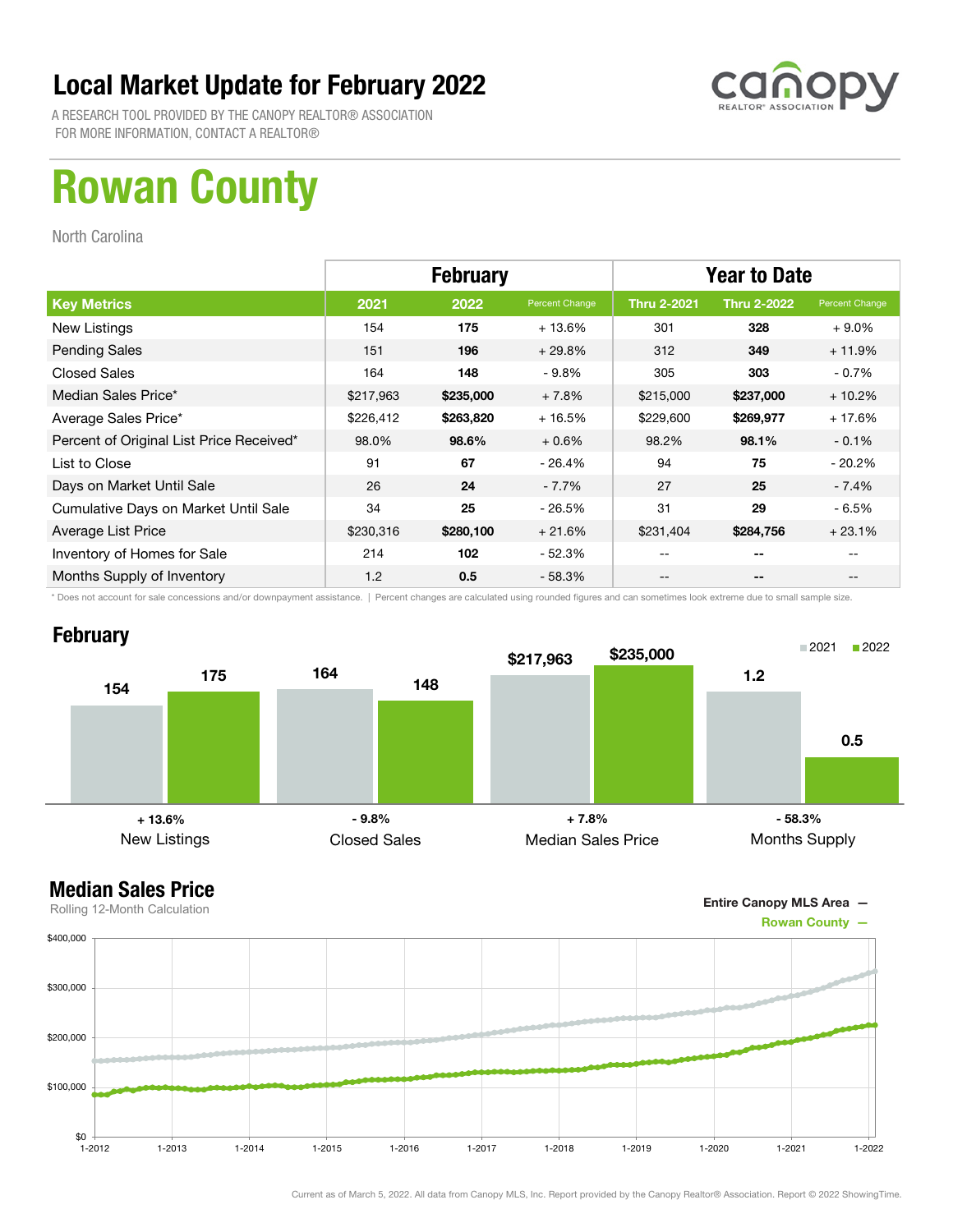

A RESEARCH TOOL PROVIDED BY THE CANOPY REALTOR® ASSOCIATION FOR MORE INFORMATION, CONTACT A REALTOR®

## Stanly County

North Carolina

|                                          | <b>February</b> |           |                | <b>Year to Date</b> |                    |                |
|------------------------------------------|-----------------|-----------|----------------|---------------------|--------------------|----------------|
| <b>Key Metrics</b>                       | 2021            | 2022      | Percent Change | <b>Thru 2-2021</b>  | <b>Thru 2-2022</b> | Percent Change |
| New Listings                             | 59              | 83        | $+40.7%$       | 115                 | 171                | $+48.7%$       |
| <b>Pending Sales</b>                     | 58              | 103       | $+77.6%$       | 126                 | 182                | $+44.4%$       |
| <b>Closed Sales</b>                      | 65              | 65        | $0.0\%$        | 121                 | 122                | $+0.8%$        |
| Median Sales Price*                      | \$210,000       | \$266,000 | $+26.7%$       | \$190,000           | \$250,000          | $+31.6%$       |
| Average Sales Price*                     | \$217,797       | \$345,707 | $+58.7%$       | \$213,123           | \$312,649          | $+46.7%$       |
| Percent of Original List Price Received* | 98.2%           | 99.3%     | $+1.1%$        | 98.1%               | 98.0%              | $-0.1%$        |
| List to Close                            | 78              | 78        | $0.0\%$        | 75                  | 78                 | $+4.0%$        |
| Days on Market Until Sale                | 43              | 39        | $-9.3%$        | 35                  | 35                 | $0.0\%$        |
| Cumulative Days on Market Until Sale     | 39              | 30        | $-23.1%$       | 32                  | 32                 | $0.0\%$        |
| Average List Price                       | \$199,181       | \$322,313 | $+61.8%$       | \$206,769           | \$311,177          | $+50.5%$       |
| Inventory of Homes for Sale              | 79              | 50        | - 36.7%        | --                  | --                 |                |
| Months Supply of Inventory               | 1.1             | 0.6       | $-45.5%$       | --                  | --                 |                |

\* Does not account for sale concessions and/or downpayment assistance. | Percent changes are calculated using rounded figures and can sometimes look extreme due to small sample size.

#### **February**



Entire Canopy MLS Area —

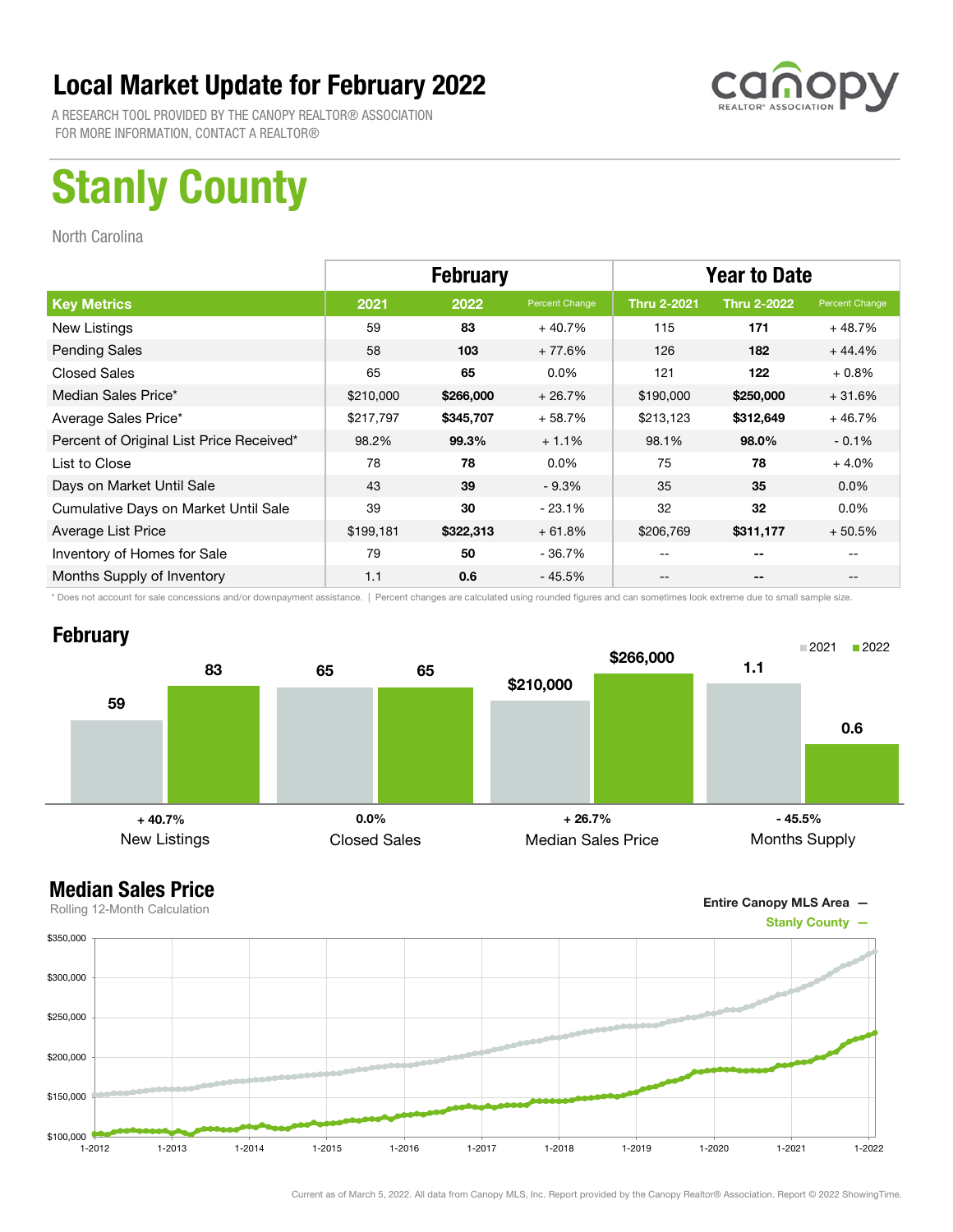

A RESEARCH TOOL PROVIDED BY THE CANOPY REALTOR® ASSOCIATION FOR MORE INFORMATION, CONTACT A REALTOR®

## Union County

North Carolina

|                                          | <b>February</b> |           |                | <b>Year to Date</b> |                    |                |
|------------------------------------------|-----------------|-----------|----------------|---------------------|--------------------|----------------|
| <b>Key Metrics</b>                       | 2021            | 2022      | Percent Change | <b>Thru 2-2021</b>  | <b>Thru 2-2022</b> | Percent Change |
| New Listings                             | 411             | 336       | $-18.2\%$      | 847                 | 700                | - 17.4%        |
| <b>Pending Sales</b>                     | 423             | 387       | $-8.5%$        | 820                 | 718                | $-12.4%$       |
| <b>Closed Sales</b>                      | 261             | 308       | $+18.0%$       | 535                 | 585                | $+9.3%$        |
| Median Sales Price*                      | \$349,900       | \$420,000 | $+20.0%$       | \$355,500           | \$415,443          | $+16.9%$       |
| Average Sales Price*                     | \$389,590       | \$498,068 | $+27.8%$       | \$402,969           | \$484,831          | $+20.3%$       |
| Percent of Original List Price Received* | 99.9%           | 101.8%    | $+1.9%$        | 99.7%               | 101.3%             | $+1.6%$        |
| List to Close                            | 86              | 83        | $-3.5%$        | 88                  | 88                 | $0.0\%$        |
| Days on Market Until Sale                | 32              | 18        | $-43.8%$       | 32                  | 21                 | $-34.4\%$      |
| Cumulative Days on Market Until Sale     | 38              | 23        | $-39.5%$       | 35                  | 25                 | $-28.6%$       |
| Average List Price                       | \$448,239       | \$520,786 | $+16.2%$       | \$424,830           | \$532,988          | $+25.5%$       |
| Inventory of Homes for Sale              | 315             | 161       | - 48.9%        | --                  | --                 |                |
| Months Supply of Inventory               | 0.8             | 0.4       | $-50.0\%$      | --                  | --                 |                |

\* Does not account for sale concessions and/or downpayment assistance. | Percent changes are calculated using rounded figures and can sometimes look extreme due to small sample size.

### **February**





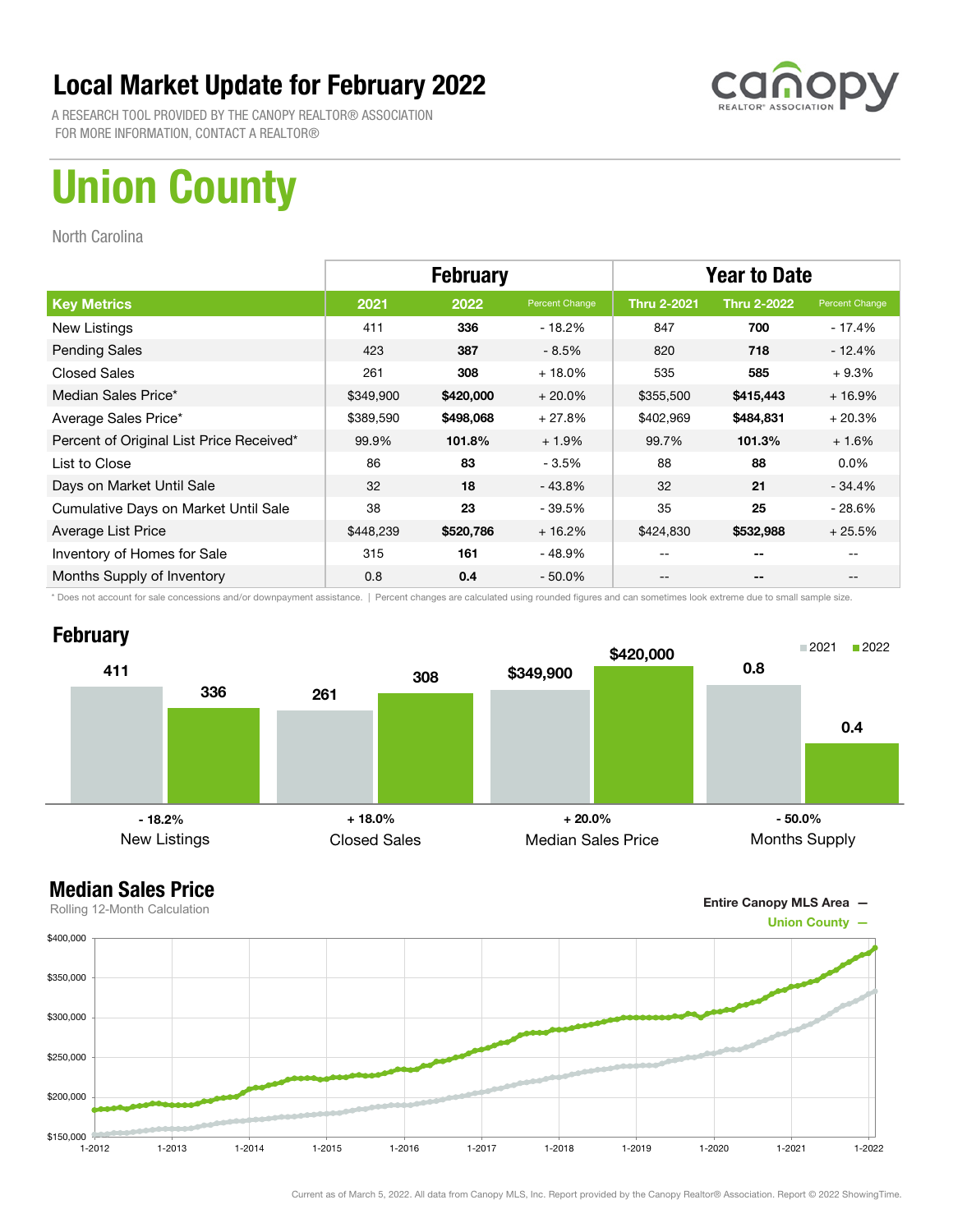

A RESEARCH TOOL PROVIDED BY THE CANOPY REALTOR® ASSOCIATION FOR MORE INFORMATION, CONTACT A REALTOR®

## City of Charlotte

North Carolina

|                                          | <b>February</b> |           |                | <b>Year to Date</b> |                    |                |
|------------------------------------------|-----------------|-----------|----------------|---------------------|--------------------|----------------|
| <b>Key Metrics</b>                       | 2021            | 2022      | Percent Change | <b>Thru 2-2021</b>  | <b>Thru 2-2022</b> | Percent Change |
| New Listings                             | 1,565           | 1,290     | - 17.6%        | 2,969               | 2,488              | - 16.2%        |
| <b>Pending Sales</b>                     | 1,531           | 1,331     | $-13.1%$       | 2,982               | 2,653              | $-11.0\%$      |
| <b>Closed Sales</b>                      | 1,121           | 1,115     | $-0.5%$        | 2,225               | 2,255              | $+1.3%$        |
| Median Sales Price*                      | \$310,000       | \$375,000 | $+21.0%$       | \$300,000           | \$370,000          | $+23.3%$       |
| Average Sales Price*                     | \$387,165       | \$447,582 | $+15.6%$       | \$378,916           | \$440,486          | $+16.2%$       |
| Percent of Original List Price Received* | 99.4%           | 101.6%    | $+2.2%$        | 99.2%               | 101.3%             | $+2.1%$        |
| List to Close                            | 88              | 76        | $-13.6\%$      | 83                  | 80                 | - 3.6%         |
| Days on Market Until Sale                | 31              | 21        | $-32.3%$       | 28                  | 21                 | $-25.0\%$      |
| Cumulative Days on Market Until Sale     | 36              | 23        | $-36.1%$       | 32                  | 22                 | $-31.3%$       |
| Average List Price                       | \$435,538       | \$488,819 | $+12.2%$       | \$424,893           | \$477,093          | $+12.3%$       |
| Inventory of Homes for Sale              | 1,325           | 598       | - 54.9%        | --                  | --                 |                |
| Months Supply of Inventory               | 0.9             | 0.4       | $-55.6\%$      | --                  | --                 |                |

\* Does not account for sale concessions and/or downpayment assistance. | Percent changes are calculated using rounded figures and can sometimes look extreme due to small sample size.

### **February**



Entire Canopy MLS Area —

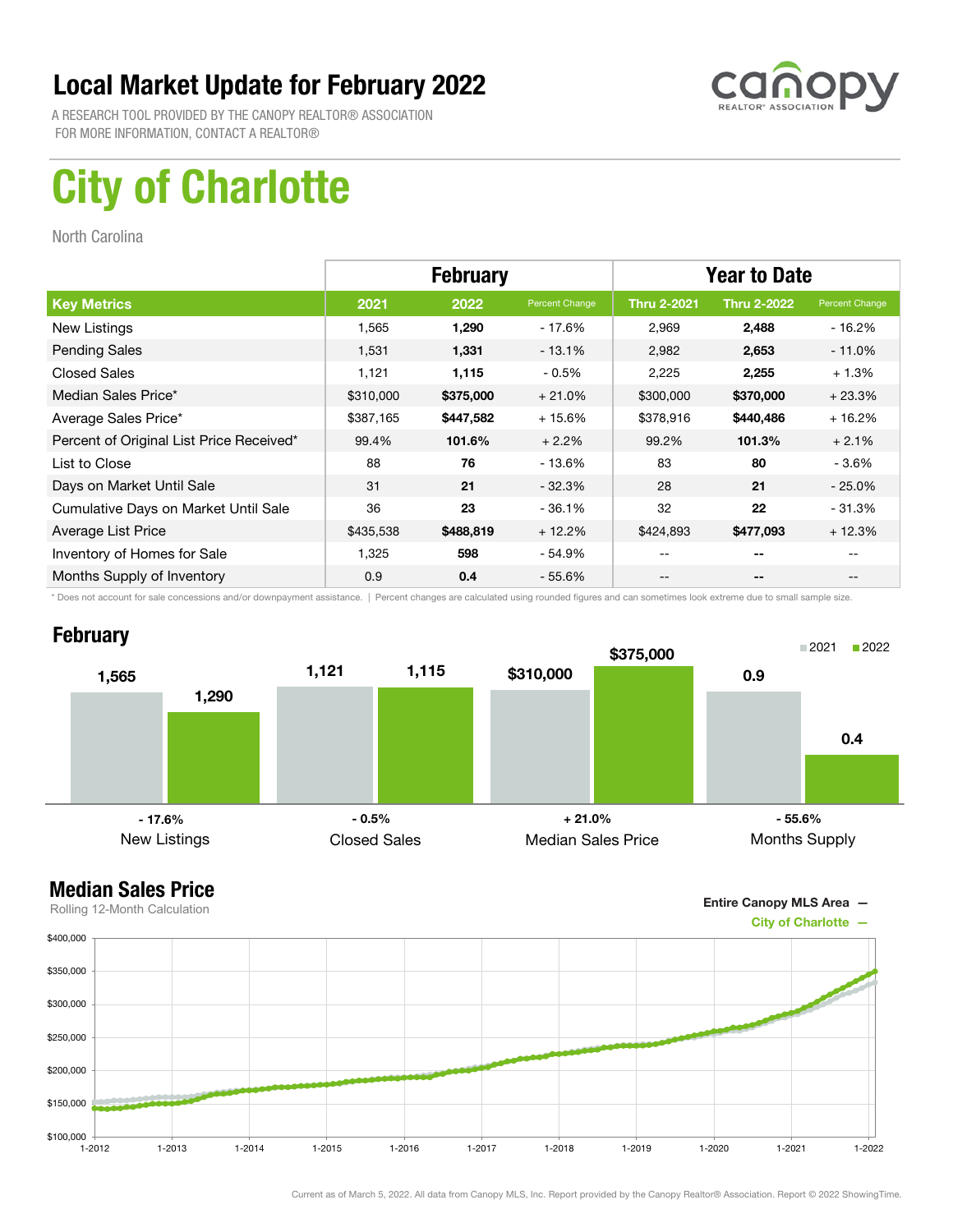A RESEARCH TOOL PROVIDED BY THE CANOPY REALTOR® ASSOCIATION FOR MORE INFORMATION, CONTACT A REALTOR®

## Concord

North Carolina

**February** 

187

162

|                                          | <b>February</b> |           |                | <b>Year to Date</b> |                          |                                       |
|------------------------------------------|-----------------|-----------|----------------|---------------------|--------------------------|---------------------------------------|
| <b>Key Metrics</b>                       | 2021            | 2022      | Percent Change | <b>Thru 2-2021</b>  | <b>Thru 2-2022</b>       | Percent Change                        |
| New Listings                             | 187             | 162       | $-13.4%$       | 358                 | 327                      | - 8.7%                                |
| <b>Pending Sales</b>                     | 189             | 167       | $-11.6%$       | 363                 | 348                      | $-4.1%$                               |
| Closed Sales                             | 179             | 165       | - 7.8%         | 340                 | 322                      | - 5.3%                                |
| Median Sales Price*                      | \$295,000       | \$375,000 | $+27.1%$       | \$282,500           | \$350,778                | $+24.2%$                              |
| Average Sales Price*                     | \$301,035       | \$384,521 | $+27.7%$       | \$290,017           | \$367,957                | $+26.9%$                              |
| Percent of Original List Price Received* | 99.4%           | 102.3%    | $+2.9%$        | 99.5%               | 102.4%                   | $+2.9%$                               |
| List to Close                            | 76              | 75        | $-1.3%$        | 76                  | 75                       | $-1.3%$                               |
| Days on Market Until Sale                | 21              | 19        | $-9.5%$        | 21                  | 19                       | $-9.5%$                               |
| Cumulative Days on Market Until Sale     | 21              | 15        | $-28.6%$       | 21                  | 16                       | $-23.8%$                              |
| Average List Price                       | \$331,051       | \$357,068 | + 7.9%         | \$318,942           | \$357,665                | $+12.1%$                              |
| Inventory of Homes for Sale              | 112             | 77        | $-31.3%$       | --                  | --                       |                                       |
| Months Supply of Inventory               | 0.5             | 0.4       | - 20.0%        | --                  | $\overline{\phantom{m}}$ | $\hspace{0.05cm}$ – $\hspace{0.05cm}$ |

\* Does not account for sale concessions and/or downpayment assistance. | Percent changes are calculated using rounded figures and can sometimes look extreme due to small sample size.

<sup>179</sup> <sup>165</sup>

Closed Sales

 $- 13.4\%$   $+ 27.1\%$ 

\$295,000

\$375,000

0.5

0.4

2021 2022

Months Supply

- 20.0%

## Median Sales Price

New Listings



Current as of March 5, 2022. All data from Canopy MLS, Inc. Report provided by the Canopy Realtor® Association. Report © 2022 ShowingTime.

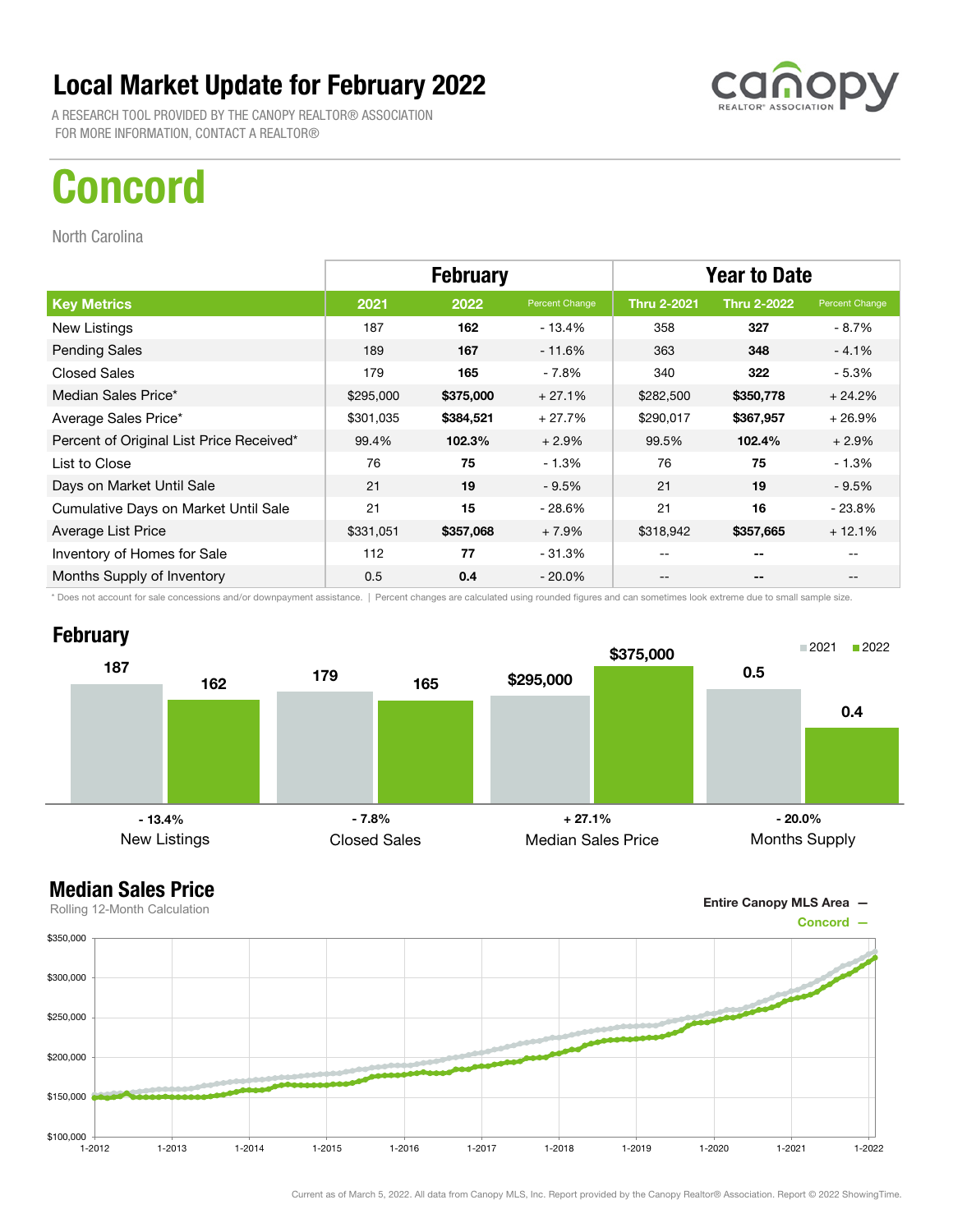A RESEARCH TOOL PROVIDED BY THE CANOPY REALTOR® ASSOCIATION FOR MORE INFORMATION, CONTACT A REALTOR®

## **Cornelius**

North Carolina

|                                          | <b>February</b> |           |                | <b>Year to Date</b> |                    |                |
|------------------------------------------|-----------------|-----------|----------------|---------------------|--------------------|----------------|
| <b>Key Metrics</b>                       | 2021            | 2022      | Percent Change | <b>Thru 2-2021</b>  | <b>Thru 2-2022</b> | Percent Change |
| New Listings                             | 71              | 55        | $-22.5%$       | 132                 | 110                | - 16.7%        |
| <b>Pending Sales</b>                     | 71              | 50        | $-29.6\%$      | 135                 | 98                 | $-27.4%$       |
| <b>Closed Sales</b>                      | 59              | 42        | - 28.8%        | 111                 | 80                 | - 27.9%        |
| Median Sales Price*                      | \$350,000       | \$400,500 | $+14.4%$       | \$350,000           | \$425,000          | $+21.4%$       |
| Average Sales Price*                     | \$541,146       | \$647,487 | + 19.7%        | \$555,826           | \$629,262          | $+13.2%$       |
| Percent of Original List Price Received* | 98.9%           | 101.2%    | $+2.3%$        | 98.4%               | 101.2%             | $+2.8%$        |
| List to Close                            | 121             | 51        | - 57.9%        | 96                  | 54                 | $-43.8%$       |
| Days on Market Until Sale                | 58              | 16        | - 72.4%        | 43                  | 15                 | $-65.1%$       |
| Cumulative Days on Market Until Sale     | 60              | 19        | - 68.3%        | 51                  | 16                 | - 68.6%        |
| Average List Price                       | \$458,875       | \$972,373 | $+111.9%$      | \$647,856           | \$781,489          | $+20.6%$       |
| Inventory of Homes for Sale              | 61              | 43        | - 29.5%        |                     | --                 |                |
| Months Supply of Inventory               | 0.8             | 0.6       | $-25.0\%$      | --                  | --                 | --             |

\* Does not account for sale concessions and/or downpayment assistance. | Percent changes are calculated using rounded figures and can sometimes look extreme due to small sample size.

### **February**





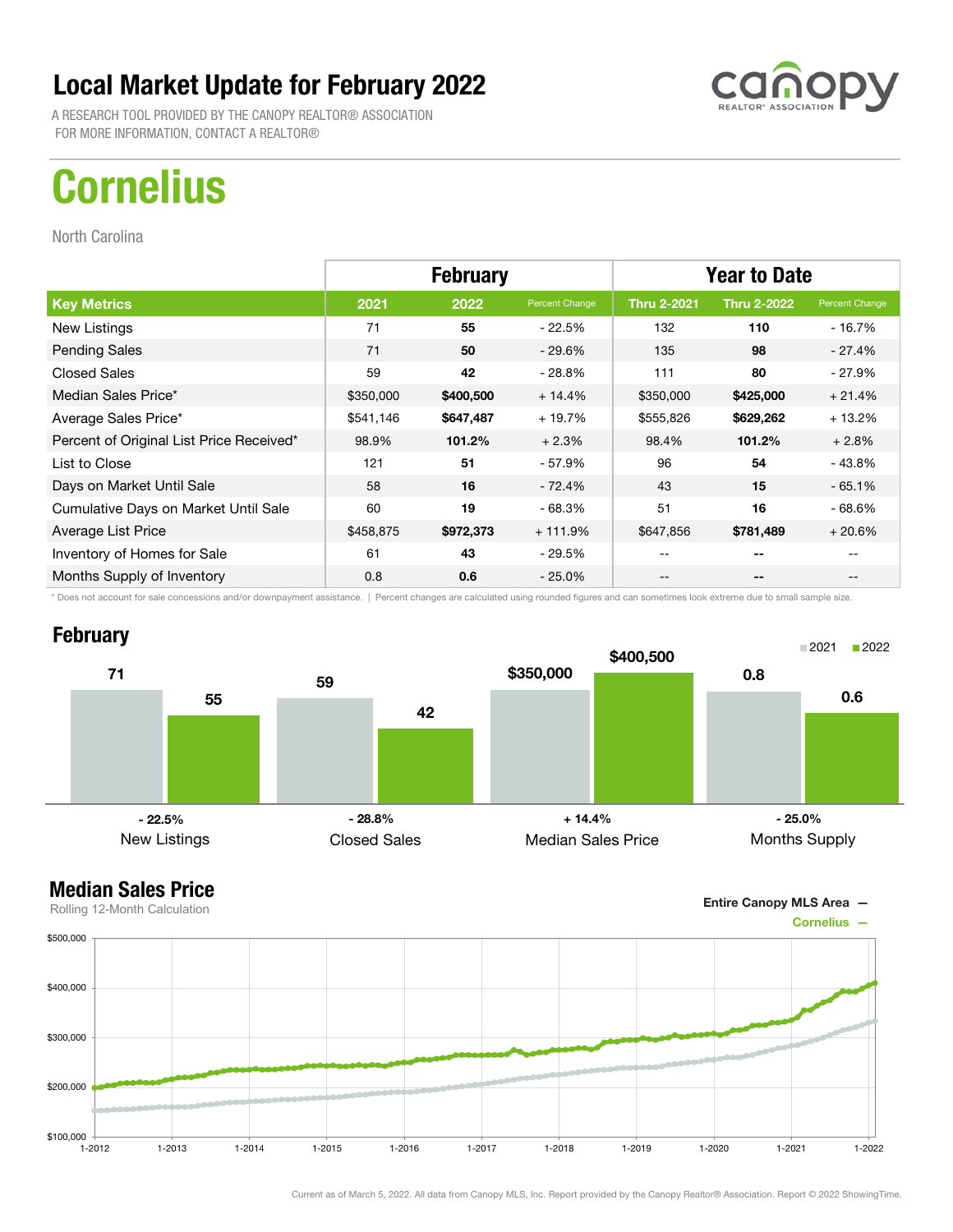A RESEARCH TOOL PROVIDED BY THE CANOPY REALTOR® ASSOCIATION FOR MORE INFORMATION, CONTACT A REALTOR®

## **Davidson**

North Carolina

|                                          | <b>February</b> |           |                | <b>Year to Date</b> |                    |                |
|------------------------------------------|-----------------|-----------|----------------|---------------------|--------------------|----------------|
| <b>Key Metrics</b>                       | 2021            | 2022      | Percent Change | <b>Thru 2-2021</b>  | <b>Thru 2-2022</b> | Percent Change |
| New Listings                             | 45              | 36        | $-20.0\%$      | 81                  | 61                 | - 24.7%        |
| <b>Pending Sales</b>                     | 39              | 36        | $-7.7%$        | 75                  | 64                 | $-14.7%$       |
| <b>Closed Sales</b>                      | 50              | 24        | $-52.0\%$      | 87                  | 57                 | $-34.5%$       |
| Median Sales Price*                      | \$452,646       | \$481,460 | $+6.4%$        | \$446,054           | \$475,000          | $+6.5%$        |
| Average Sales Price*                     | \$522,620       | \$587,523 | $+12.4%$       | \$539,632           | \$608,639          | $+12.8%$       |
| Percent of Original List Price Received* | 98.9%           | 100.2%    | $+1.3%$        | 98.9%               | 99.9%              | $+1.0%$        |
| List to Close                            | 154             | 87        | - 43.5%        | 128                 | 99                 | $-22.7%$       |
| Days on Market Until Sale                | 60              | 37        | $-38.3%$       | 48                  | 46                 | $-4.2\%$       |
| Cumulative Days on Market Until Sale     | 40              | 35        | - 12.5%        | 35                  | 45                 | $+28.6%$       |
| Average List Price                       | \$540,357       | \$653,567 | $+21.0%$       | \$566,730           | \$700,873          | $+23.7%$       |
| Inventory of Homes for Sale              | 48              | 20        | - 58.3%        | --                  | --                 |                |
| Months Supply of Inventory               | 0.8             | 0.5       | - 37.5%        | --                  | --                 |                |

\* Does not account for sale concessions and/or downpayment assistance. | Percent changes are calculated using rounded figures and can sometimes look extreme due to small sample size.

#### **February**





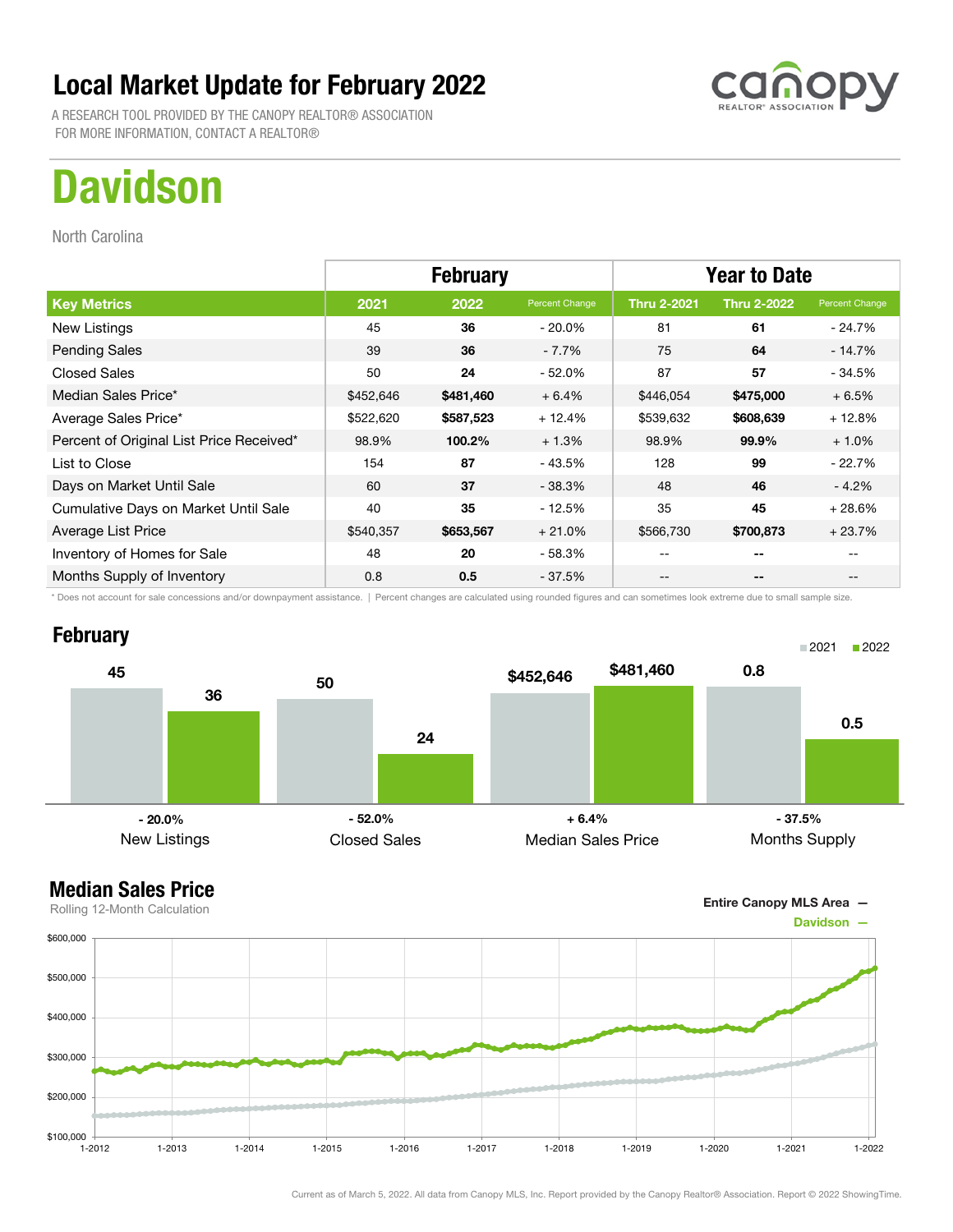A RESEARCH TOOL PROVIDED BY THE CANOPY REALTOR® ASSOCIATION FOR MORE INFORMATION, CONTACT A REALTOR®



North Carolina

|                                          | <b>February</b> |           |                | <b>Year to Date</b> |                          |                |
|------------------------------------------|-----------------|-----------|----------------|---------------------|--------------------------|----------------|
| <b>Key Metrics</b>                       | 2021            | 2022      | Percent Change | <b>Thru 2-2021</b>  | <b>Thru 2-2022</b>       | Percent Change |
| New Listings                             | 75              | 53        | $-29.3%$       | 149                 | 102                      | $-31.5%$       |
| <b>Pending Sales</b>                     | 84              | 56        | $-33.3%$       | 163                 | 101                      | $-38.0%$       |
| <b>Closed Sales</b>                      | 73              | 50        | $-31.5%$       | 134                 | 101                      | - 24.6%        |
| Median Sales Price*                      | \$360,000       | \$461,266 | $+28.1%$       | \$364,306           | \$479,000                | $+31.5%$       |
| Average Sales Price*                     | \$501,780       | \$572,080 | $+14.0%$       | \$471,707           | \$553,467                | $+17.3%$       |
| Percent of Original List Price Received* | 99.2%           | 101.2%    | $+2.0%$        | 99.1%               | 100.3%                   | $+1.2%$        |
| List to Close                            | 101             | 138       | $+36.6%$       | 113                 | 112                      | $-0.9%$        |
| Days on Market Until Sale                | 47              | 53        | $+12.8%$       | 51                  | 34                       | $-33.3\%$      |
| Cumulative Days on Market Until Sale     | 59              | 27        | $-54.2%$       | 60                  | 21                       | $-65.0\%$      |
| Average List Price                       | \$459,685       | \$638,991 | $+39.0%$       | \$510,786           | \$564,843                | $+10.6%$       |
| Inventory of Homes for Sale              | 83              | 31        | $-62.7%$       | $- -$               | $- -$                    |                |
| Months Supply of Inventory               | 1.0             | 0.4       | $-60.0%$       | $- -$               | $\overline{\phantom{a}}$ |                |

\* Does not account for sale concessions and/or downpayment assistance. | Percent changes are calculated using rounded figures and can sometimes look extreme due to small sample size.





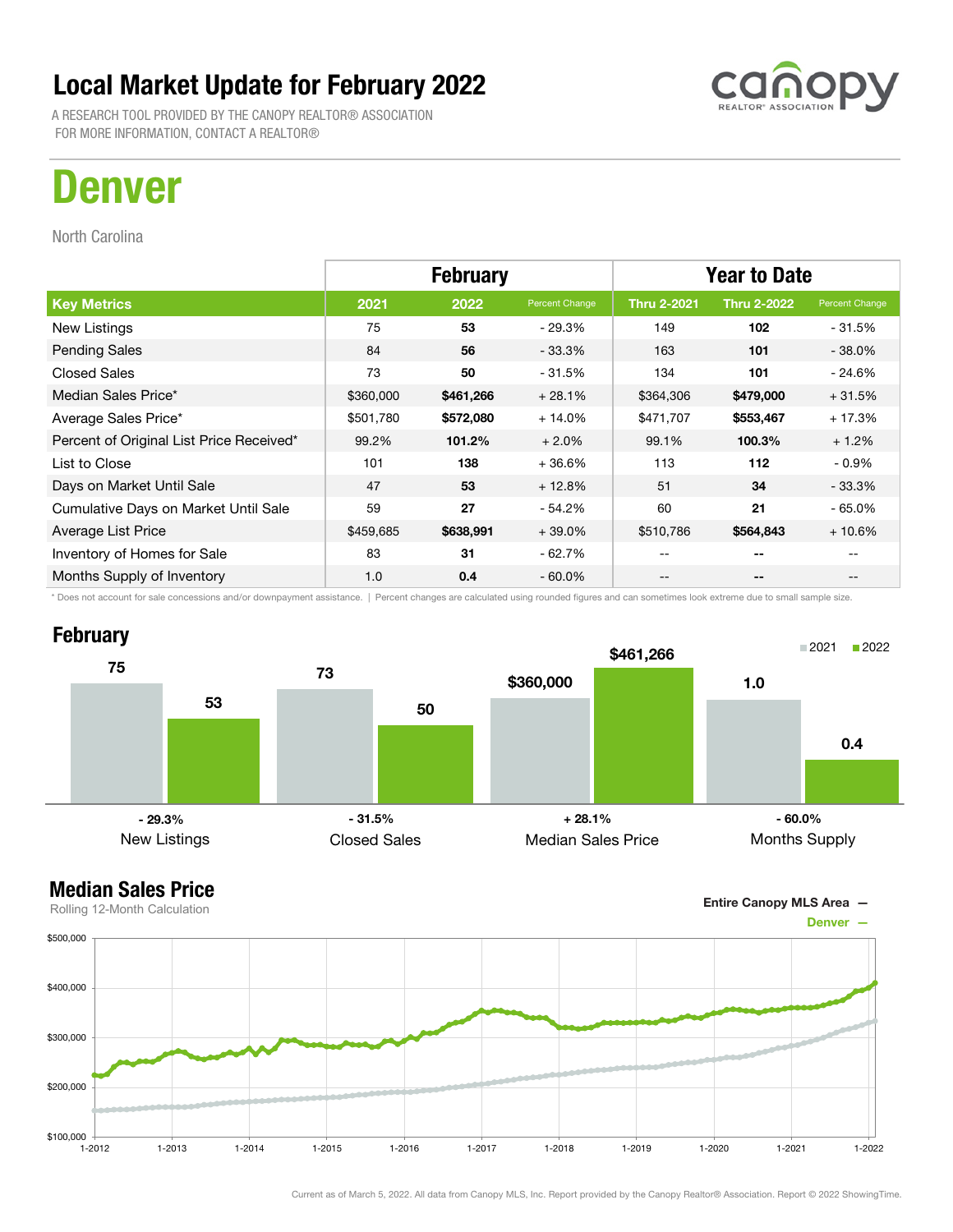A RESEARCH TOOL PROVIDED BY THE CANOPY REALTOR® ASSOCIATION FOR MORE INFORMATION, CONTACT A REALTOR®

# **Gastonia**

North Carolina

|                                          | <b>February</b> |           |                | <b>Year to Date</b> |                          |                |
|------------------------------------------|-----------------|-----------|----------------|---------------------|--------------------------|----------------|
| <b>Key Metrics</b>                       | 2021            | 2022      | Percent Change | <b>Thru 2-2021</b>  | <b>Thru 2-2022</b>       | Percent Change |
| New Listings                             | 112             | 145       | $+29.5%$       | 258                 | 295                      | $+14.3%$       |
| <b>Pending Sales</b>                     | 115             | 162       | $+40.9%$       | 267                 | 315                      | $+18.0%$       |
| <b>Closed Sales</b>                      | 124             | 139       | $+12.1%$       | 219                 | 265                      | $+21.0%$       |
| Median Sales Price*                      | \$185,000       | \$269,250 | $+45.5%$       | \$194,000           | \$272,000                | $+40.2%$       |
| Average Sales Price*                     | \$206,938       | \$282,238 | $+36.4%$       | \$210,554           | \$278,688                | $+32.4%$       |
| Percent of Original List Price Received* | 98.3%           | 99.0%     | $+0.7%$        | 97.7%               | 99.7%                    | $+2.0%$        |
| List to Close                            | 72              | 80        | $+11.1%$       | 78                  | 83                       | $+6.4%$        |
| Days on Market Until Sale                | 26              | 20        | $-23.1%$       | 30                  | 19                       | $-36.7%$       |
| Cumulative Days on Market Until Sale     | 26              | 20        | $-23.1%$       | 29                  | 21                       | $-27.6%$       |
| Average List Price                       | \$225,519       | \$270,096 | $+19.8%$       | \$223,763           | \$283,462                | $+26.7%$       |
| Inventory of Homes for Sale              | 122             | 89        | - 27.0%        | --                  | --                       |                |
| Months Supply of Inventory               | 0.8             | 0.5       | - 37.5%        | --                  | $\overline{\phantom{a}}$ |                |

\* Does not account for sale concessions and/or downpayment assistance. | Percent changes are calculated using rounded figures and can sometimes look extreme due to small sample size.

### **February**





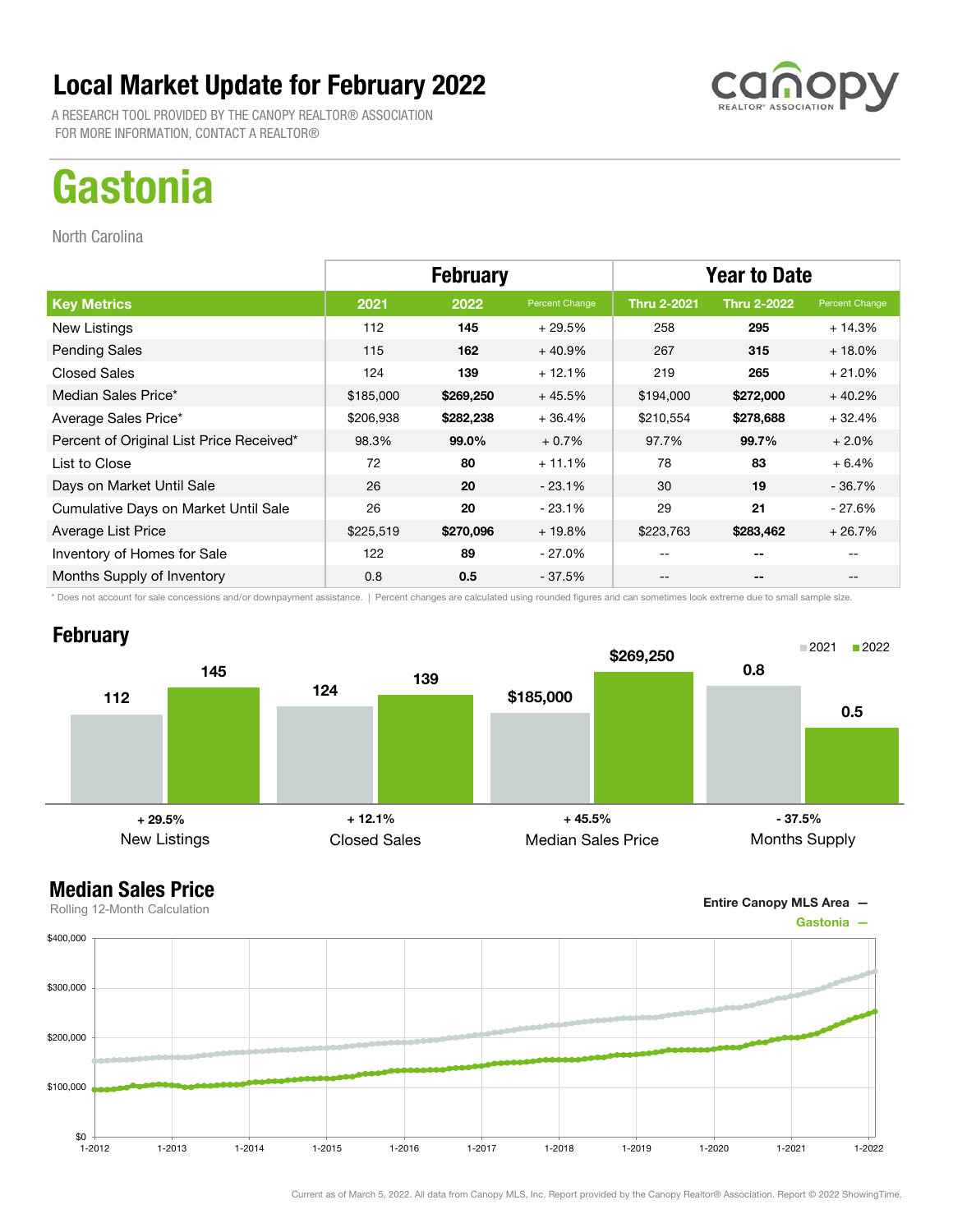

A RESEARCH TOOL PROVIDED BY THE CANOPY REALTOR® ASSOCIATION FOR MORE INFORMATION, CONTACT A REALTOR®

## Huntersville

North Carolina

|                                          | <b>February</b> |           |                | <b>Year to Date</b> |                    |                |
|------------------------------------------|-----------------|-----------|----------------|---------------------|--------------------|----------------|
| <b>Key Metrics</b>                       | 2021            | 2022      | Percent Change | <b>Thru 2-2021</b>  | <b>Thru 2-2022</b> | Percent Change |
| New Listings                             | 130             | 111       | $-14.6%$       | 265                 | 229                | - 13.6%        |
| <b>Pending Sales</b>                     | 128             | 117       | $-8.6\%$       | 265                 | 239                | $-9.8%$        |
| <b>Closed Sales</b>                      | 112             | 99        | - 11.6%        | 221                 | 221                | $0.0\%$        |
| Median Sales Price*                      | \$380,427       | \$483,005 | $+27.0%$       | \$366,000           | \$465,000          | $+27.0%$       |
| Average Sales Price*                     | \$405,595       | \$522,441 | $+28.8%$       | \$384,876           | \$513,415          | $+33.4%$       |
| Percent of Original List Price Received* | 100.7%          | 102.3%    | $+1.6%$        | 100.5%              | 102.3%             | $+1.8%$        |
| List to Close                            | 104             | 103       | $-1.0%$        | 95                  | 96                 | $+1.1%$        |
| Days on Market Until Sale                | 44              | 32        | $-27.3%$       | 31                  | 28                 | $-9.7\%$       |
| Cumulative Days on Market Until Sale     | 39              | 32        | $-17.9%$       | 31                  | 28                 | - 9.7%         |
| Average List Price                       | \$408,160       | \$493,669 | $+20.9%$       | \$430,635           | \$518,576          | $+20.4%$       |
| Inventory of Homes for Sale              | 97              | 44        | - 54.6%        | --                  | --                 |                |
| Months Supply of Inventory               | 0.6             | 0.3       | $-50.0\%$      | --                  | --                 |                |

\* Does not account for sale concessions and/or downpayment assistance. | Percent changes are calculated using rounded figures and can sometimes look extreme due to small sample size.

### **February**



Entire Canopy MLS Area —

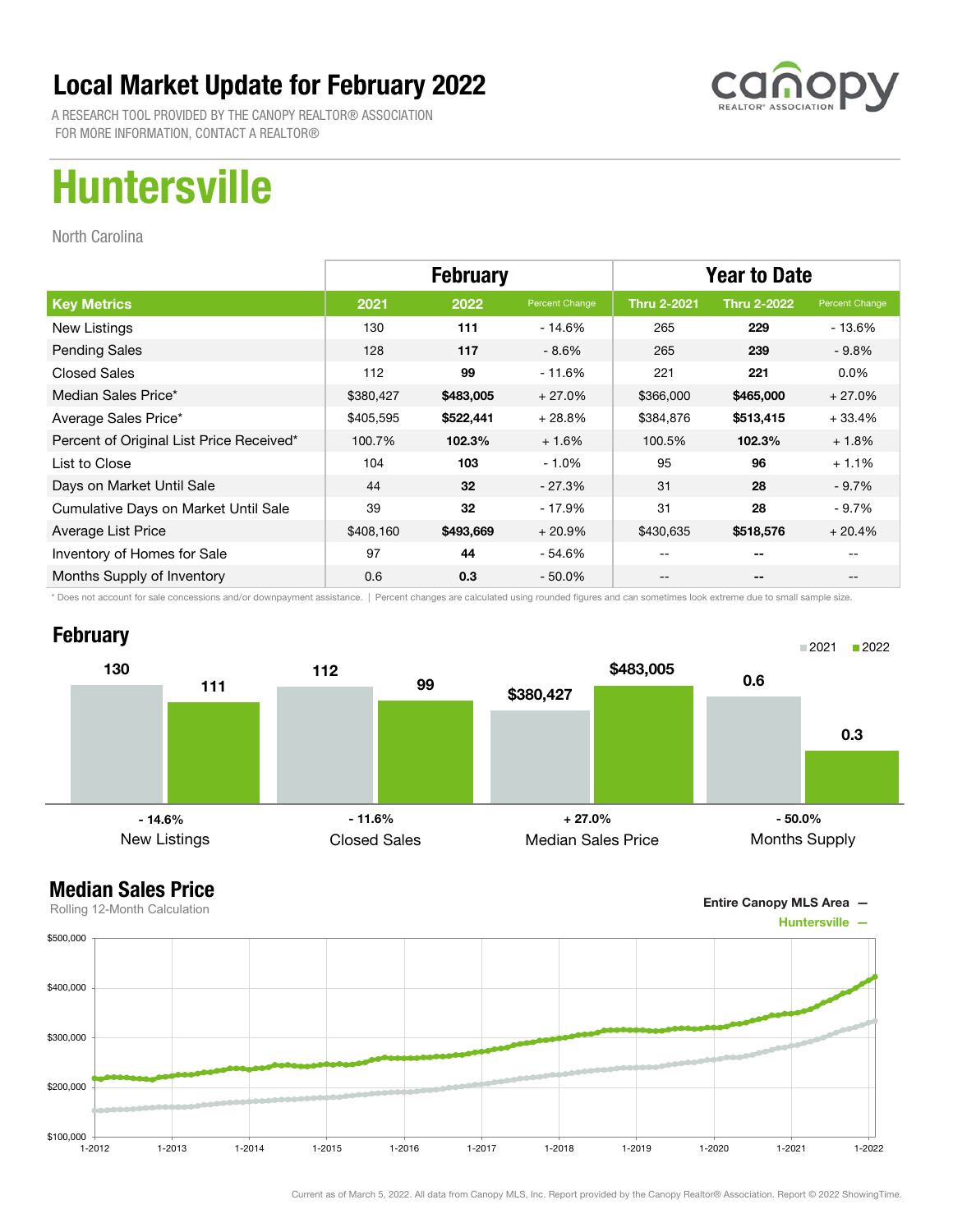A RESEARCH TOOL PROVIDED BY THE CANOPY REALTOR® ASSOCIATION FOR MORE INFORMATION, CONTACT A REALTOR®

## Kannapolis

North Carolina

|                                          | <b>February</b> |           |                | <b>Year to Date</b> |                    |                |
|------------------------------------------|-----------------|-----------|----------------|---------------------|--------------------|----------------|
| <b>Key Metrics</b>                       | 2021            | 2022      | Percent Change | <b>Thru 2-2021</b>  | <b>Thru 2-2022</b> | Percent Change |
| New Listings                             | 86              | 78        | $-9.3%$        | 152                 | 152                | $0.0\%$        |
| <b>Pending Sales</b>                     | 81              | 86        | $+6.2%$        | 150                 | 163                | $+8.7%$        |
| <b>Closed Sales</b>                      | 66              | 75        | $+13.6%$       | 129                 | 154                | $+19.4%$       |
| Median Sales Price*                      | \$195,000       | \$268,000 | $+37.4%$       | \$195,000           | \$258,000          | $+32.3%$       |
| Average Sales Price*                     | \$211,761       | \$270,974 | $+28.0%$       | \$226,664           | \$262,344          | $+15.7%$       |
| Percent of Original List Price Received* | 97.5%           | 100.3%    | $+2.9%$        | 97.1%               | 99.7%              | $+2.7%$        |
| List to Close                            | 61              | 63        | $+3.3%$        | 64                  | 64                 | $0.0\%$        |
| Days on Market Until Sale                | 20              | 20        | $0.0\%$        | 16                  | 20                 | $+25.0%$       |
| Cumulative Days on Market Until Sale     | 26              | 22        | $-15.4%$       | 20                  | 19                 | $-5.0\%$       |
| Average List Price                       | \$209,256       | \$309,397 | $+47.9%$       | \$215,657           | \$296,646          | $+37.6%$       |
| Inventory of Homes for Sale              | 57              | 40        | - 29.8%        |                     | --                 |                |
| Months Supply of Inventory               | 0.7             | 0.4       | $-42.9%$       | --                  | --                 |                |

\* Does not account for sale concessions and/or downpayment assistance. | Percent changes are calculated using rounded figures and can sometimes look extreme due to small sample size.

### **February**



Entire Canopy MLS Area —

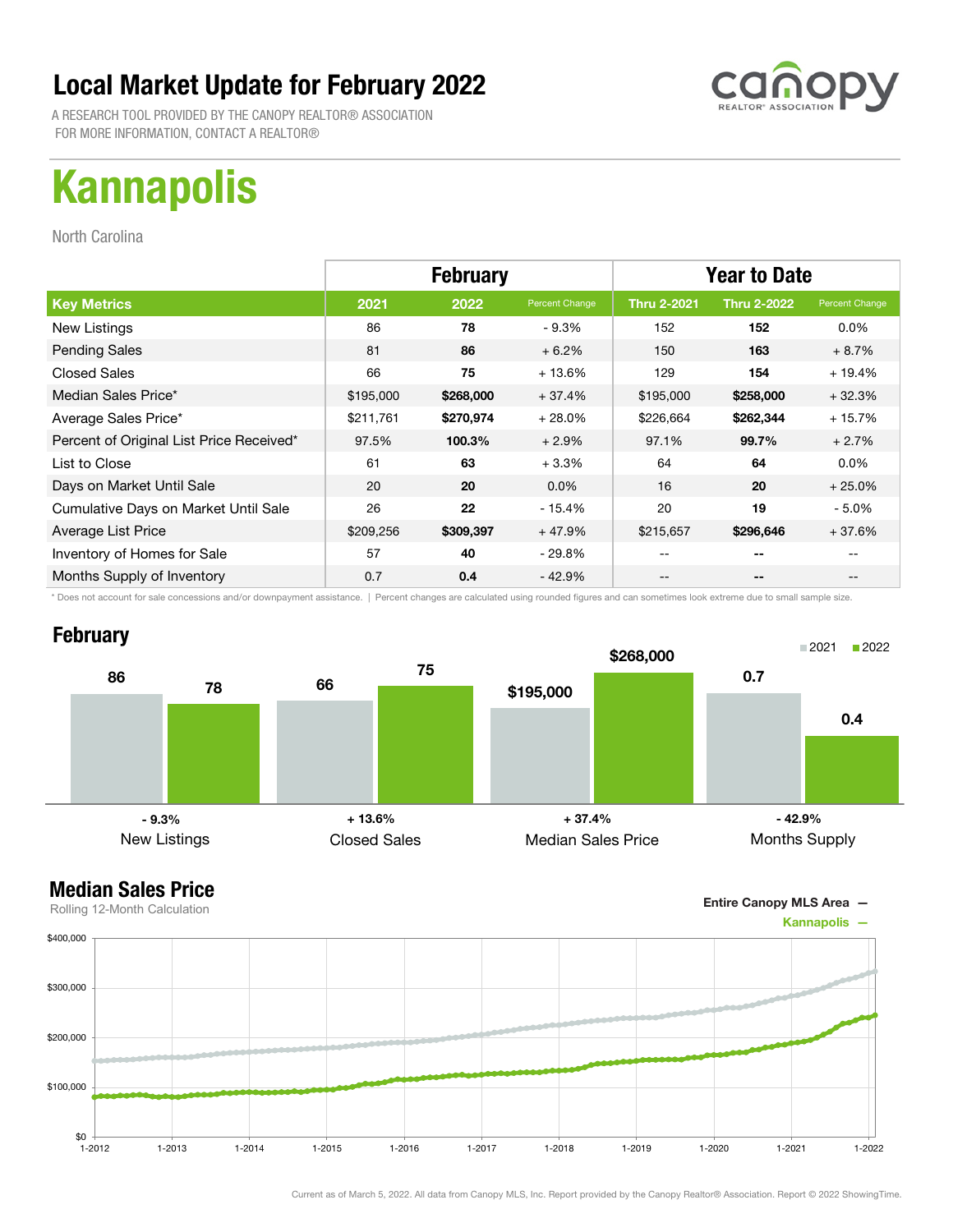A RESEARCH TOOL PROVIDED BY THE CANOPY REALTOR® ASSOCIATION FOR MORE INFORMATION, CONTACT A REALTOR®

## Lincolnton

North Carolina

|                                          | <b>February</b> |           |                | <b>Year to Date</b> |                    |                |
|------------------------------------------|-----------------|-----------|----------------|---------------------|--------------------|----------------|
| <b>Key Metrics</b>                       | 2021            | 2022      | Percent Change | <b>Thru 2-2021</b>  | <b>Thru 2-2022</b> | Percent Change |
| New Listings                             | 41              | 50        | $+22.0%$       | 75                  | 86                 | $+14.7%$       |
| <b>Pending Sales</b>                     | 40              | 55        | $+37.5%$       | 85                  | 106                | $+24.7%$       |
| <b>Closed Sales</b>                      | 31              | 36        | $+16.1%$       | 56                  | 62                 | $+10.7%$       |
| Median Sales Price*                      | \$181,000       | \$277,000 | $+53.0%$       | \$192,000           | \$275,000          | $+43.2%$       |
| Average Sales Price*                     | \$181,396       | \$286,739 | $+58.1%$       | \$202,492           | \$295,505          | $+45.9%$       |
| Percent of Original List Price Received* | 96.8%           | 99.8%     | $+3.1%$        | 97.1%               | 98.4%              | $+1.3%$        |
| List to Close                            | 70              | 102       | $+45.7%$       | 76                  | 87                 | $+14.5%$       |
| Days on Market Until Sale                | 23              | 45        | $+95.7%$       | 26                  | 35                 | $+34.6%$       |
| Cumulative Days on Market Until Sale     | 30              | 55        | $+83.3%$       | 30                  | 40                 | $+33.3%$       |
| Average List Price                       | \$243,542       | \$329,468 | $+35.3%$       | \$238,735           | \$324,024          | $+35.7%$       |
| Inventory of Homes for Sale              | 57              | 32        | - 43.9%        | --                  | --                 |                |
| Months Supply of Inventory               | 1.5             | 0.7       | $-53.3%$       | --                  | --                 |                |

\* Does not account for sale concessions and/or downpayment assistance. | Percent changes are calculated using rounded figures and can sometimes look extreme due to small sample size.

### **February**



Entire Canopy MLS Area —

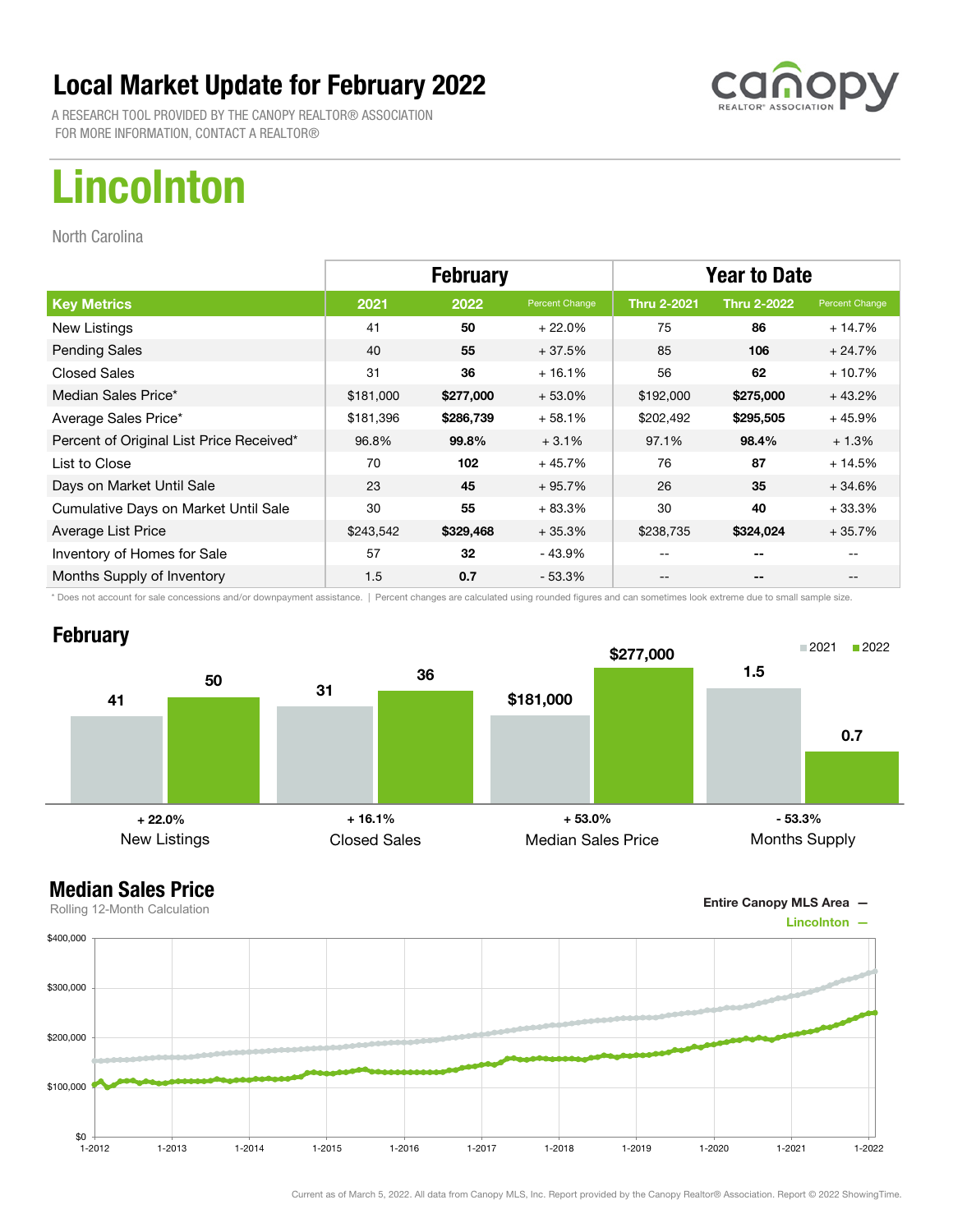A RESEARCH TOOL PROVIDED BY THE CANOPY REALTOR® ASSOCIATION FOR MORE INFORMATION, CONTACT A REALTOR®

## Matthews

North Carolina

|                                          | <b>February</b> |           |                | <b>Year to Date</b> |                    |                |
|------------------------------------------|-----------------|-----------|----------------|---------------------|--------------------|----------------|
| <b>Key Metrics</b>                       | 2021            | 2022      | Percent Change | <b>Thru 2-2021</b>  | <b>Thru 2-2022</b> | Percent Change |
| New Listings                             | 122             | 67        | - 45.1%        | 207                 | 151                | - 27.1%        |
| <b>Pending Sales</b>                     | 98              | 67        | $-31.6%$       | 195                 | 158                | - 19.0%        |
| <b>Closed Sales</b>                      | 63              | 73        | $+15.9%$       | 157                 | 142                | - 9.6%         |
| Median Sales Price*                      | \$325,000       | \$425,000 | $+30.8%$       | \$342,000           | \$398,750          | $+16.6%$       |
| Average Sales Price*                     | \$400,877       | \$468,553 | $+16.9%$       | \$395,065           | \$480,464          | $+21.6%$       |
| Percent of Original List Price Received* | 99.9%           | 102.0%    | $+2.1%$        | 99.7%               | 101.5%             | $+1.8%$        |
| List to Close                            | 75              | 68        | $-9.3%$        | 88                  | 63                 | $-28.4%$       |
| Days on Market Until Sale                | 23              | 14        | $-39.1%$       | 27                  | 16                 | - 40.7%        |
| Cumulative Days on Market Until Sale     | 23              | 15        | $-34.8%$       | 23                  | 16                 | $-30.4%$       |
| Average List Price                       | \$391,032       | \$502,658 | $+28.5%$       | \$388,807           | \$483,844          | $+24.4%$       |
| Inventory of Homes for Sale              | 62              | 27        | - 56.5%        | --                  | --                 |                |
| Months Supply of Inventory               | 0.6             | 0.2       | $-66.7\%$      | --                  | --                 |                |

\* Does not account for sale concessions and/or downpayment assistance. | Percent changes are calculated using rounded figures and can sometimes look extreme due to small sample size.

### **February**



Entire Canopy MLS Area —

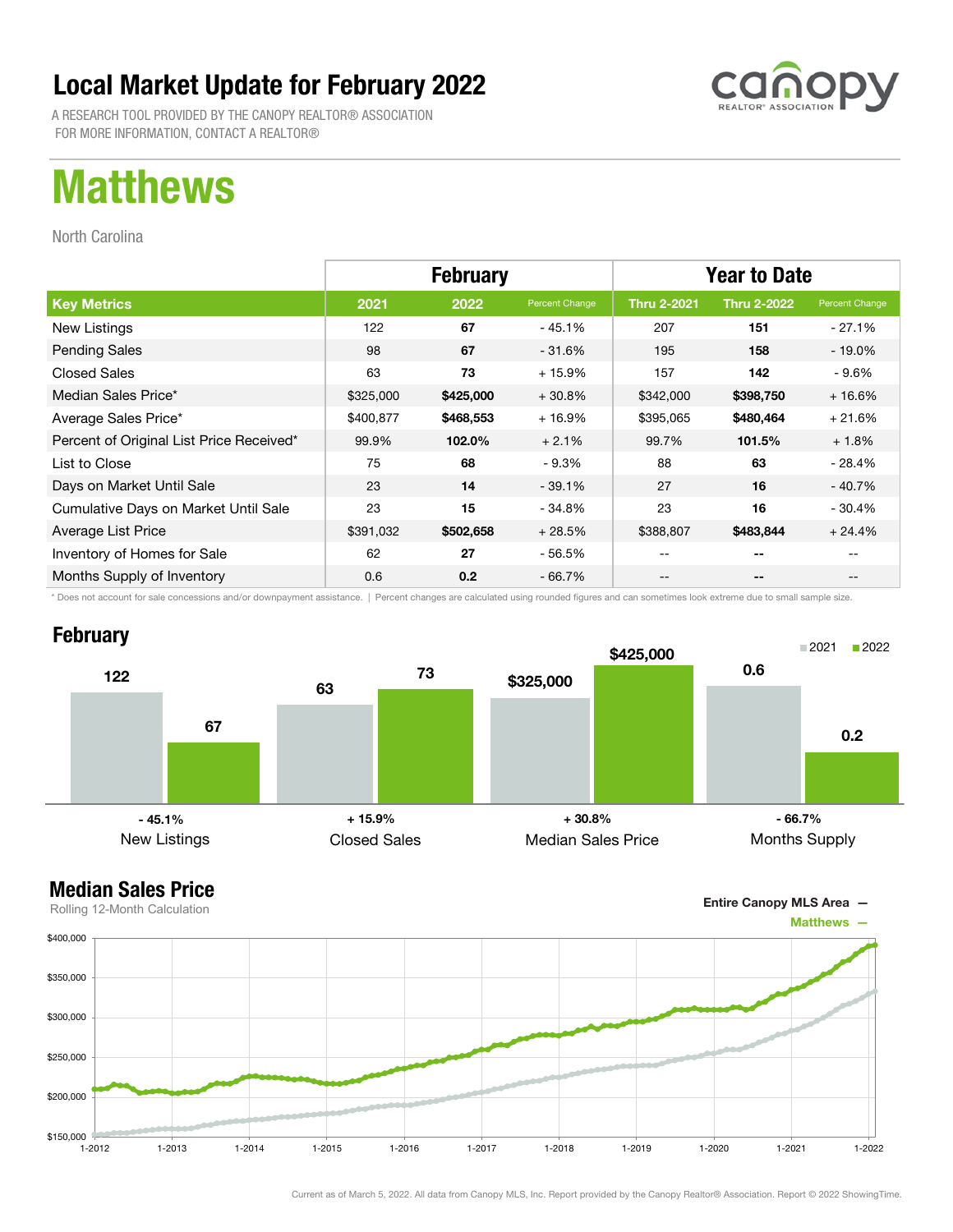A RESEARCH TOOL PROVIDED BY THE CANOPY REALTOR® ASSOCIATION FOR MORE INFORMATION, CONTACT A REALTOR®

## Monroe

North Carolina

|                                          | <b>February</b> |           |                | <b>Year to Date</b> |                    |                |
|------------------------------------------|-----------------|-----------|----------------|---------------------|--------------------|----------------|
| <b>Key Metrics</b>                       | 2021            | 2022      | Percent Change | <b>Thru 2-2021</b>  | <b>Thru 2-2022</b> | Percent Change |
| New Listings                             | 143             | 125       | - 12.6%        | 308                 | 253                | - 17.9%        |
| <b>Pending Sales</b>                     | 146             | 135       | $-7.5%$        | 271                 | 255                | $-5.9\%$       |
| <b>Closed Sales</b>                      | 68              | 109       | $+60.3%$       | 133                 | 224                | $+68.4%$       |
| Median Sales Price*                      | \$279,500       | \$368,000 | $+31.7%$       | \$262,000           | \$371,618          | $+41.8%$       |
| Average Sales Price*                     | \$289,407       | \$372,126 | $+28.6%$       | \$280,972           | \$370,968          | $+32.0%$       |
| Percent of Original List Price Received* | 100.4%          | 102.4%    | $+2.0%$        | 100.0%              | 101.1%             | $+1.1%$        |
| List to Close                            | 73              | 64        | $-12.3%$       | 75                  | 84                 | $+12.0%$       |
| Days on Market Until Sale                | 25              | 14        | $-44.0\%$      | 26                  | 21                 | $-19.2%$       |
| Cumulative Days on Market Until Sale     | 36              | 18        | $-50.0\%$      | 29                  | 24                 | $-17.2%$       |
| Average List Price                       | \$303,529       | \$387,360 | $+27.6%$       | \$296,527           | \$393,356          | $+32.7%$       |
| Inventory of Homes for Sale              | 129             | 55        | - 57.4%        | --                  | --                 |                |
| Months Supply of Inventory               | 1.1             | 0.4       | $-63.6%$       | --                  | --                 | --             |

\* Does not account for sale concessions and/or downpayment assistance. | Percent changes are calculated using rounded figures and can sometimes look extreme due to small sample size.

### **February**





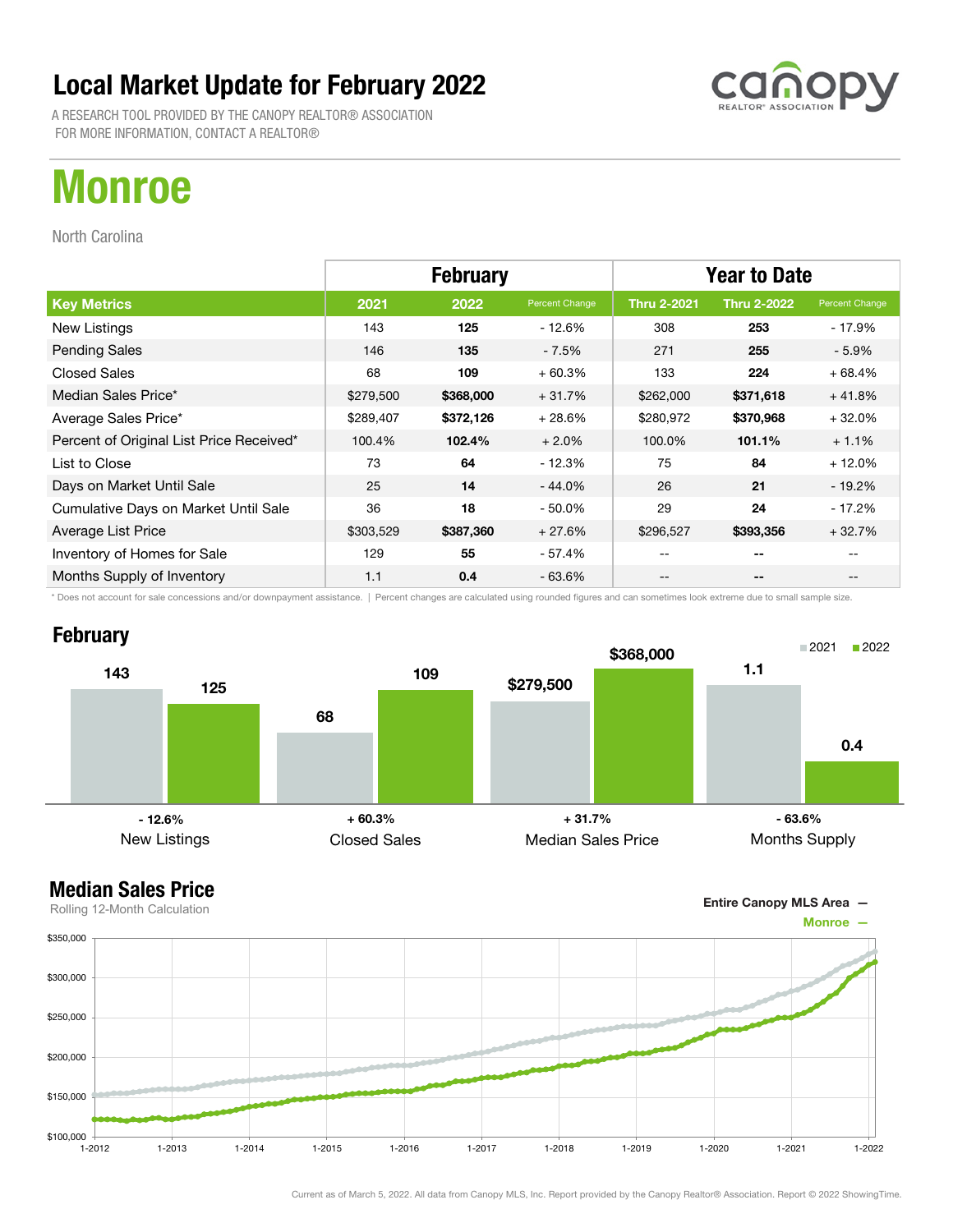

A RESEARCH TOOL PROVIDED BY THE CANOPY REALTOR® ASSOCIATION FOR MORE INFORMATION, CONTACT A REALTOR®

## **Mooresville**

North Carolina

|                                          | <b>February</b> |           |                | <b>Year to Date</b> |                    |                |
|------------------------------------------|-----------------|-----------|----------------|---------------------|--------------------|----------------|
| <b>Key Metrics</b>                       | 2021            | 2022      | Percent Change | <b>Thru 2-2021</b>  | <b>Thru 2-2022</b> | Percent Change |
| New Listings                             | 178             | 111       | $-37.6%$       | 386                 | 229                | - 40.7%        |
| <b>Pending Sales</b>                     | 202             | 129       | $-36.1%$       | 425                 | 262                | $-38.4%$       |
| <b>Closed Sales</b>                      | 165             | 120       | $-27.3%$       | 343                 | 267                | $-22.2\%$      |
| Median Sales Price*                      | \$349,394       | \$449,358 | $+28.6%$       | \$349,394           | \$430,000          | $+23.1%$       |
| Average Sales Price*                     | \$401,211       | \$537,873 | $+34.1%$       | \$424,759           | \$540,526          | $+27.3%$       |
| Percent of Original List Price Received* | 100.3%          | 99.9%     | $-0.4%$        | 100.0%              | 99.3%              | $-0.7\%$       |
| List to Close                            | 103             | 78        | $-24.3%$       | 96                  | 82                 | $-14.6%$       |
| Days on Market Until Sale                | 44              | 25        | $-43.2%$       | 35                  | 26                 | $-25.7\%$      |
| Cumulative Days on Market Until Sale     | 49              | 28        | $-42.9%$       | 38                  | 27                 | $-28.9%$       |
| Average List Price                       | \$552,999       | \$611,232 | $+10.5%$       | \$498,556           | \$622,851          | $+24.9%$       |
| Inventory of Homes for Sale              | 175             | 69        | $-60.6%$       | --                  | --                 |                |
| Months Supply of Inventory               | 0.8             | 0.4       | $-50.0\%$      | --                  | --                 |                |

\* Does not account for sale concessions and/or downpayment assistance. | Percent changes are calculated using rounded figures and can sometimes look extreme due to small sample size.

### **February**



Entire Canopy MLS Area —

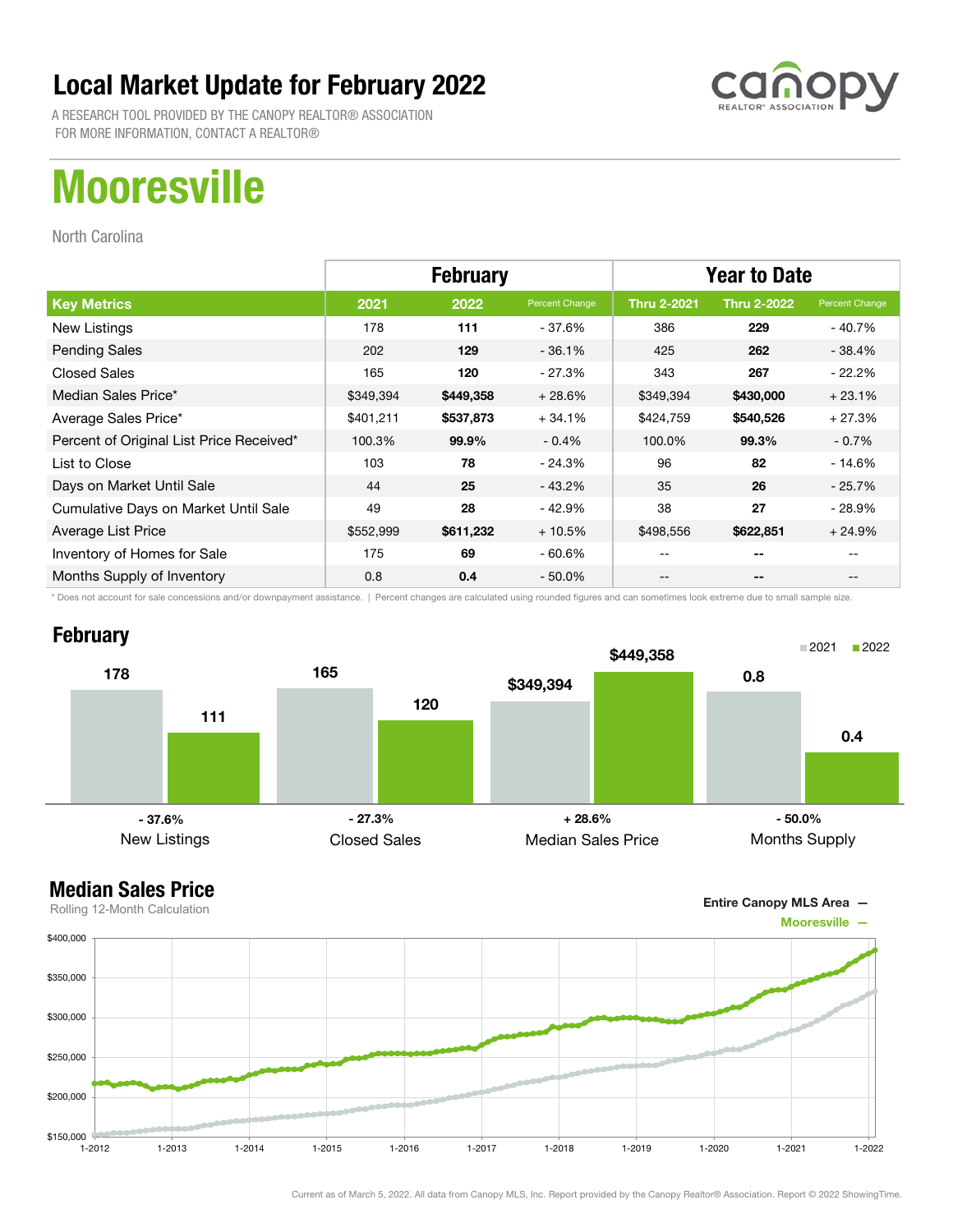A RESEARCH TOOL PROVIDED BY THE CANOPY REALTOR® ASSOCIATION FOR MORE INFORMATION, CONTACT A REALTOR®

## **Salisbury**

North Carolina

|                                          | <b>February</b> |           |                | <b>Year to Date</b> |                          |                |
|------------------------------------------|-----------------|-----------|----------------|---------------------|--------------------------|----------------|
| <b>Key Metrics</b>                       | 2021            | 2022      | Percent Change | <b>Thru 2-2021</b>  | <b>Thru 2-2022</b>       | Percent Change |
| New Listings                             | 86              | 93        | $+8.1%$        | 179                 | 174                      | $-2.8\%$       |
| <b>Pending Sales</b>                     | 85              | 104       | $+22.4%$       | 178                 | 184                      | $+3.4%$        |
| <b>Closed Sales</b>                      | 92              | 78        | - 15.2%        | 159                 | 160                      | $+0.6%$        |
| Median Sales Price*                      | \$216,500       | \$232,500 | $+7.4%$        | \$207,000           | \$235,000                | $+13.5%$       |
| Average Sales Price*                     | \$213,473       | \$252,805 | $+18.4%$       | \$216,677           | \$268,282                | $+23.8%$       |
| Percent of Original List Price Received* | 97.4%           | 99.3%     | $+2.0%$        | 97.7%               | 99.0%                    | $+1.3%$        |
| List to Close                            | 90              | 67        | $-25.6%$       | 93                  | 78                       | $-16.1%$       |
| Days on Market Until Sale                | 26              | 25        | $-3.8%$        | 27                  | 25                       | $-7.4%$        |
| Cumulative Days on Market Until Sale     | 27              | 27        | $0.0\%$        | 28                  | 32                       | $+14.3%$       |
| Average List Price                       | \$251,755       | \$261,357 | $+3.8\%$       | \$244,573           | \$270,139                | $+10.5%$       |
| Inventory of Homes for Sale              | 146             | 53        | $-63.7%$       | $- -$               | --                       |                |
| Months Supply of Inventory               | 1.5             | 0.5       | - 66.7%        | --                  | $\overline{\phantom{a}}$ |                |

\* Does not account for sale concessions and/or downpayment assistance. | Percent changes are calculated using rounded figures and can sometimes look extreme due to small sample size.

#### **February**





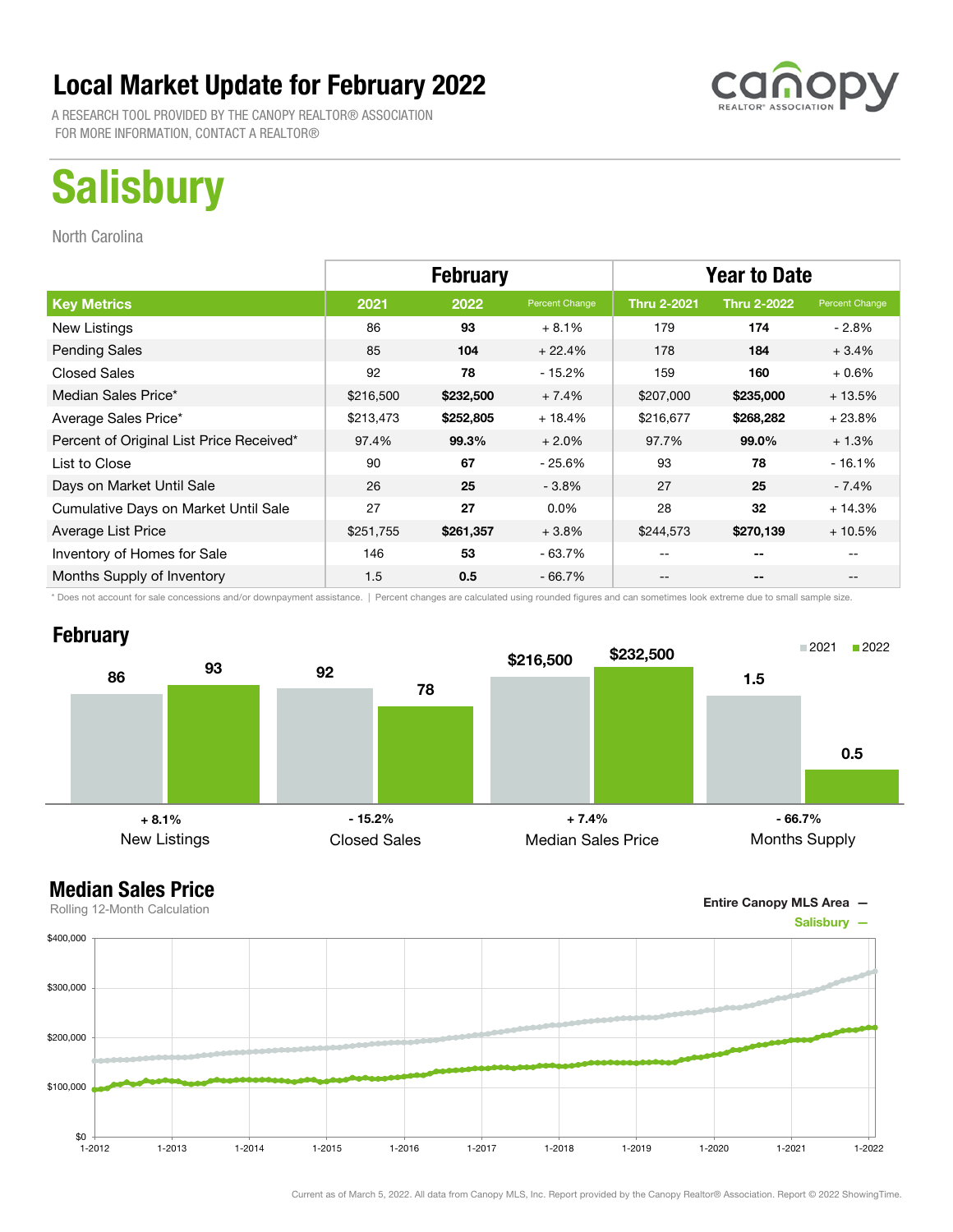A RESEARCH TOOL PROVIDED BY THE CANOPY REALTOR® ASSOCIATION FOR MORE INFORMATION, CONTACT A REALTOR®

## **Statesville**

North Carolina

|                                          | <b>February</b> |           |                | <b>Year to Date</b> |                    |                |
|------------------------------------------|-----------------|-----------|----------------|---------------------|--------------------|----------------|
| <b>Key Metrics</b>                       | 2021            | 2022      | Percent Change | <b>Thru 2-2021</b>  | <b>Thru 2-2022</b> | Percent Change |
| New Listings                             | 77              | 98        | $+27.3%$       | 150                 | 178                | $+18.7%$       |
| <b>Pending Sales</b>                     | 73              | 104       | $+42.5%$       | 160                 | 187                | $+16.9%$       |
| <b>Closed Sales</b>                      | 71              | 68        | $-4.2%$        | 156                 | 154                | - 1.3%         |
| Median Sales Price*                      | \$215,000       | \$280,000 | $+30.2%$       | \$203,500           | \$261,500          | $+28.5%$       |
| Average Sales Price*                     | \$226,217       | \$301,591 | $+33.3%$       | \$221,314           | \$289,339          | $+30.7%$       |
| Percent of Original List Price Received* | 96.9%           | 99.7%     | $+2.9%$        | 96.9%               | 99.7%              | $+2.9%$        |
| List to Close                            | 84              | 59        | $-29.8%$       | 84                  | 60                 | $-28.6%$       |
| Days on Market Until Sale                | 30              | 21        | $-30.0\%$      | 29                  | 19                 | $-34.5%$       |
| Cumulative Days on Market Until Sale     | 27              | 23        | - 14.8%        | 29                  | 20                 | $-31.0%$       |
| Average List Price                       | \$213,382       | \$284,666 | $+33.4%$       | \$227,740           | \$284,014          | $+24.7%$       |
| Inventory of Homes for Sale              | 118             | 87        | - 26.3%        | --                  | --                 |                |
| Months Supply of Inventory               | 1.3             | 0.9       | $-30.8%$       | --                  | --                 |                |

\* Does not account for sale concessions and/or downpayment assistance. | Percent changes are calculated using rounded figures and can sometimes look extreme due to small sample size.

#### **February**







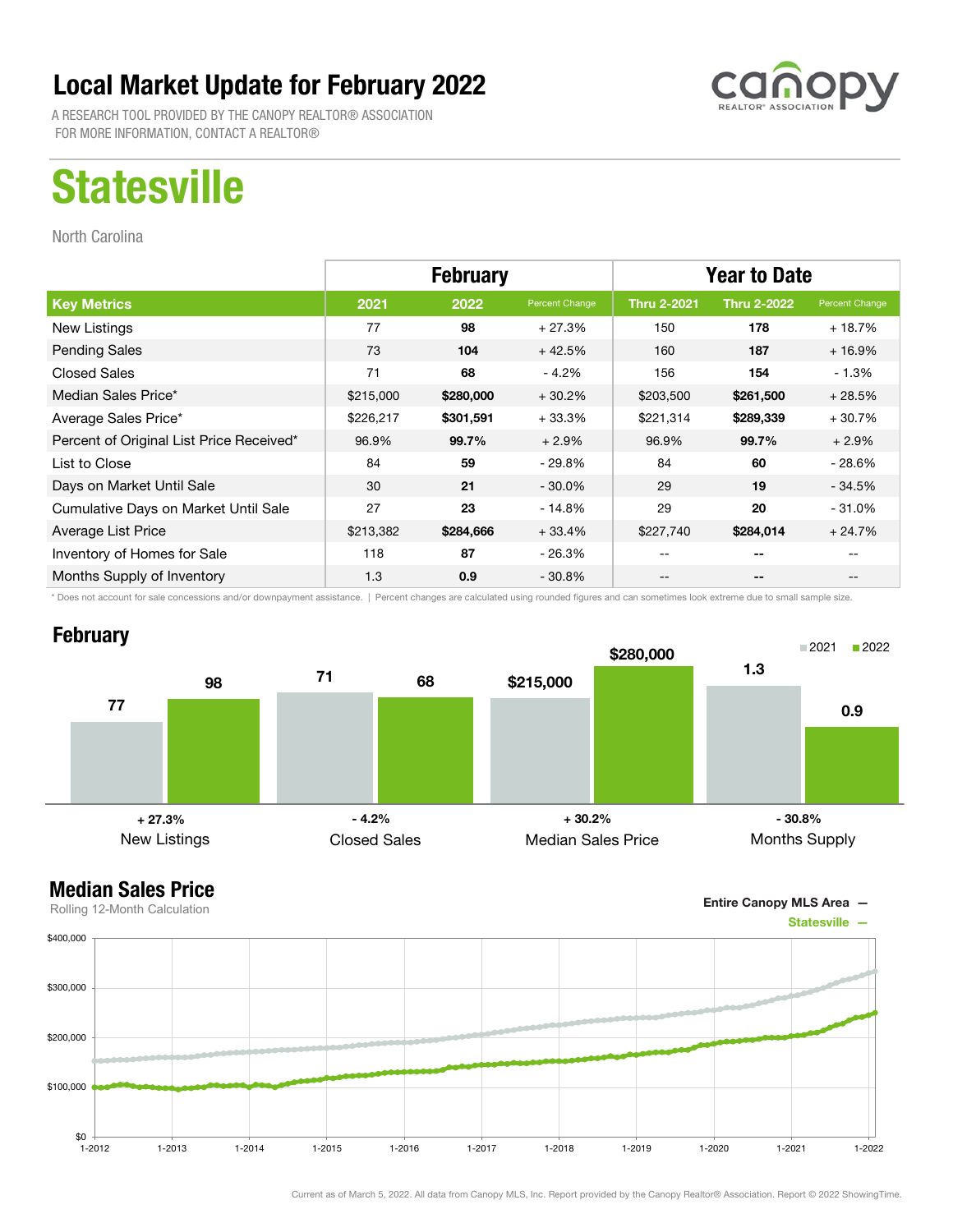A RESEARCH TOOL PROVIDED BY THE CANOPY REALTOR® ASSOCIATION FOR MORE INFORMATION, CONTACT A REALTOR®

## Waxhaw

North Carolina

|                                          | <b>February</b> |           |                | <b>Year to Date</b> |                    |                |
|------------------------------------------|-----------------|-----------|----------------|---------------------|--------------------|----------------|
| <b>Key Metrics</b>                       | 2021            | 2022      | Percent Change | <b>Thru 2-2021</b>  | <b>Thru 2-2022</b> | Percent Change |
| New Listings                             | 111             | 73        | - 34.2%        | 227                 | 151                | $-33.5%$       |
| <b>Pending Sales</b>                     | 134             | 85        | $-36.6\%$      | 253                 | 159                | $-37.2\%$      |
| <b>Closed Sales</b>                      | 82              | 73        | - 11.0%        | 166                 | 135                | - 18.7%        |
| Median Sales Price*                      | \$394,368       | \$555,000 | $+40.7%$       | \$397,598           | \$555,000          | $+39.6%$       |
| Average Sales Price*                     | \$441,327       | \$657,620 | $+49.0%$       | \$465,911           | \$644,680          | $+38.4%$       |
| Percent of Original List Price Received* | 99.7%           | 103.5%    | $+3.8%$        | 100.0%              | 102.8%             | $+2.8%$        |
| List to Close                            | 106             | 81        | - 23.6%        | 99                  | 73                 | $-26.3%$       |
| Days on Market Until Sale                | 44              | 19        | $-56.8%$       | 39                  | 19                 | $-51.3%$       |
| Cumulative Days on Market Until Sale     | 51              | 17        | - 66.7%        | 42                  | 15                 | - 64.3%        |
| Average List Price                       | \$583,339       | \$662,170 | $+13.5%$       | \$543,226           | \$684,270          | $+26.0%$       |
| Inventory of Homes for Sale              | 62              | 28        | - 54.8%        | --                  | --                 |                |
| Months Supply of Inventory               | 0.5             | 0.3       | $-40.0\%$      | --                  | --                 | --             |

\* Does not account for sale concessions and/or downpayment assistance. | Percent changes are calculated using rounded figures and can sometimes look extreme due to small sample size.

### **February**





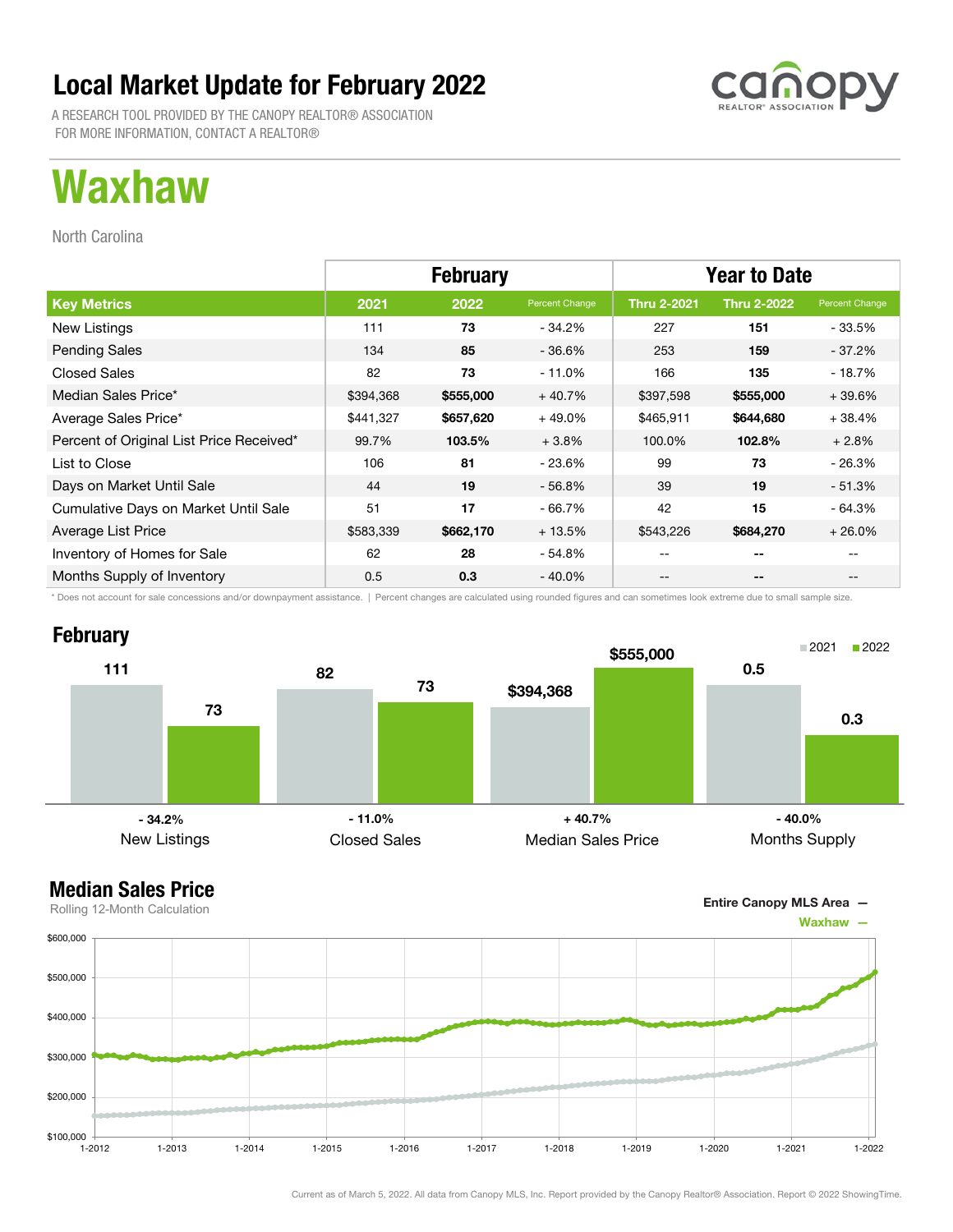

A RESEARCH TOOL PROVIDED BY THE CANOPY REALTOR® ASSOCIATION FOR MORE INFORMATION, CONTACT A REALTOR®

## Lake Norman

North Carolina

|                                          | <b>February</b> |           |                | <b>Year to Date</b> |                    |                |
|------------------------------------------|-----------------|-----------|----------------|---------------------|--------------------|----------------|
| <b>Key Metrics</b>                       | 2021            | 2022      | Percent Change | <b>Thru 2-2021</b>  | <b>Thru 2-2022</b> | Percent Change |
| New Listings                             | 215             | 169       | $-21.4%$       | 466                 | 297                | - 36.3%        |
| <b>Pending Sales</b>                     | 236             | 172       | $-27.1%$       | 467                 | 314                | $-32.8%$       |
| <b>Closed Sales</b>                      | 180             | 134       | $-25.6%$       | 368                 | 296                | $-19.6%$       |
| Median Sales Price*                      | \$384,750       | \$522,500 | $+35.8%$       | \$395,154           | \$508,975          | $+28.8%$       |
| Average Sales Price*                     | \$558,709       | \$759,246 | $+35.9%$       | \$565,796           | \$709,845          | $+25.5%$       |
| Percent of Original List Price Received* | 99.1%           | 100.0%    | $+0.9%$        | 98.9%               | 99.5%              | $+0.6%$        |
| List to Close                            | 108             | 98        | $-9.3%$        | 101                 | 96                 | $-5.0%$        |
| Days on Market Until Sale                | 46              | 34        | $-26.1%$       | 39                  | 30                 | $-23.1%$       |
| Cumulative Days on Market Until Sale     | 55              | 36        | - 34.5%        | 47                  | 30                 | $-36.2%$       |
| Average List Price                       | \$624,605       | \$869,399 | $+39.2%$       | \$650,335           | \$839,479          | $+29.1%$       |
| Inventory of Homes for Sale              | 255             | 129       | - 49.4%        | --                  | --                 |                |
| Months Supply of Inventory               | 1.0             | 0.6       | $-40.0\%$      | --                  | --                 |                |

\* Does not account for sale concessions and/or downpayment assistance. | Percent changes are calculated using rounded figures and can sometimes look extreme due to small sample size.

### **February**



Entire Canopy MLS Area —

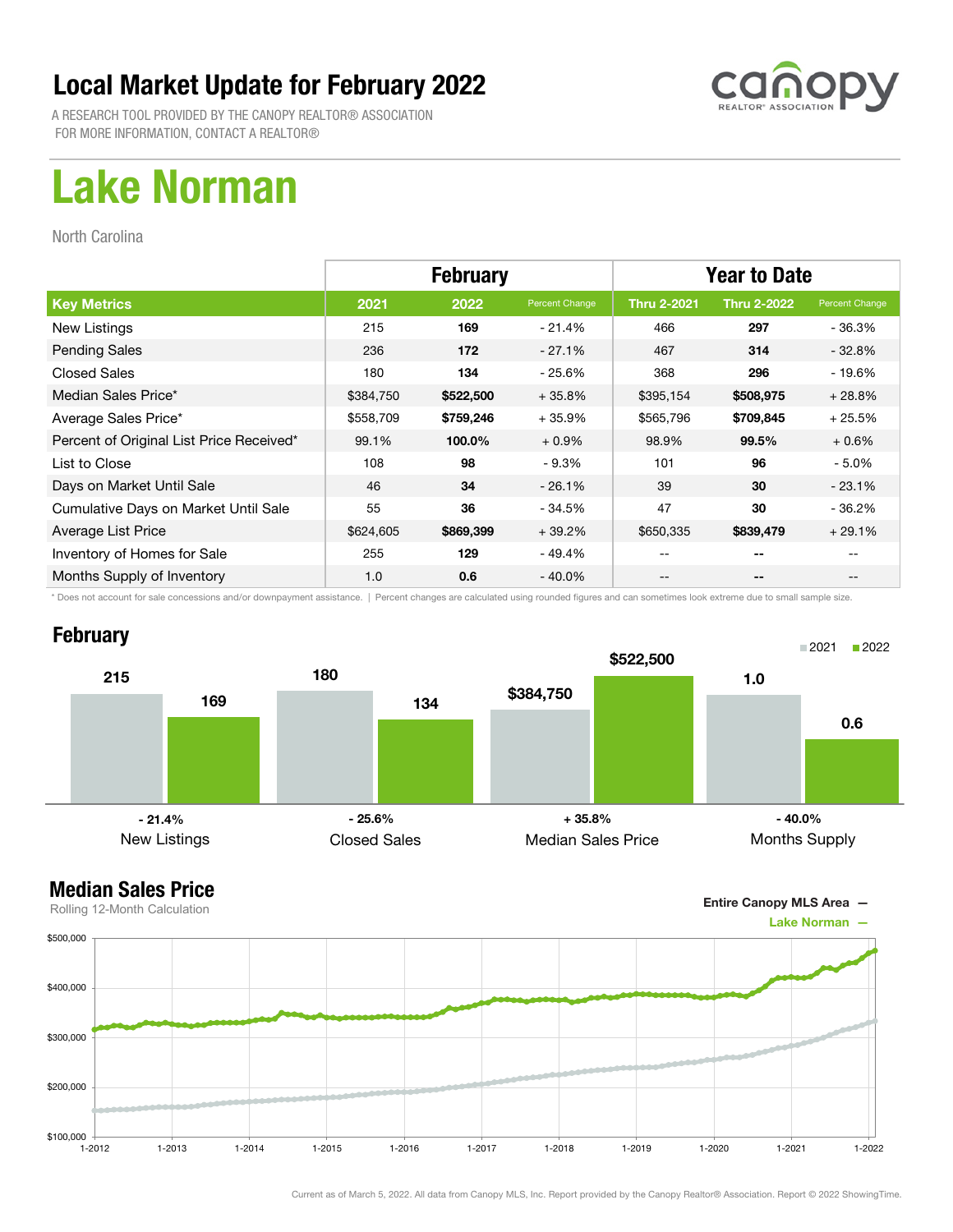

A RESEARCH TOOL PROVIDED BY THE CANOPY REALTOR® ASSOCIATION FOR MORE INFORMATION, CONTACT A REALTOR®

## Lake Wylie

North Carolina

|                                          | <b>February</b> |           |                | <b>Year to Date</b> |                    |                |
|------------------------------------------|-----------------|-----------|----------------|---------------------|--------------------|----------------|
| <b>Key Metrics</b>                       | 2021            | 2022      | Percent Change | <b>Thru 2-2021</b>  | <b>Thru 2-2022</b> | Percent Change |
| New Listings                             | 125             | 115       | $-8.0\%$       | 291                 | 200                | $-31.3%$       |
| <b>Pending Sales</b>                     | 149             | 124       | $-16.8%$       | 325                 | 228                | $-29.8%$       |
| <b>Closed Sales</b>                      | 102             | 87        | $-14.7%$       | 209                 | 185                | $-11.5%$       |
| Median Sales Price*                      | \$396,817       | \$520,000 | $+31.0%$       | \$380,000           | \$515,198          | $+35.6%$       |
| Average Sales Price*                     | \$444,960       | \$552,512 | $+24.2%$       | \$430,548           | \$551,802          | $+28.2%$       |
| Percent of Original List Price Received* | 101.1%          | 100.5%    | $-0.6\%$       | 100.1%              | 100.9%             | $+0.8\%$       |
| List to Close                            | 113             | 114       | $+0.9%$        | 106                 | 123                | $+16.0%$       |
| Days on Market Until Sale                | 36              | 22        | $-38.9%$       | 33                  | 24                 | $-27.3%$       |
| Cumulative Days on Market Until Sale     | 43              | 24        | $-44.2%$       | 37                  | 24                 | $-35.1%$       |
| Average List Price                       | \$558,287       | \$628,653 | $+12.6%$       | \$492,680           | \$593,214          | $+20.4%$       |
| Inventory of Homes for Sale              | 134             | 57        | $-57.5%$       |                     | --                 |                |
| Months Supply of Inventory               | 0.9             | 0.4       | $-55.6%$       | --                  | --                 |                |

\* Does not account for sale concessions and/or downpayment assistance. | Percent changes are calculated using rounded figures and can sometimes look extreme due to small sample size.

### **February**





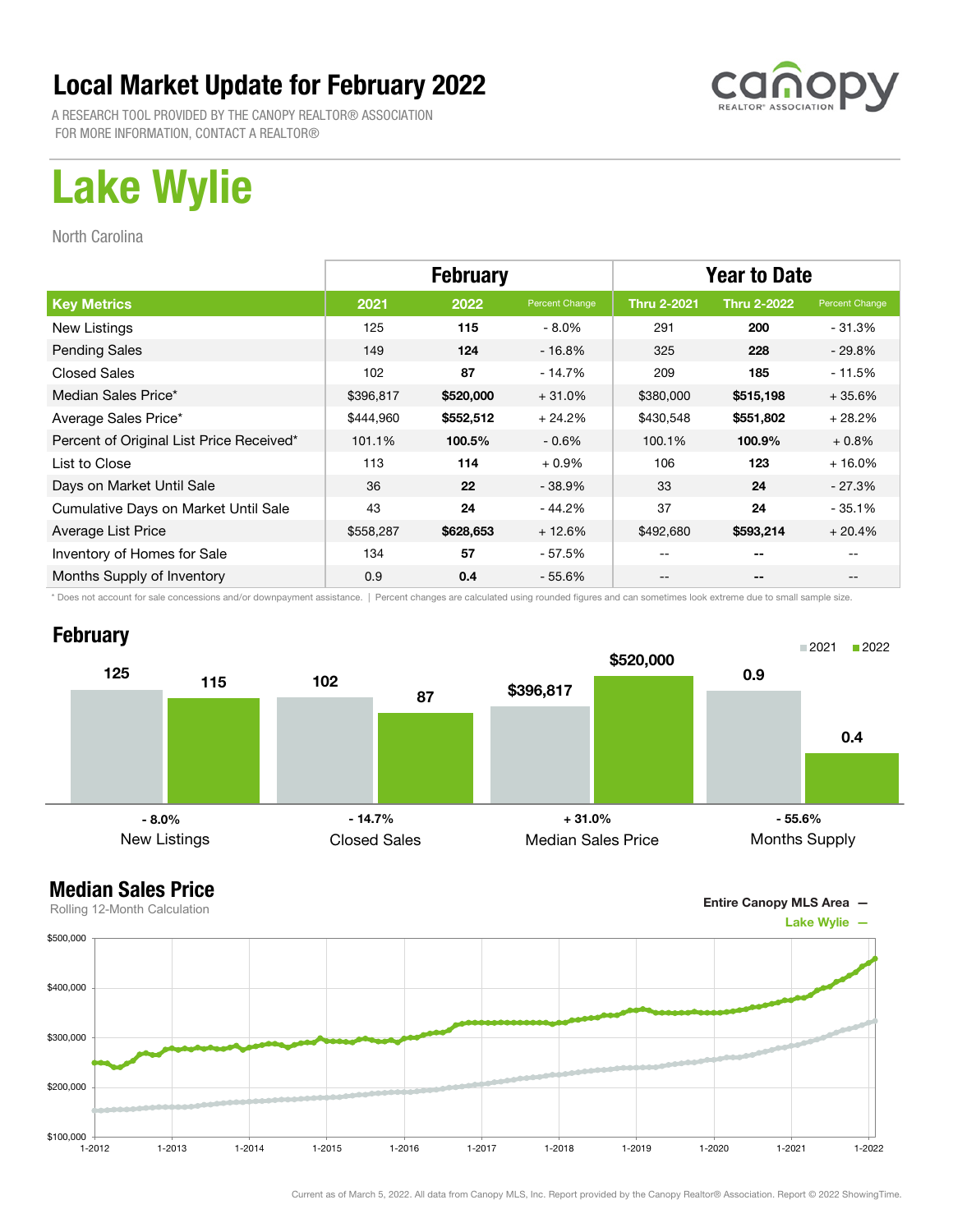

A RESEARCH TOOL PROVIDED BY THE CANOPY REALTOR® ASSOCIATION FOR MORE INFORMATION, CONTACT A REALTOR®

## Uptown Charlotte

North Carolina

|                                          | <b>February</b> |           |                | <b>Year to Date</b> |                    |                |
|------------------------------------------|-----------------|-----------|----------------|---------------------|--------------------|----------------|
| <b>Key Metrics</b>                       | 2021            | 2022      | Percent Change | <b>Thru 2-2021</b>  | <b>Thru 2-2022</b> | Percent Change |
| New Listings                             | 42              | 33        | $-21.4%$       | 76                  | 64                 | - 15.8%        |
| <b>Pending Sales</b>                     | 32              | 35        | $+9.4%$        | 74                  | 73                 | $-1.4%$        |
| <b>Closed Sales</b>                      | 31              | 34        | $+9.7%$        | 56                  | 58                 | $+3.6%$        |
| Median Sales Price*                      | \$307,500       | \$382,500 | $+24.4%$       | \$321,950           | \$393,000          | $+22.1%$       |
| Average Sales Price*                     | \$339,385       | \$416,375 | $+22.7%$       | \$363,602           | \$435,756          | $+19.8%$       |
| Percent of Original List Price Received* | 97.3%           | 99.9%     | $+2.7%$        | 96.7%               | 99.5%              | $+2.9%$        |
| List to Close                            | 90              | 76        | $-15.6%$       | 109                 | 82                 | $-24.8%$       |
| Days on Market Until Sale                | 47              | 38        | $-19.1%$       | 57                  | 41                 | $-28.1%$       |
| Cumulative Days on Market Until Sale     | 69              | 45        | $-34.8%$       | 70                  | 44                 | $-37.1%$       |
| Average List Price                       | \$394,775       | \$411,621 | $+4.3%$        | \$396,106           | \$418,424          | $+5.6%$        |
| Inventory of Homes for Sale              | 95              | 19        | $-80.0\%$      | --                  | --                 |                |
| Months Supply of Inventory               | 3.3             | 0.5       | $-84.8%$       | --                  | --                 |                |

\* Does not account for sale concessions and/or downpayment assistance. | Percent changes are calculated using rounded figures and can sometimes look extreme due to small sample size.



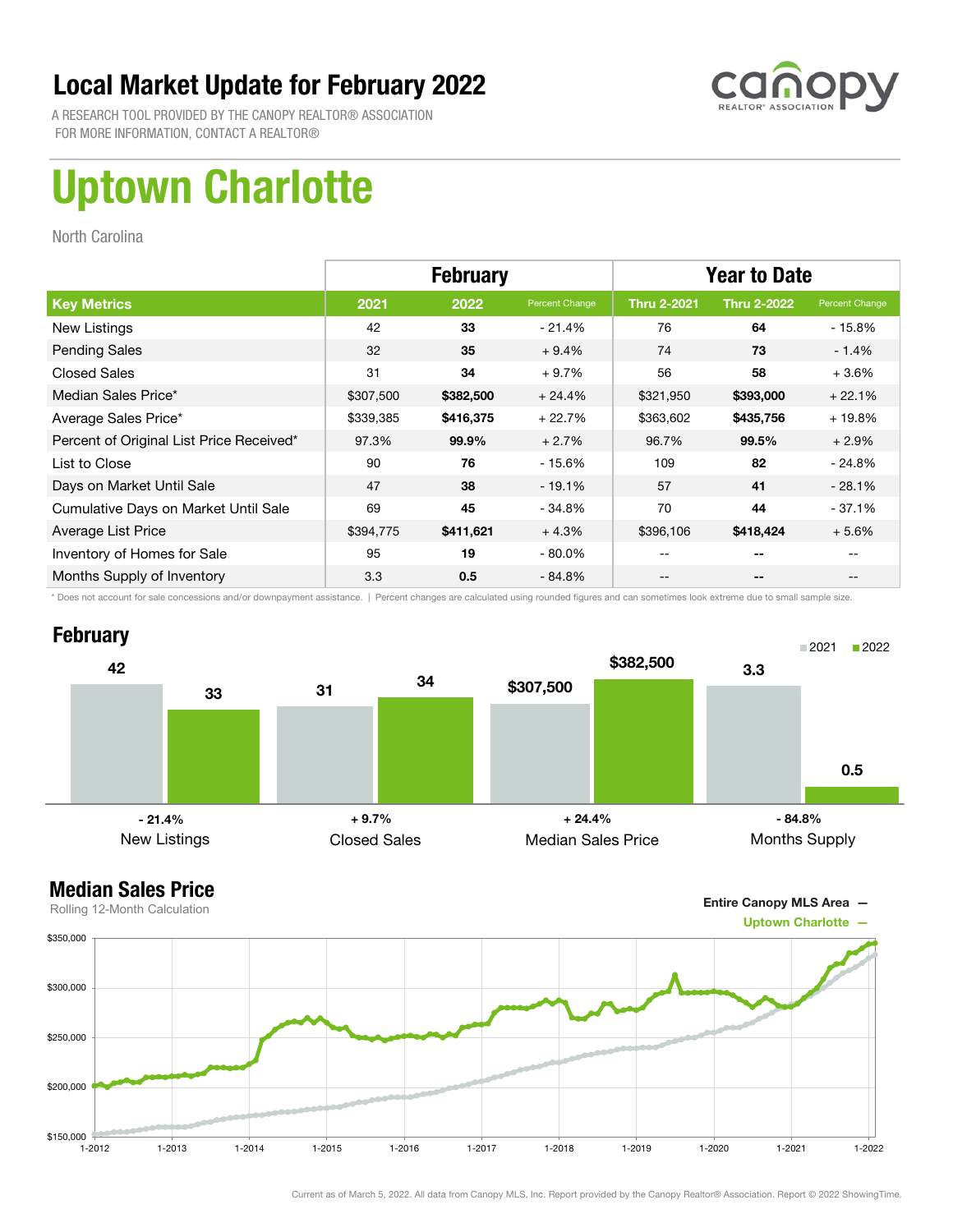

A RESEARCH TOOL PROVIDED BY THE CANOPY REALTOR® ASSOCIATION FOR MORE INFORMATION, CONTACT A REALTOR®

## Chester County

South Carolina

|                                          | <b>February</b> |           |                | <b>Year to Date</b> |                    |                |
|------------------------------------------|-----------------|-----------|----------------|---------------------|--------------------|----------------|
| <b>Key Metrics</b>                       | 2021            | 2022      | Percent Change | <b>Thru 2-2021</b>  | <b>Thru 2-2022</b> | Percent Change |
| New Listings                             | 9               | 29        | $+222.2%$      | 31                  | 43                 | $+38.7%$       |
| <b>Pending Sales</b>                     | 9               | 34        | $+277.8%$      | 33                  | 55                 | $+66.7%$       |
| <b>Closed Sales</b>                      | 22              | 19        | $-13.6%$       | 37                  | 43                 | $+16.2%$       |
| Median Sales Price*                      | \$182,500       | \$153,000 | $-16.2%$       | \$175,988           | \$180,000          | $+2.3%$        |
| Average Sales Price*                     | \$185,491       | \$189,658 | $+2.2%$        | \$170,397           | \$222,509          | $+30.6%$       |
| Percent of Original List Price Received* | 95.5%           | 98.5%     | $+3.1%$        | 94.8%               | 97.1%              | $+2.4%$        |
| List to Close                            | 95              | 81        | $-14.7%$       | 98                  | 89                 | $-9.2\%$       |
| Days on Market Until Sale                | 25              | 31        | $+24.0%$       | 34                  | 38                 | $+11.8%$       |
| Cumulative Days on Market Until Sale     | 38              | 38        | $0.0\%$        | 35                  | 32                 | $-8.6\%$       |
| Average List Price                       | \$164,900       | \$247,434 | $+50.1%$       | \$176,080           | \$217,872          | $+23.7%$       |
| Inventory of Homes for Sale              | 31              | 27        | $-12.9%$       |                     | --                 |                |
| Months Supply of Inventory               | 1.7             | 1.1       | $-35.3%$       |                     | --                 |                |

\* Does not account for sale concessions and/or downpayment assistance. | Percent changes are calculated using rounded figures and can sometimes look extreme due to small sample size.

### **February**



Entire Canopy MLS Area —

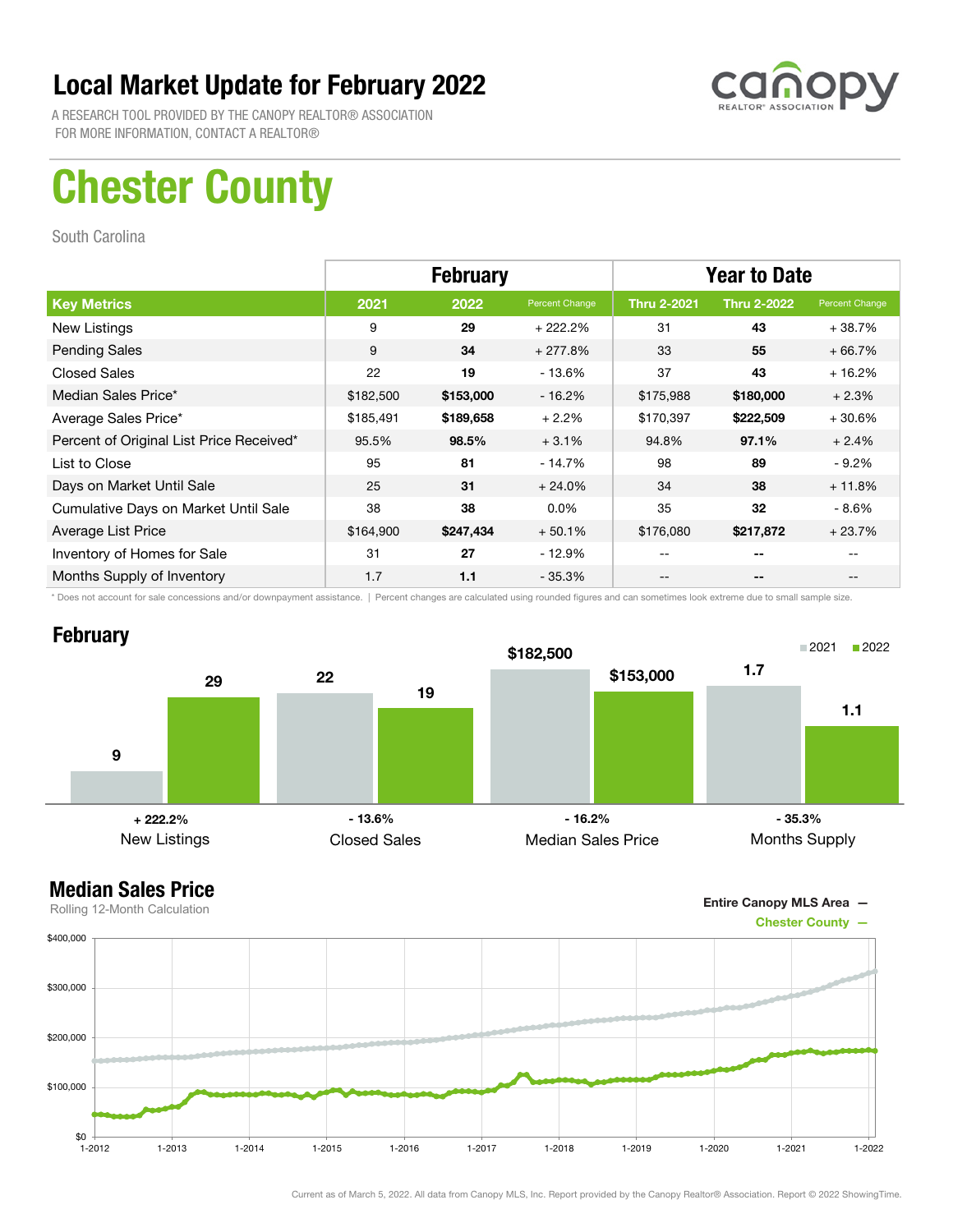

A RESEARCH TOOL PROVIDED BY THE CANOPY REALTOR® ASSOCIATION FOR MORE INFORMATION, CONTACT A REALTOR®

## Chesterfield County

South Carolina

|                                          | <b>February</b> |           |                | <b>Year to Date</b> |                    |                |
|------------------------------------------|-----------------|-----------|----------------|---------------------|--------------------|----------------|
| <b>Key Metrics</b>                       | 2021            | 2022      | Percent Change | <b>Thru 2-2021</b>  | <b>Thru 2-2022</b> | Percent Change |
| New Listings                             | 12              | 19        | $+58.3%$       | 27                  | 27                 | $0.0\%$        |
| <b>Pending Sales</b>                     | 13              | 18        | $+38.5%$       | 24                  | 37                 | $+54.2%$       |
| <b>Closed Sales</b>                      | 10              | 10        | $0.0\%$        | 24                  | 21                 | $-12.5%$       |
| Median Sales Price*                      | \$178,625       | \$189,950 | $+6.3%$        | \$172,450           | \$199,900          | $+15.9%$       |
| Average Sales Price*                     | \$188,870       | \$176,670 | $-6.5%$        | \$182,404           | \$195,924          | $+7.4%$        |
| Percent of Original List Price Received* | 93.3%           | 97.0%     | $+4.0%$        | 97.1%               | 96.0%              | $-1.1%$        |
| List to Close                            | 171             | 108       | - 36.8%        | 157                 | 133                | $-15.3%$       |
| Days on Market Until Sale                | 79              | 64        | $-19.0\%$      | 76                  | 64                 | $-15.8\%$      |
| Cumulative Days on Market Until Sale     | 85              | 64        | $-24.7%$       | 78                  | 64                 | $-17.9%$       |
| Average List Price                       | \$191,658       | \$204,347 | $+6.6%$        | \$194,064           | \$197,329          | $+1.7%$        |
| Inventory of Homes for Sale              | 28              | 21        | $-25.0\%$      |                     | --                 |                |
| Months Supply of Inventory               | 3.0             | 1.8       | $-40.0\%$      | --                  | --                 |                |

\* Does not account for sale concessions and/or downpayment assistance. | Percent changes are calculated using rounded figures and can sometimes look extreme due to small sample size.



Entire Canopy MLS Area —

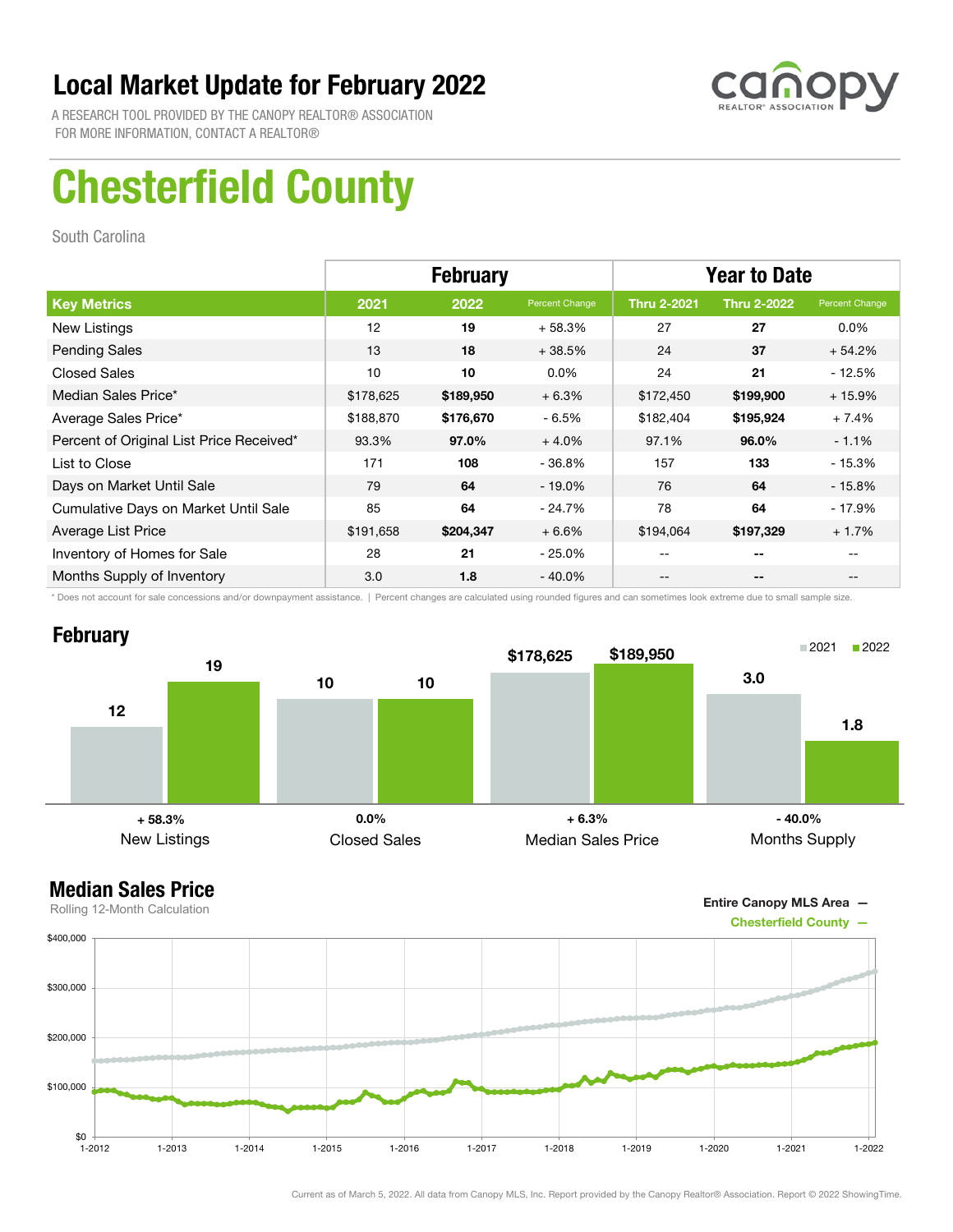

A RESEARCH TOOL PROVIDED BY THE CANOPY REALTOR® ASSOCIATION FOR MORE INFORMATION, CONTACT A REALTOR®

## Lancaster County

South Carolina

|                                          | <b>February</b> |           |                | <b>Year to Date</b> |                    |                |
|------------------------------------------|-----------------|-----------|----------------|---------------------|--------------------|----------------|
| <b>Key Metrics</b>                       | 2021            | 2022      | Percent Change | <b>Thru 2-2021</b>  | <b>Thru 2-2022</b> | Percent Change |
| New Listings                             | 209             | 160       | $-23.4%$       | 370                 | 351                | $-5.1%$        |
| <b>Pending Sales</b>                     | 181             | 189       | $+4.4%$        | 349                 | 370                | $+6.0%$        |
| <b>Closed Sales</b>                      | 156             | 158       | $+1.3%$        | 304                 | 284                | $-6.6%$        |
| Median Sales Price*                      | \$319,710       | \$365,500 | $+14.3%$       | \$339,950           | \$363,850          | $+7.0%$        |
| Average Sales Price*                     | \$332,569       | \$382,819 | $+15.1%$       | \$342,924           | \$383,926          | $+12.0%$       |
| Percent of Original List Price Received* | 100.1%          | 100.7%    | $+0.6%$        | 99.8%               | 100.5%             | $+0.7%$        |
| List to Close                            | 110             | 77        | $-30.0\%$      | 109                 | 85                 | $-22.0\%$      |
| Days on Market Until Sale                | 39              | 21        | $-46.2%$       | 41                  | 25                 | $-39.0\%$      |
| Cumulative Days on Market Until Sale     | 38              | 22        | $-42.1%$       | 39                  | 25                 | $-35.9%$       |
| Average List Price                       | \$339,174       | \$442,491 | $+30.5%$       | \$337,775           | \$433,718          | $+28.4%$       |
| Inventory of Homes for Sale              | 177             | 71        | - 59.9%        | --                  | --                 |                |
| Months Supply of Inventory               | 0.9             | 0.4       | $-55.6\%$      | --                  | --                 |                |

\* Does not account for sale concessions and/or downpayment assistance. | Percent changes are calculated using rounded figures and can sometimes look extreme due to small sample size.

### **February**





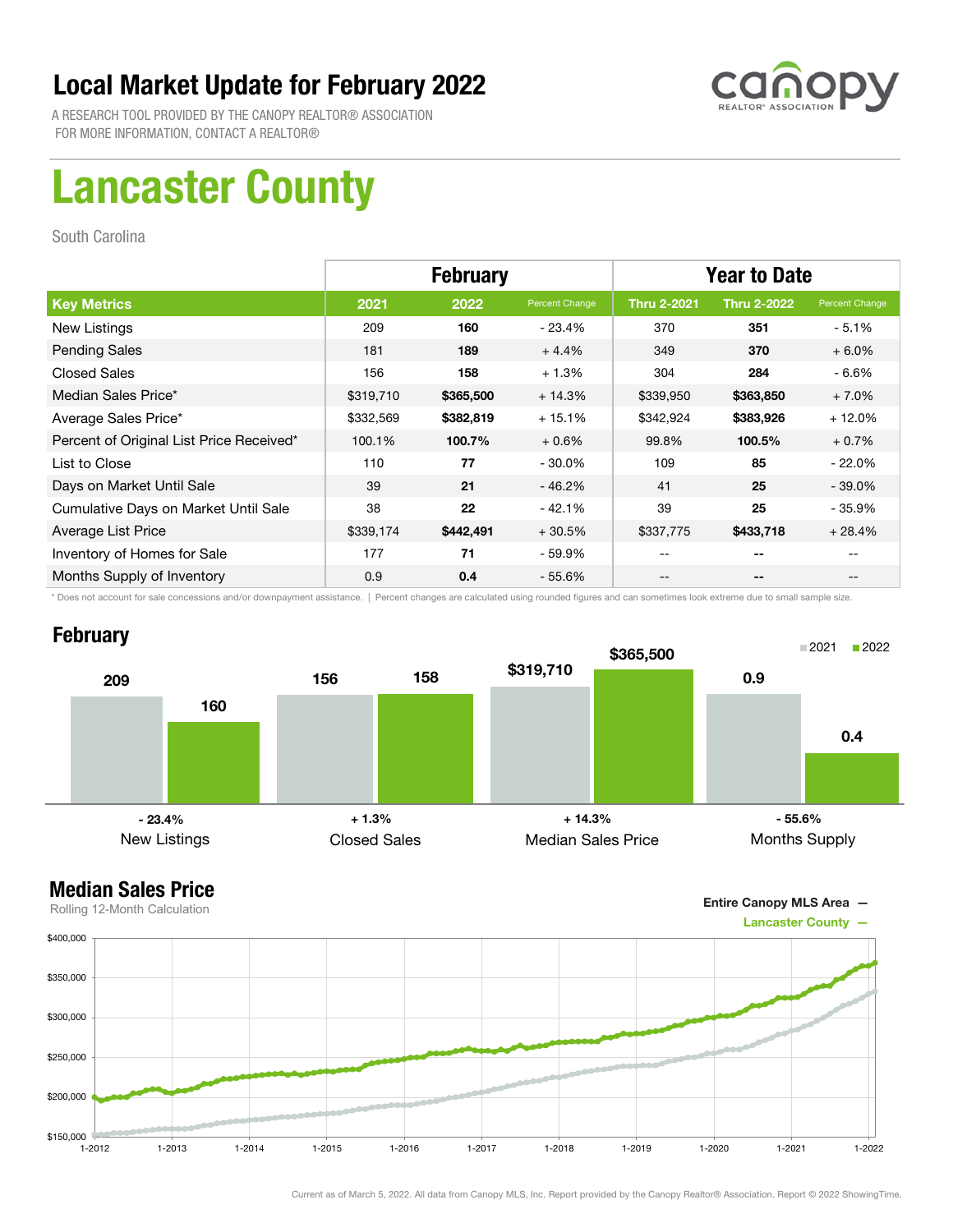

A RESEARCH TOOL PROVIDED BY THE CANOPY REALTOR® ASSOCIATION FOR MORE INFORMATION, CONTACT A REALTOR®

## York County

South Carolina

|                                          | <b>February</b> |           |                | <b>Year to Date</b> |                    |                |
|------------------------------------------|-----------------|-----------|----------------|---------------------|--------------------|----------------|
| <b>Key Metrics</b>                       | 2021            | 2022      | Percent Change | <b>Thru 2-2021</b>  | <b>Thru 2-2022</b> | Percent Change |
| New Listings                             | 426             | 398       | $-6.6%$        | 871                 | 779                | $-10.6%$       |
| <b>Pending Sales</b>                     | 437             | 450       | $+3.0%$        | 900                 | 865                | $-3.9%$        |
| <b>Closed Sales</b>                      | 355             | 371       | $+4.5%$        | 736                 | 703                | - 4.5%         |
| Median Sales Price*                      | \$304,337       | \$368,950 | $+21.2%$       | \$294,900           | \$359,950          | $+22.1%$       |
| Average Sales Price*                     | \$335,865       | \$407,633 | $+21.4%$       | \$332,805           | \$390,176          | $+17.2%$       |
| Percent of Original List Price Received* | 100.4%          | 100.7%    | $+0.3%$        | 99.8%               | 100.5%             | $+0.7%$        |
| List to Close                            | 80              | 76        | $-5.0%$        | 79                  | 75                 | $-5.1%$        |
| Days on Market Until Sale                | 24              | 20        | $-16.7%$       | 21                  | 20                 | $-4.8\%$       |
| Cumulative Days on Market Until Sale     | 29              | 19        | - 34.5%        | 25                  | 18                 | $-28.0\%$      |
| Average List Price                       | \$365,193       | \$427,286 | $+17.0%$       | \$362,227           | \$410,392          | $+13.3%$       |
| Inventory of Homes for Sale              | 352             | 231       | - 34.4%        | --                  | --                 |                |
| Months Supply of Inventory               | 0.7             | 0.5       | $-28.6\%$      | --                  | --                 |                |

\* Does not account for sale concessions and/or downpayment assistance. | Percent changes are calculated using rounded figures and can sometimes look extreme due to small sample size.

#### **February**





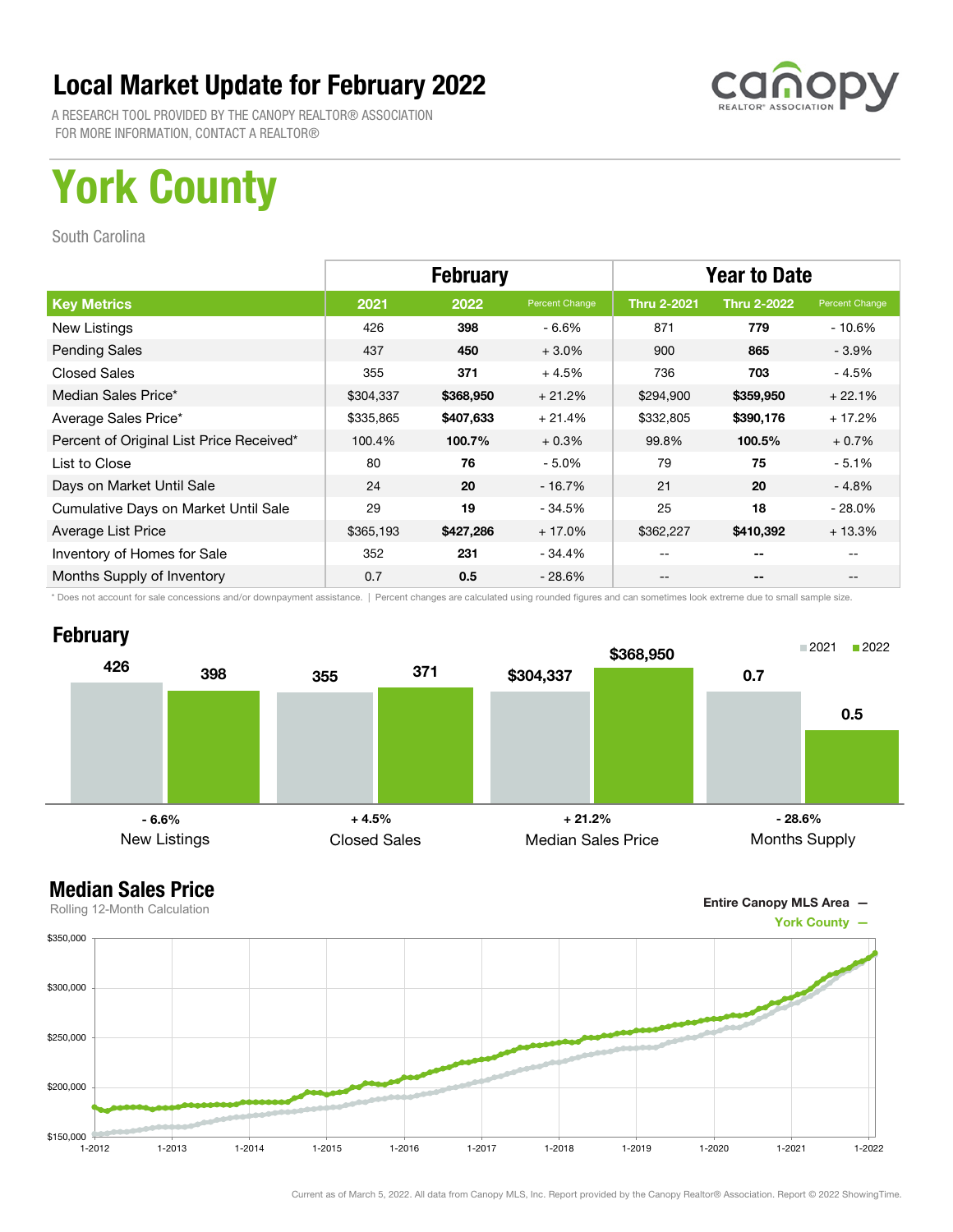A RESEARCH TOOL PROVIDED BY THE CANOPY REALTOR® ASSOCIATION FOR MORE INFORMATION, CONTACT A REALTOR®



## Fort Mill

South Carolina

|                                          | <b>February</b> |           |                | <b>Year to Date</b> |                    |                |
|------------------------------------------|-----------------|-----------|----------------|---------------------|--------------------|----------------|
| <b>Key Metrics</b>                       | 2021            | 2022      | Percent Change | <b>Thru 2-2021</b>  | <b>Thru 2-2022</b> | Percent Change |
| New Listings                             | 149             | 109       | $-26.8\%$      | 276                 | 214                | - 22.5%        |
| <b>Pending Sales</b>                     | 143             | 112       | $-21.7%$       | 275                 | 241                | $-12.4%$       |
| <b>Closed Sales</b>                      | 105             | 115       | $+9.5%$        | 231                 | 200                | $-13.4%$       |
| Median Sales Price*                      | \$326,900       | \$410,000 | $+25.4%$       | \$325,000           | \$422,750          | $+30.1%$       |
| Average Sales Price*                     | \$374,238       | \$475,033 | $+26.9%$       | \$369,814           | \$470,672          | $+27.3%$       |
| Percent of Original List Price Received* | 100.1%          | 101.0%    | $+0.9%$        | 99.8%               | 101.1%             | $+1.3%$        |
| List to Close                            | 72              | 64        | $-11.1%$       | 72                  | 70                 | - 2.8%         |
| Days on Market Until Sale                | 21              | 20        | $-4.8%$        | 18                  | 17                 | $-5.6\%$       |
| Cumulative Days on Market Until Sale     | 26              | 15        | $-42.3%$       | 20                  | 14                 | $-30.0\%$      |
| Average List Price                       | \$415,975       | \$544,054 | $+30.8%$       | \$407,415           | \$509,639          | $+25.1%$       |
| Inventory of Homes for Sale              | 94              | 56        | - 40.4%        |                     | --                 |                |
| Months Supply of Inventory               | 0.6             | 0.4       | $-33.3\%$      | --                  | --                 |                |

\* Does not account for sale concessions and/or downpayment assistance. | Percent changes are calculated using rounded figures and can sometimes look extreme due to small sample size.





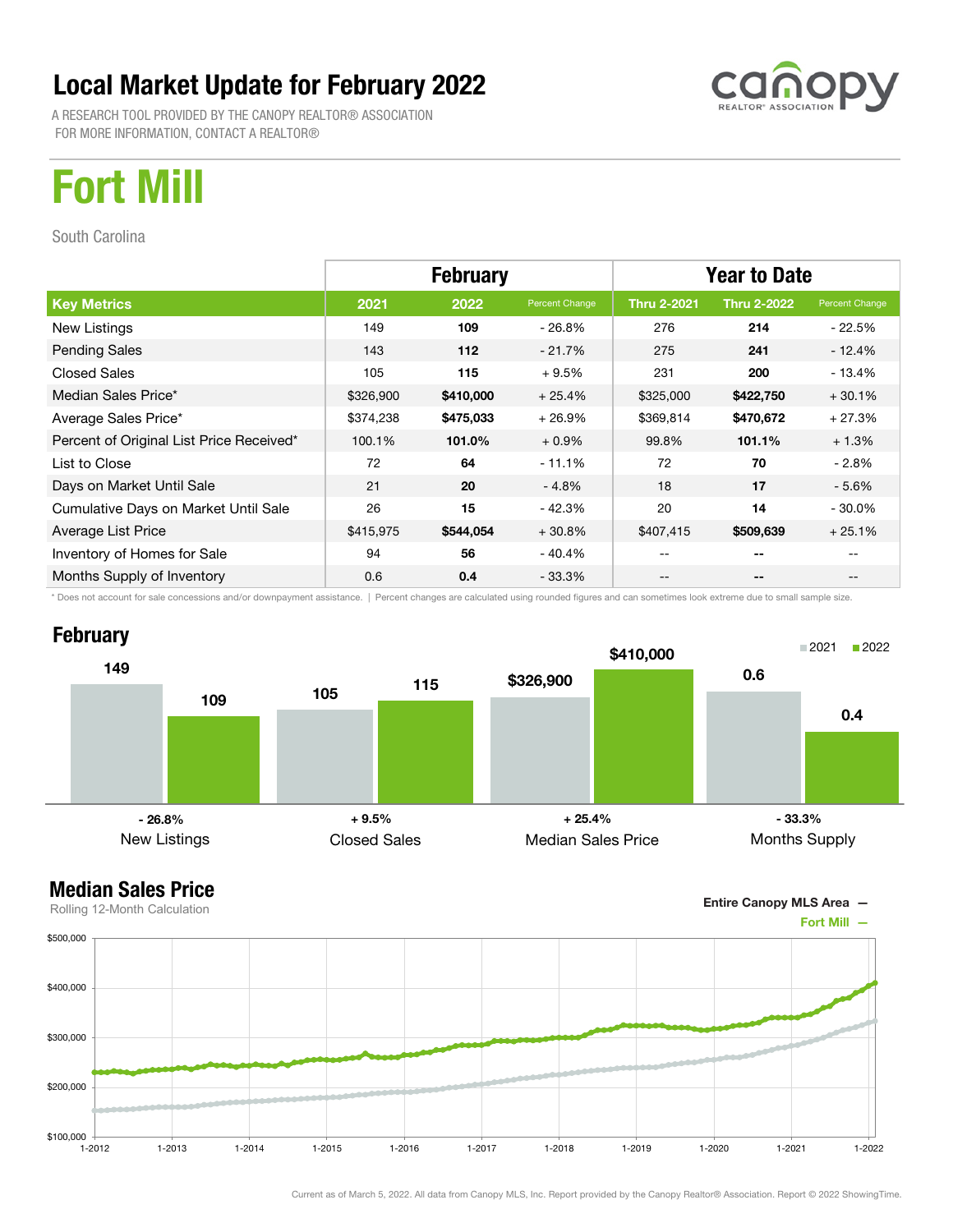A RESEARCH TOOL PROVIDED BY THE CANOPY REALTOR® ASSOCIATION FOR MORE INFORMATION, CONTACT A REALTOR®



## Rock Hill

South Carolina

|                                          | <b>February</b> |           |                | <b>Year to Date</b> |                    |                |  |
|------------------------------------------|-----------------|-----------|----------------|---------------------|--------------------|----------------|--|
| <b>Key Metrics</b>                       | 2021            | 2022      | Percent Change | <b>Thru 2-2021</b>  | <b>Thru 2-2022</b> | Percent Change |  |
| New Listings                             | 147             | 128       | $-12.9%$       | 268                 | 268                | $0.0\%$        |  |
| <b>Pending Sales</b>                     | 144             | 152       | $+5.6%$        | 276                 | 282                | $+2.2%$        |  |
| <b>Closed Sales</b>                      | 113             | 124       | $+9.7%$        | 235                 | 261                | $+11.1%$       |  |
| Median Sales Price*                      | \$241,000       | \$282,250 | $+17.1%$       | \$253,000           | \$285,000          | $+12.6%$       |  |
| Average Sales Price*                     | \$262,443       | \$312,841 | $+19.2%$       | \$269,299           | \$304,288          | $+13.0%$       |  |
| Percent of Original List Price Received* | 99.9%           | 101.1%    | $+1.2%$        | 99.8%               | 100.6%             | $+0.8\%$       |  |
| List to Close                            | 69              | 66        | $-4.3%$        | 67                  | 67                 | $0.0\%$        |  |
| Days on Market Until Sale                | 18              | 20        | $+11.1%$       | 17                  | 20                 | $+17.6%$       |  |
| Cumulative Days on Market Until Sale     | 18              | 19        | $+5.6%$        | 18                  | 19                 | $+5.6%$        |  |
| Average List Price                       | \$257,788       | \$316,934 | $+22.9%$       | \$262,836           | \$316,550          | $+20.4%$       |  |
| Inventory of Homes for Sale              | 107             | 68        | - 36.4%        |                     | --                 |                |  |
| Months Supply of Inventory               | 0.7             | 0.4       | $-42.9%$       | --                  | --                 |                |  |

\* Does not account for sale concessions and/or downpayment assistance. | Percent changes are calculated using rounded figures and can sometimes look extreme due to small sample size.

### **February**



### Median Sales Price

Entire Canopy MLS Area —



Current as of March 5, 2022. All data from Canopy MLS, Inc. Report provided by the Canopy Realtor® Association. Report © 2022 ShowingTime.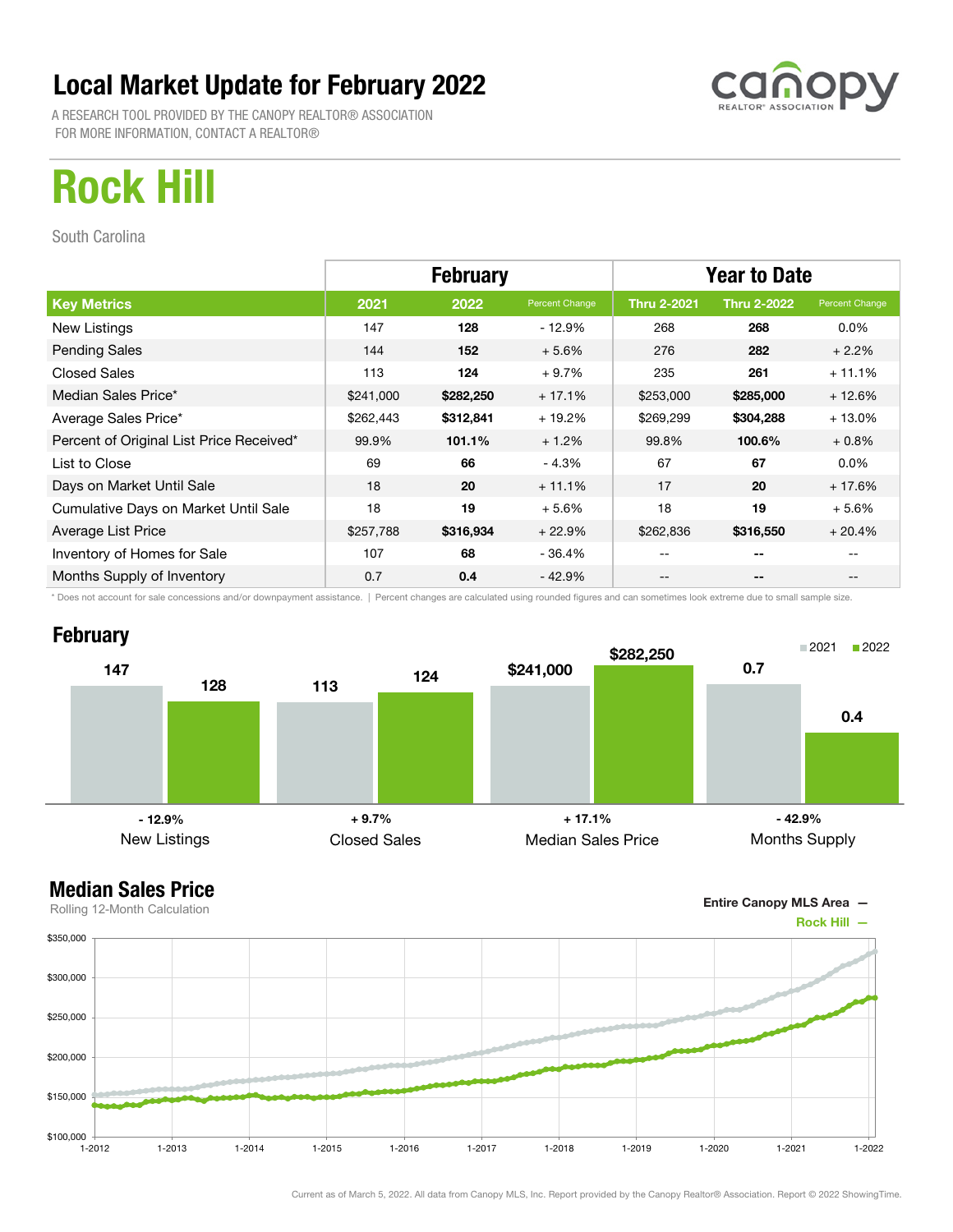A RESEARCH TOOL PROVIDED BY THE CANOPY REALTOR® ASSOCIATION FOR MORE INFORMATION, CONTACT A REALTOR®

## Tega Cay

South Carolina

|                                          | <b>February</b> |           |                | <b>Year to Date</b> |                    |                |
|------------------------------------------|-----------------|-----------|----------------|---------------------|--------------------|----------------|
| <b>Key Metrics</b>                       | 2021            | 2022      | Percent Change | <b>Thru 2-2021</b>  | <b>Thru 2-2022</b> | Percent Change |
| New Listings                             | 22              | 42        | $+90.9%$       | 67                  | 71                 | $+6.0%$        |
| <b>Pending Sales</b>                     | 26              | 49        | $+88.5%$       | 67                  | 76                 | $+13.4%$       |
| <b>Closed Sales</b>                      | 28              | 20        | - 28.6%        | 46                  | 41                 | $-10.9%$       |
| Median Sales Price*                      | \$401,780       | \$470,500 | $+17.1%$       | \$397,000           | \$444,000          | $+11.8%$       |
| Average Sales Price*                     | \$410,532       | \$490,228 | $+19.4%$       | \$407,448           | \$457,005          | $+12.2%$       |
| Percent of Original List Price Received* | 101.0%          | 101.7%    | $+0.7%$        | 99.7%               | 102.0%             | $+2.3%$        |
| List to Close                            | 74              | 121       | $+63.5%$       | 69                  | 109                | $+58.0%$       |
| Days on Market Until Sale                | 14              | 9         | $-35.7%$       | 15                  | 9                  | $-40.0\%$      |
| Cumulative Days on Market Until Sale     | 40              | 19        | - 52.5%        | 34                  | 12                 | $-64.7%$       |
| Average List Price                       | \$393,943       | \$518,247 | $+31.6%$       | \$406,015           | \$501,281          | $+23.5%$       |
| Inventory of Homes for Sale              | 26              | 15        | - 42.3%        |                     | --                 |                |
| Months Supply of Inventory               | 0.7             | 0.4       | - 42.9%        | --                  | --                 |                |

\* Does not account for sale concessions and/or downpayment assistance. | Percent changes are calculated using rounded figures and can sometimes look extreme due to small sample size.

#### **February**



Entire Canopy MLS Area —